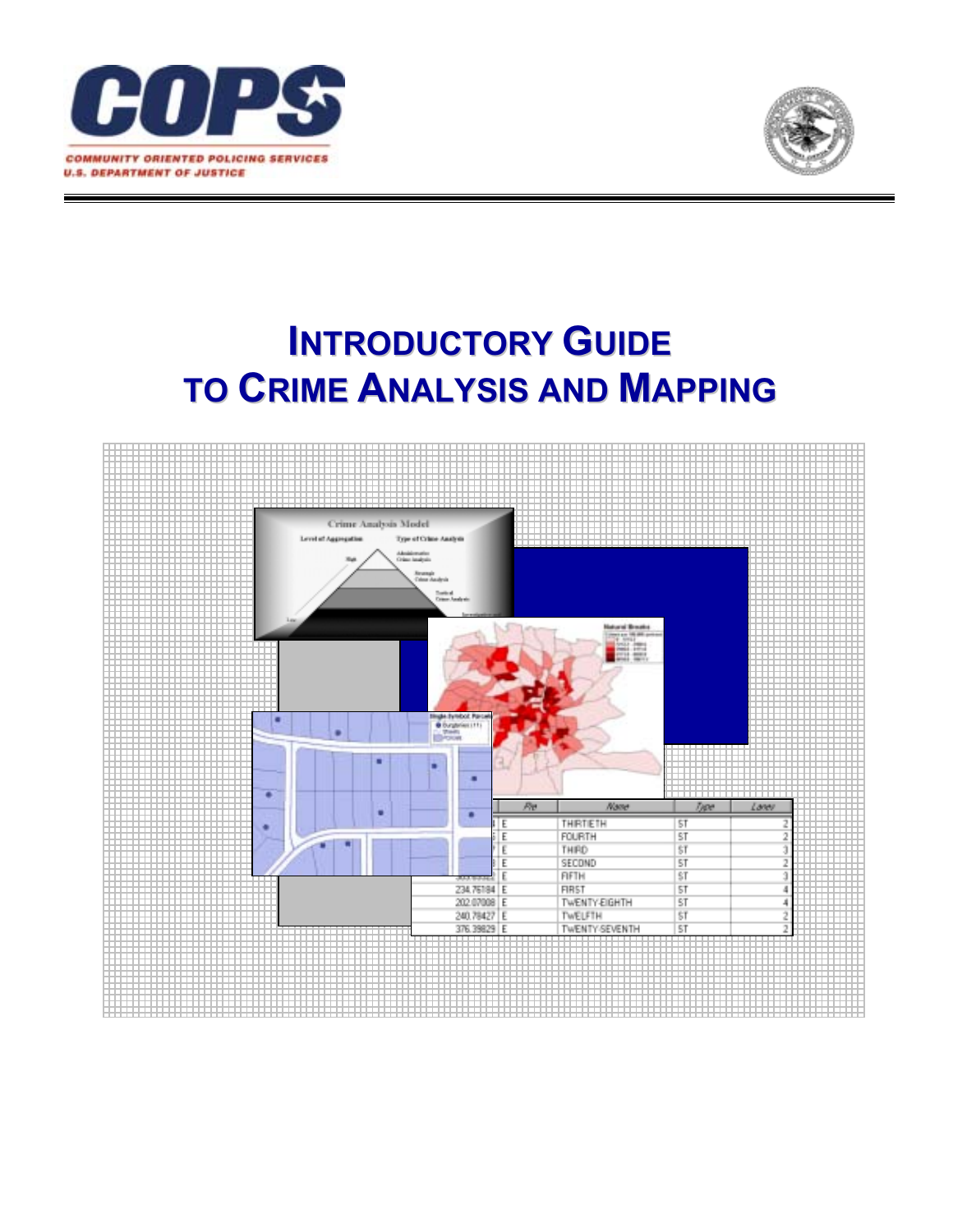# **Introductory Guide to Crime Analysis and Mapping**

**Written by: Rachel Boba, Ph.D. Director, Crime Mapping Laboratory Police Foundation** 

November 2001 Report to the Office of Community Oriented Policing Services Cooperative Agreement #97-CK-WXK-004

The opinions, findings, and conclusions or recommendations expressed in this document are those of the authors and do not necessarily represent the official position or policies of the U.S. Department of Justice.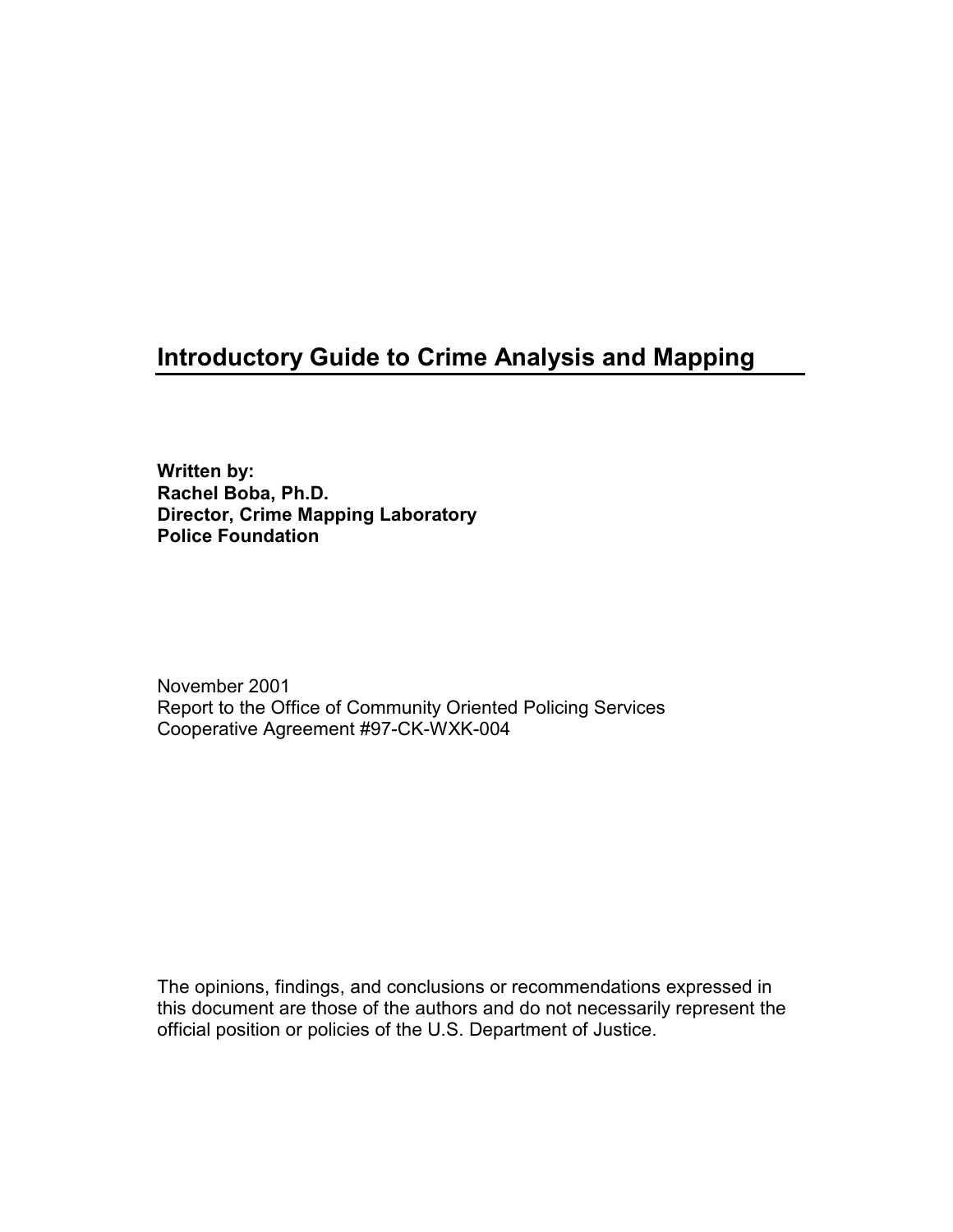# **Acknowledgements**

The author would like to thank Kristin Quayle for transcribing our training session during her summer here at the Police Foundation, as well as Mary Velasco and Erin Lane, Research Associates at the Police Foundation, for their careful review and comments.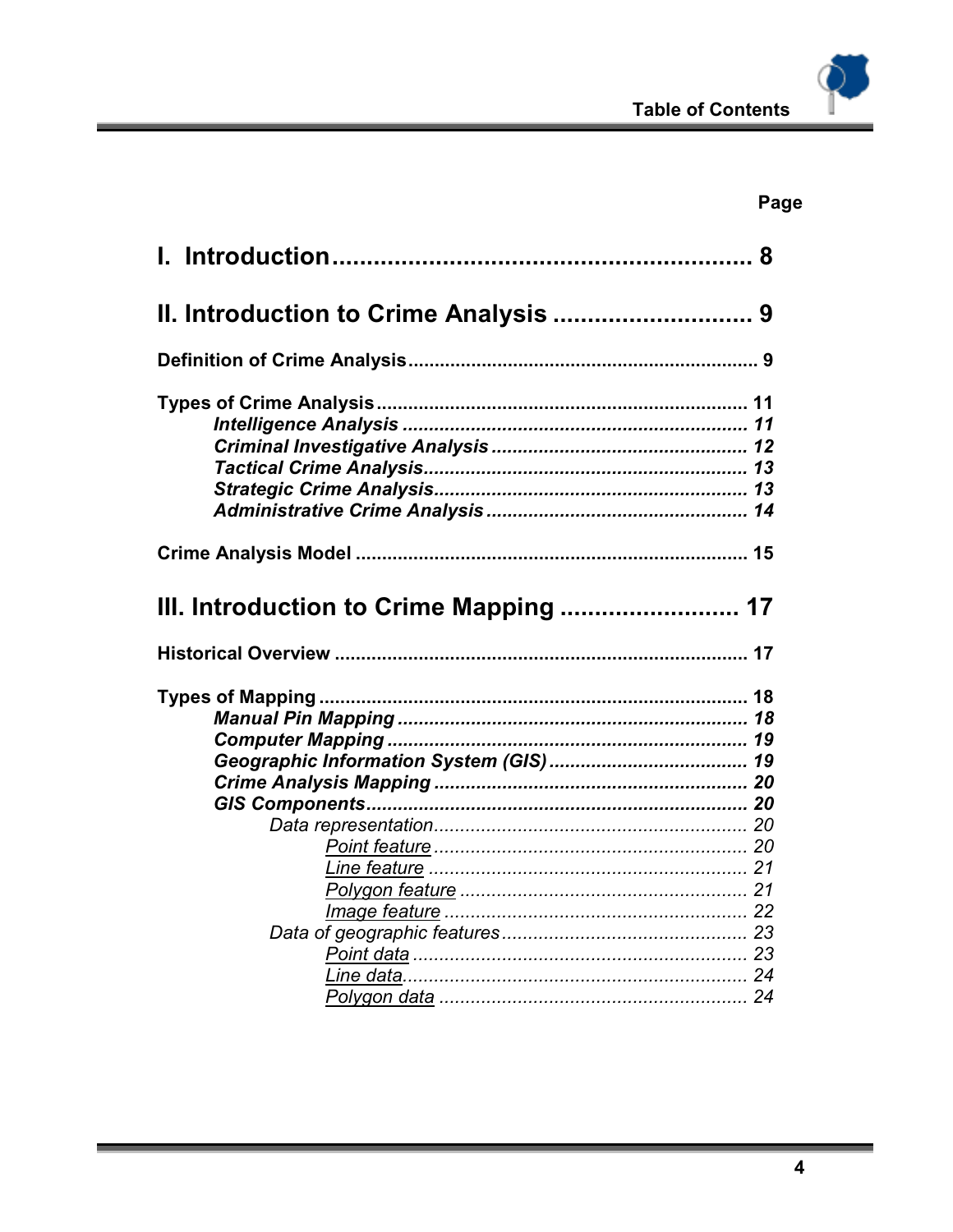| IV. Introduction to Problem Solving  34 |  |
|-----------------------------------------|--|
|                                         |  |
|                                         |  |
|                                         |  |
|                                         |  |
|                                         |  |
|                                         |  |
|                                         |  |
|                                         |  |
|                                         |  |
|                                         |  |
|                                         |  |
|                                         |  |
|                                         |  |
|                                         |  |
|                                         |  |
|                                         |  |
|                                         |  |
|                                         |  |
|                                         |  |
|                                         |  |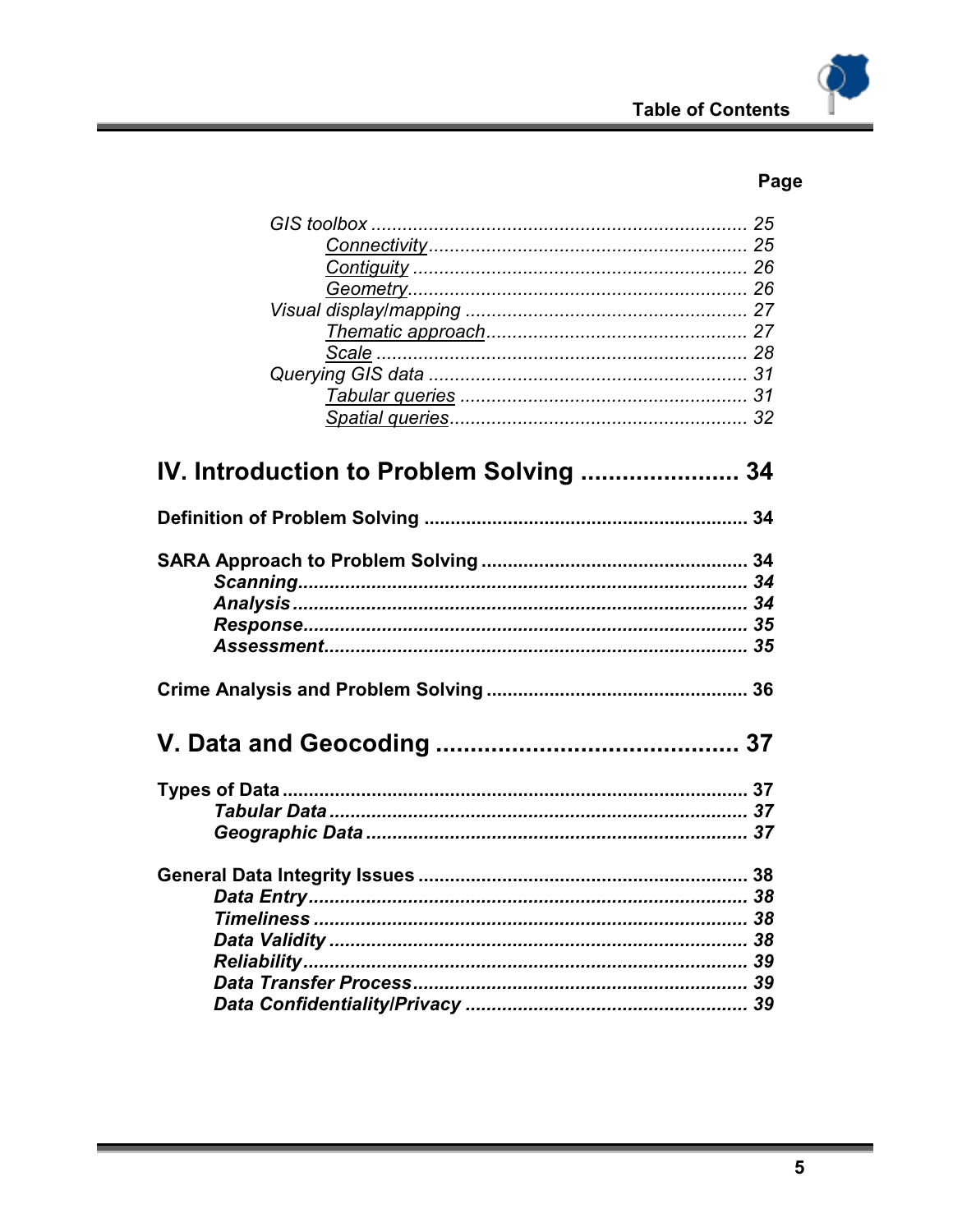| Step 1: Prepare the geographic and         |
|--------------------------------------------|
| tabular files for geocoding 41             |
| Step 2: Specify geocoding parameters 45    |
|                                            |
|                                            |
| Step 5: If necessary, respecify parameters |
|                                            |
|                                            |
|                                            |
|                                            |
| VI. Spatial Analysis Techniques 52         |
|                                            |
|                                            |
|                                            |
|                                            |
|                                            |
|                                            |
|                                            |
|                                            |
|                                            |
|                                            |
|                                            |
|                                            |
|                                            |
|                                            |
|                                            |
| <b>VII. Crime Analysis Product Format</b>  |
|                                            |
|                                            |
|                                            |
|                                            |
|                                            |
|                                            |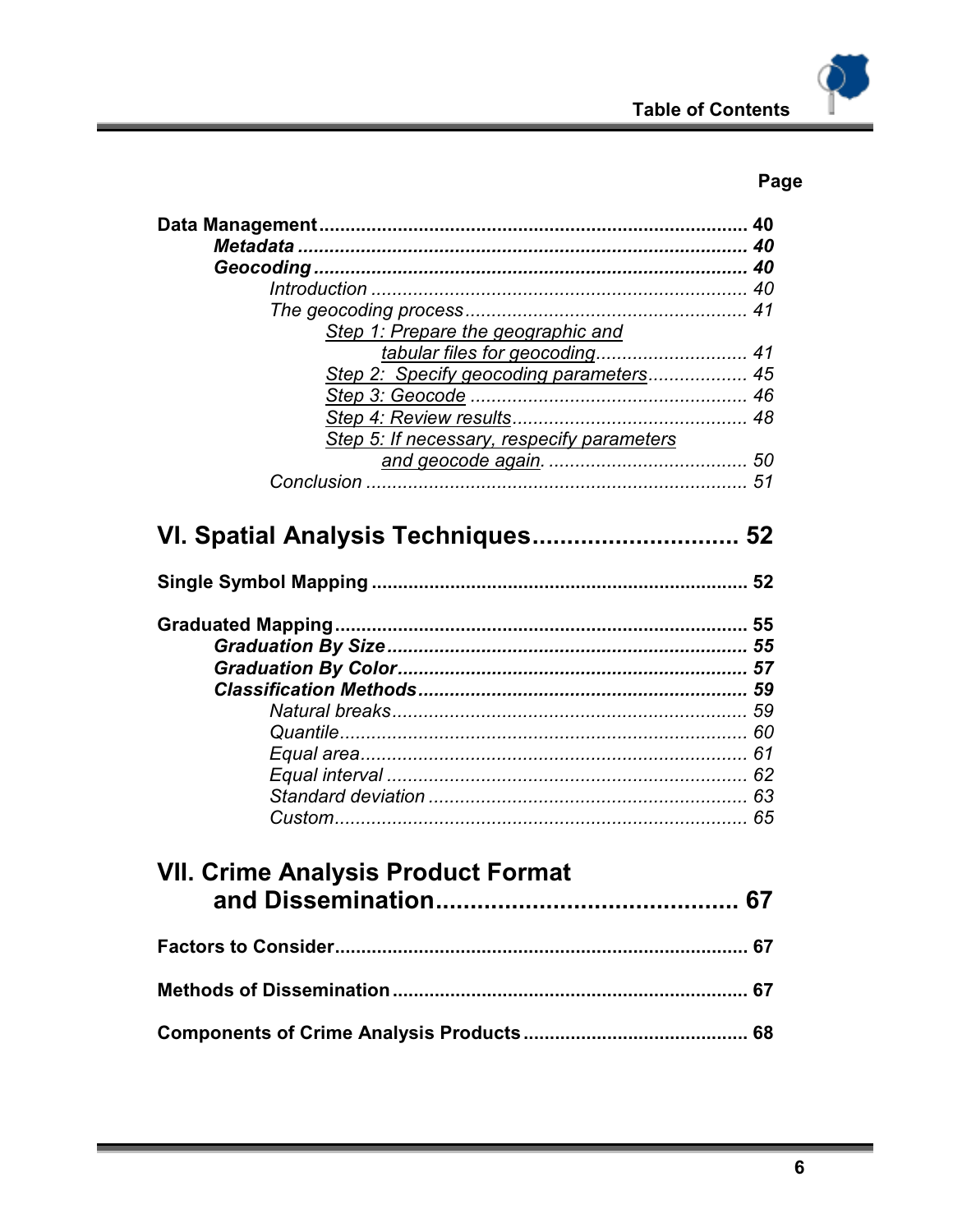| Evaluating the Utility of Crime Analysis and Mapping Products  73 |  |
|-------------------------------------------------------------------|--|
|                                                                   |  |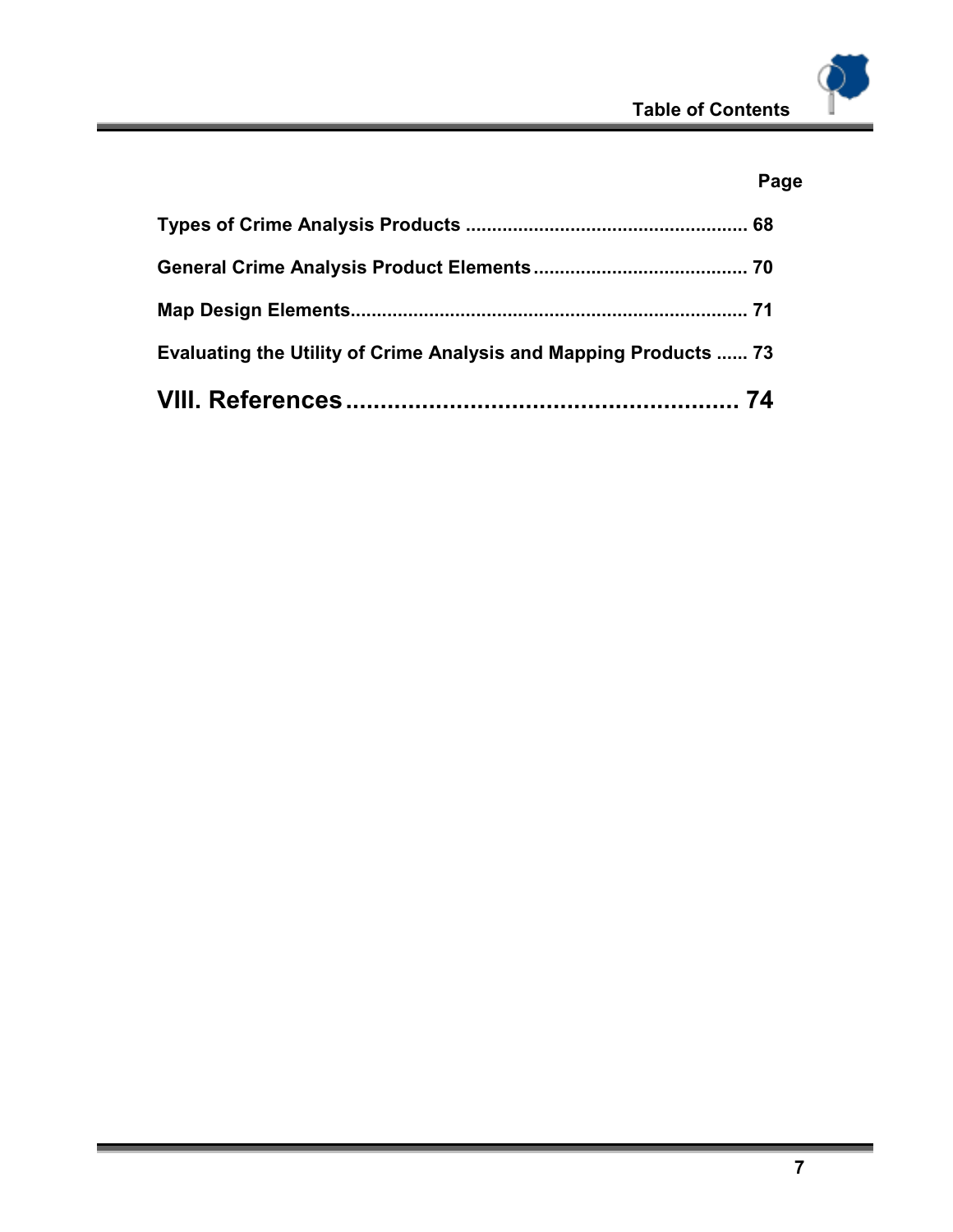# **I. Introduction**

The following guide was developed from the curriculum for the "Introduction to Crime Analysis Mapping and Problem Solving" training course conducted by members of the Police Foundation's Crime Mapping Laboratory in 2001 and funded by the Office of Community Oriented Policing Services (COPS). The purpose of this document is to convert the information presented in the training into a succinct and readable report that makes it available to a larger audience than was reached through the training sessions. It is not intended to be a comprehensive document on crime analysis, crime mapping, and problem solving, but rather a "starter" guidebook for someone just entering the field or a reference manual for current crime analysts or other law enforcement analysts. The format of the document follows the format of the training slides loosely, but it is not necessary to read them together. This document stands on its own. For further reading on crime analysis and mapping, see other relevant documents written by the Police Foundation at www.policefoundation.org or www.cops.usdoj.gov.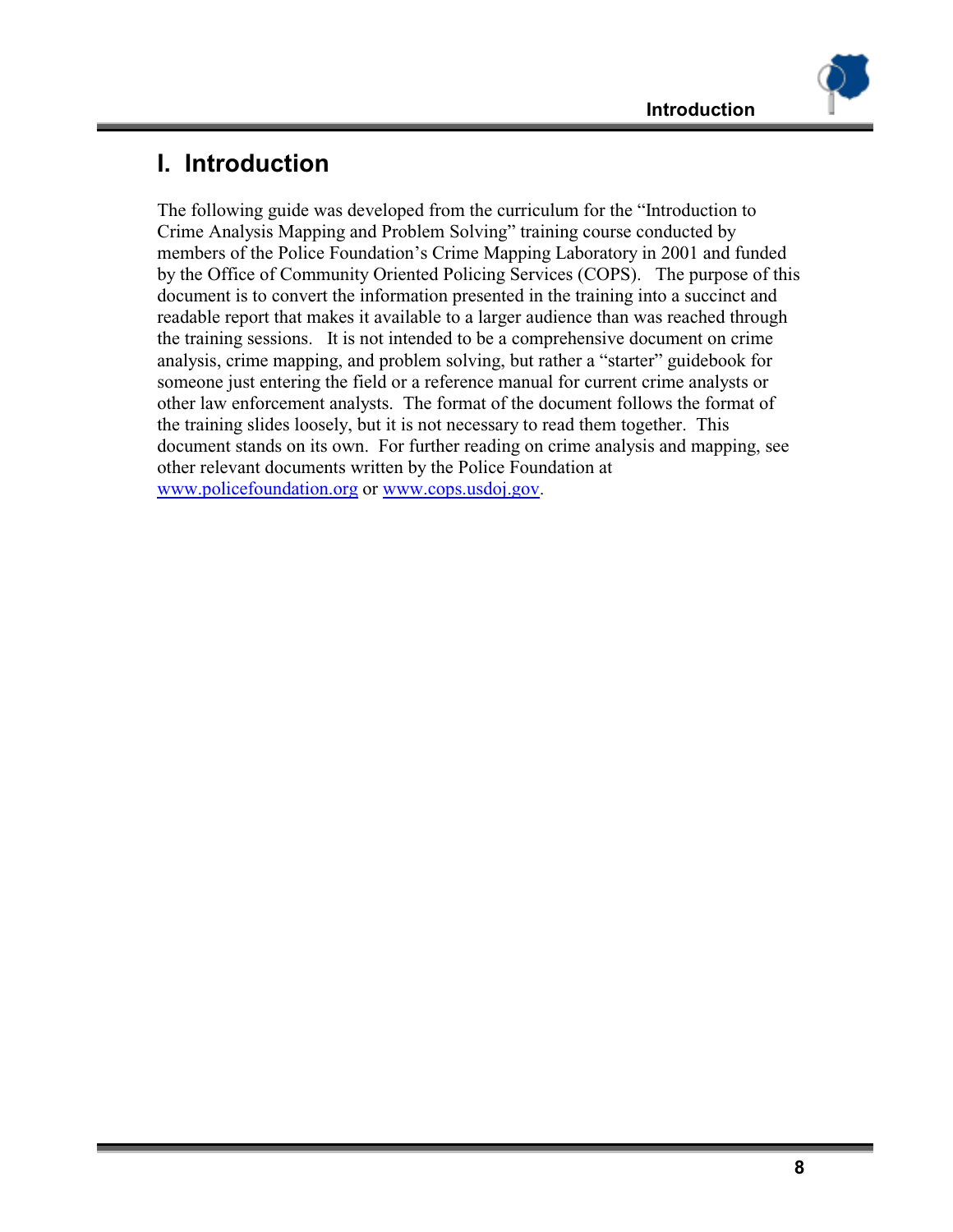# **II. Introduction to Crime Analysis**

As an introduction to crime analysis, this section provides the definition of crime analysis as a general concept as well as definitions of five types of crime analysis. These definitions are used in the Police Foundation's "Introduction to Crime Analysis Mapping and Problem Solving" course and have been created to synthesize current concepts and ideas in the field of crime analysis. These definitions are meant to enhance the understanding of crime analysis and to help create commonly understood terminology. The latter part of this section includes a hierarchical model by which all five types of crime analysis are related to one another.

# **Definition of Crime Analysis**

*The qualitative and quantitative study of crime and law enforcement information in combination with socio-demographic and spatial factors to apprehend criminals, prevent crime, reduce disorder, and evaluate organizational procedures.*

*Qualitative and quantitative.* Crime analysis uses both qualitative and quantitative data and analytical techniques. Qualitative data and analytical techniques refer to non-numerical data as well as the examination and interpretation of observations for the purpose of discovering underlying meanings and patterns of relationships. This is most typical of field research, content analysis, and historical research. Quantitative data are data primarily in numerical or categorical format. Quantitative analysis consists of manipulations of observations for the purpose of describing and explaining the phenomena that those observations reflect and is primarily statistical. Crime analysis employs both types of data and techniques depending on the analytical and practical need. For example, crime data can be used in various ways, both quantitatively and qualitatively. The information such as date, time, location, and type of crime is quantitative in that statistics can be used to analyze these variables. On the other hand, narratives of crime reports are considered qualitative data in that a large number of narratives are nearly impossible to analyze statistically and are primarily examined to determine general themes and patterns.

*Study*. Study is a systematic way of looking at crime and law enforcement information. That is, crime analysis is not examining information haphazardly but rather is applying formal analytical and statistical techniques as well as research methodology to law enforcement information according to the rules of social science.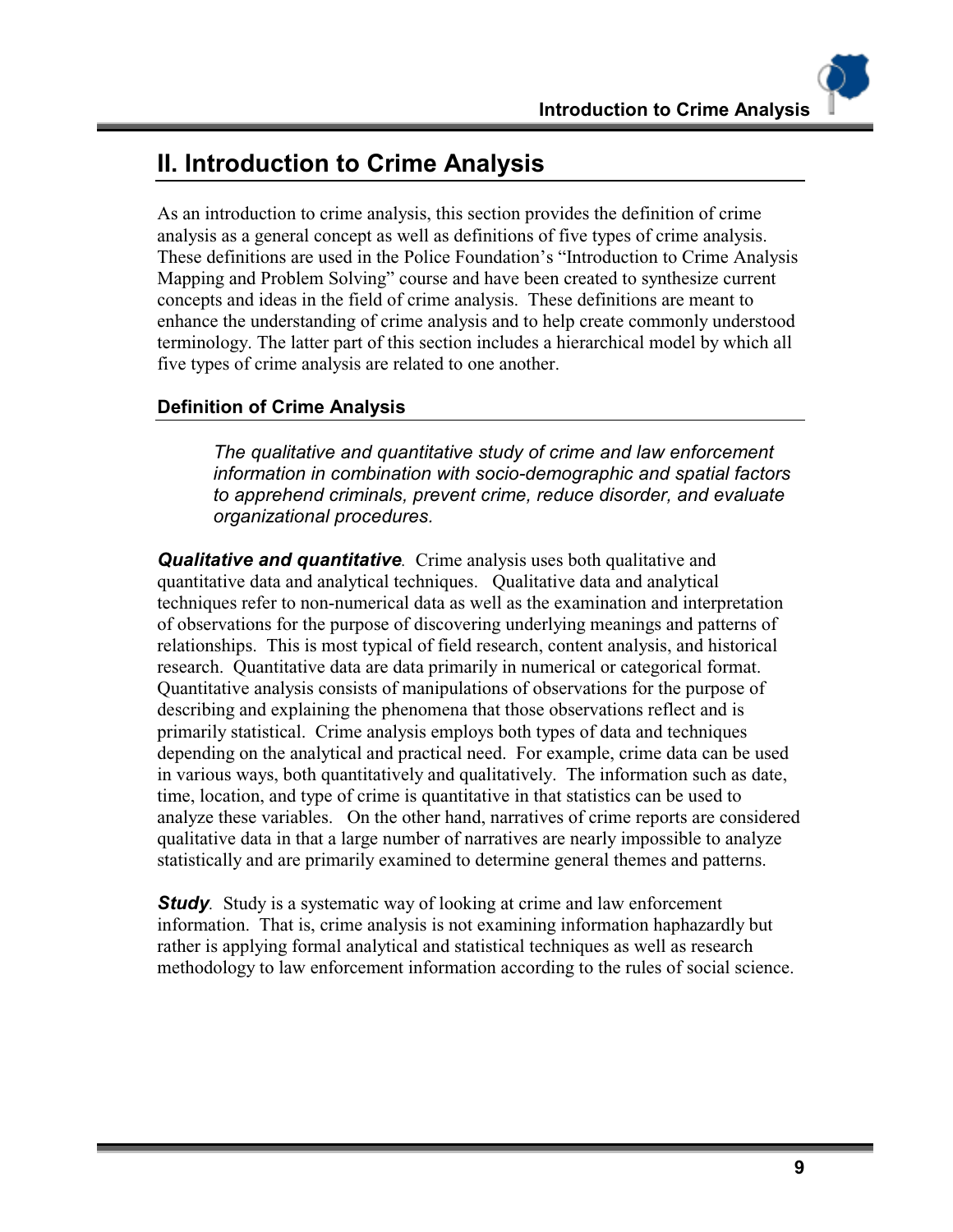*Crime.* In a law enforcement agency, the central focus is crime, both those reported to the police and those that are not. Thus, the central type of data analyzed is crime and the information surrounding it, such as arrests, offenders, victims, property, and evidence.

**Law enforcement information.** In addition to crime, law enforcement agencies address many other issues and thus collect many other types of data. Examples of law enforcement data that are often available for crime analysts are calls for service (e.g., noise complaints, burglary alarms, suspicious activity), traffic information (e.g., accidents and citations), citizens' perceptions (e.g., fear of crime, crime prevention behavior, satisfaction with the police), victimization, probation records, and parole information.

*In combination with...* This phrase refers to identifying patterns and studying relationships of crime and law enforcement data with other types of information, such as those listed below.

*Socio-demographic.* This type of information refers to characteristics of individuals and groups such as sex, race, income, age, and education. On an individual (micro) level, socio-demographic information is used in law enforcement to search for and identify crime suspects. On a macro level, socio-demographic information is used to determine the characteristics of groups and how they relate to crime. For example, the information may be used to answer the questions, "Where can we find the suspect who is a white male, 30-35 years of age with brown hair and brown eyes?" or "Can demographic characteristics explain why one neighborhood has a higher rate of crime than another?"

**Spatial**. The location where crimes or activities occur and the relationship of those places to one another and to other information is an important factor in the analysis of crime. It is not only important where a crime takes place but also the characteristics of those places and the environment in which the crime occurs. Thus, examination of spatial data such as streets networks, parcel information, orthophotographs, school locations, business and residential zoning, among others, is imperative for effective crime analysis.

The last four key points describe the four goals of crime analysis.

*Apprehending criminals.* The main function of crime analysis is to support law enforcement endeavors. One of the primary goals of law enforcement is the apprehension of criminals; consequently, one of the primary goals of crime analysis is to assist in the apprehension of criminals. For example, a detective may have a robbery incident in which the suspect has a snake tattoo on his left arm. The crime analysts may assist by searching a database of field incident cards to identify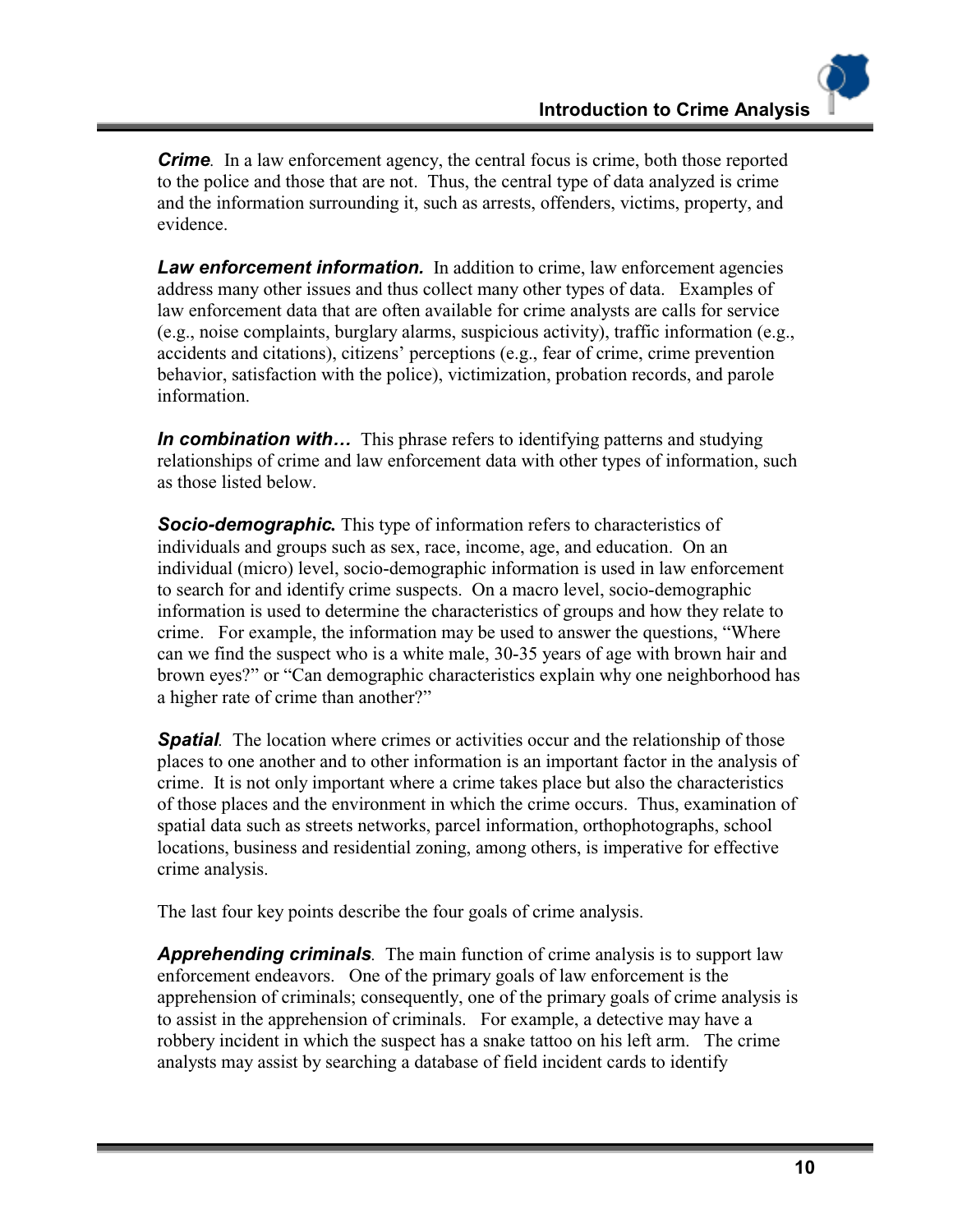individuals with such a tattoo. Also, a crime analyst may conduct a time of day/day of week analysis of burglary incidents that would assist officers in surveillance of an area to catch offenders.

*Prevent crime.* Another primary goal of law enforcement is to prevent crime through methods other than apprehension. This goal lends itself particularly well to assistance from crime analysis. For example, members of the police department are conducting a crime prevention campaign about residential burglary and would like to target their resources in the areas that need it the most. Crime analysis can assist in planning community education and patrol response tailored to the problem by providing spatial analysis of residential burglary, analysis of how, when, and where the burglaries occurred, and analysis of what items were stolen. This information could be used to develop crime prevention suggestions such as closing and locking a garage door.

*Reduce disorder.* Many criminologists contend that social disorder can lead to crime; that is, blight and other indicators of social decay left unchecked can attract crime and accelerate further decay. Thus, reducing disorder is a law enforcement objective and, by extension, one for crime analysis as well. Crime analysis can assist with these efforts by providing research and analysis of disorder indicators such as traffic accidents, noise complaints, or trespass warnings that can assist officers in addressing these issues before they become more serious problems.

*Evaluate organizational procedures.* The fourth goal of crime analysis is assisting with the evaluation of organizational procedures. Several examples include resource allocation, the assessment of crime prevention programs, realigning geographic boundaries, forecasting staffing needs, and developing performance measures for the police department.

# **Types of Crime Analysis**

The following are five types of analysis that fall under the umbrella of crime analysis. As you will see, each contains characteristics of crime analysis in general, but each is specific in the type of data and analysis used as well as in its purpose.

# *Intelligence Analysis*

*The study of "organized" criminal activity, whether or not it is reported to law enforcement, to assist investigative personnel in linking people, events, and property.* 

The purpose of intelligence analysis is to assist sworn personnel in the identification of networks and apprehension of individuals to subsequently prevent criminal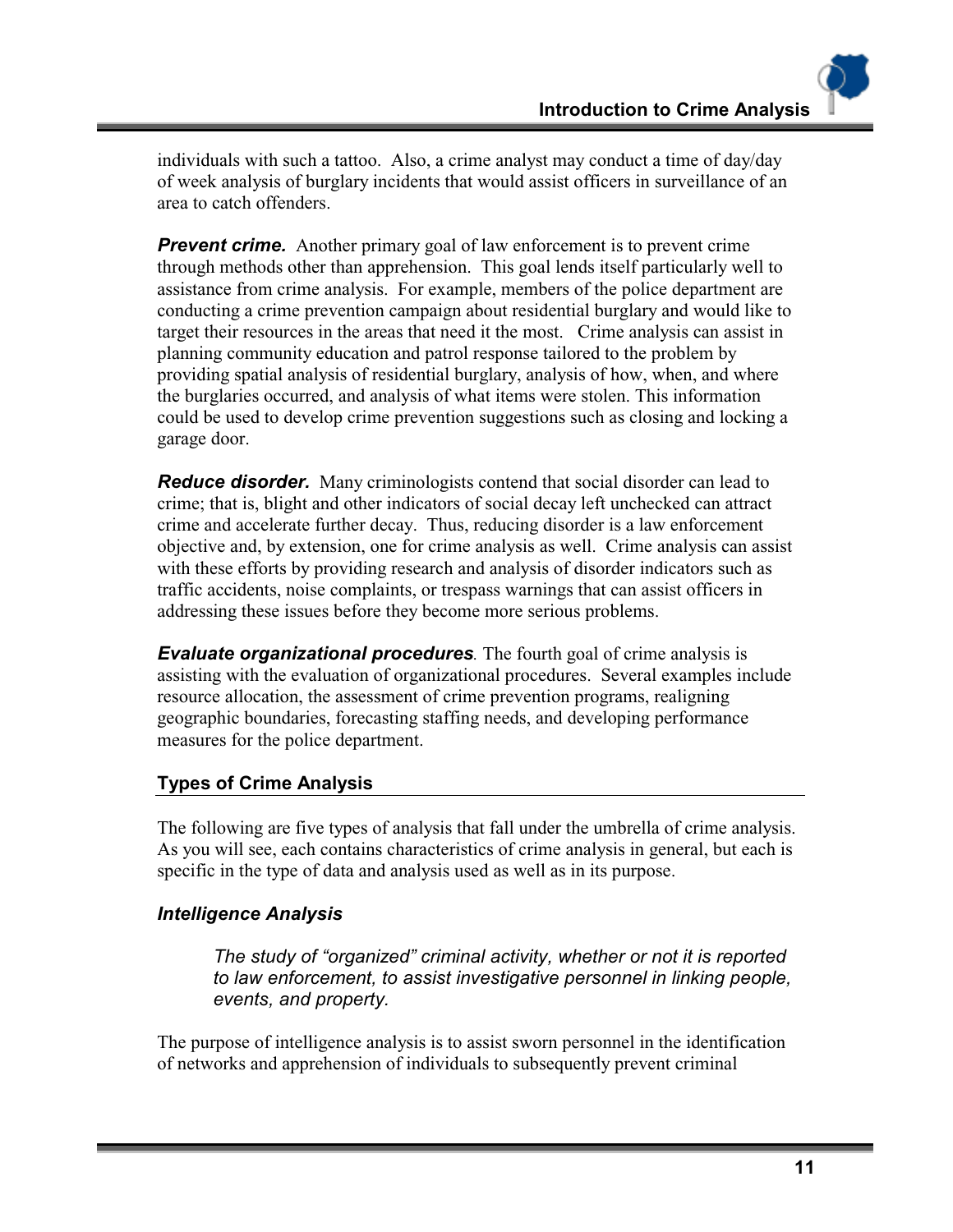activity. A related goal is to link information together, prioritize information, identify relationships, and identify areas for further investigation by putting the analysis in a framework that is easy to understand. Much of the information analyzed in the field of intelligence analysis is not reported to the police by citizens but is gathered by law enforcement. Examples of data collection methods include surveillance, informants, and participant observation. In addition, the type of information is not limited to criminal information but can include telephone conversations, travel information, financial/tax information, and family and business relationships. Intelligence analysis has traditionally focused more or less on organized criminal activity, which includes drugs and prostitution syndicates. The data analyzed are plentiful and primarily qualitative, and thus are usually analyzed through qualitative methods. In light of the events of September 11, 2001, intelligence analysis has most recently begun to focus on terrorist activity at the local level as well.

#### *Criminal Investigative Analysis*

*The study of serial criminals, victims, and/or crime scenes as well as physical, socio-demographic, psychological, and geographic characteristics to develop patterns that will assist in linking together and solving current serial criminal activity.* 

This type of analysis has also been called "profiling," which is the process of constructing a "profile" of an unknown offender based on the nature of the crime, the facts of the case, and the characteristics of the victim. As with intelligence analysis, this type of analysis focuses primarily on qualitative data surrounding serious serial crimes such as murder and rape. Data are collected and analyzed on an individual level for those persons primarily or peripherally involved with the incidents. The spatial nature of the incidents and related locations such as the body dump sites or the encounter sites is also considered. The primary purpose of criminal investigative analysis is to develop patterns of serial crimes crossing city, state, and even national boundaries by linking behavior and evidence within and among incidents in order to catch the offender and/or clear cases. This is a very specific type of crime analysis that is primarily done on the federal law enforcement level since these types of crime occur infrequently and cross jurisdictional boundaries.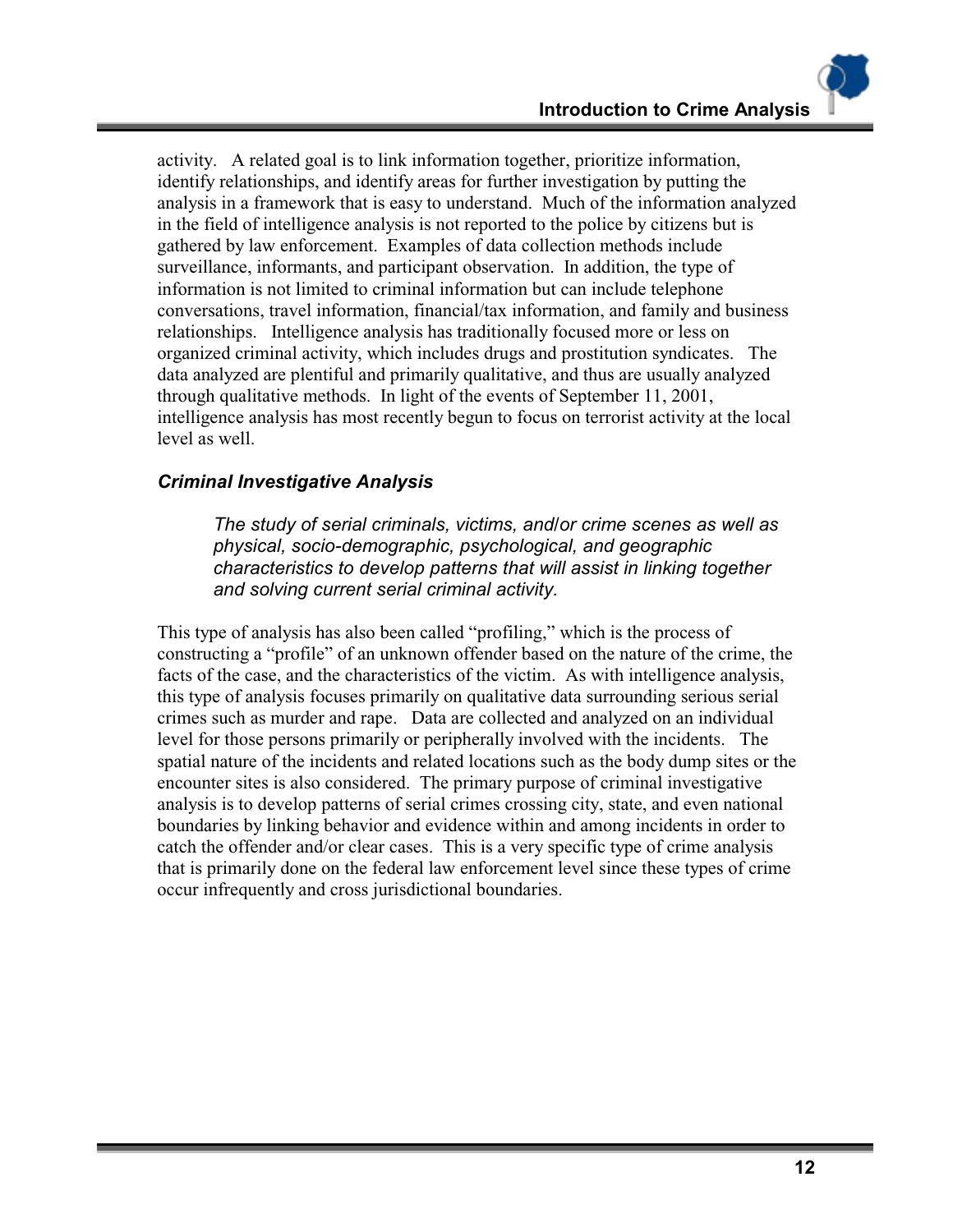#### *Tactical Crime Analysis*

*The study of recent criminal incidents and potential criminal activity by examining characteristics such as how, when, and where the activity has occurred to assist in problem solving by developing patterns and trends, identifying investigative leads/suspects, and clearing cases.* 

Tactical crime analysis focuses on information from recent crimes reported to the police. "Recent" can refer to the last few months or longer periods of time for specific ongoing problems. Tactical crime analysis also focuses on specific information about each crime such as method of entry, point of entry, suspects actions, type of victim, type of weapon used, as well as the date, time, location, and type of location. Field information such as suspicious activity calls for service, criminal trespass warnings, and persons with scars, marks, or tattoos collected by officers is also considered in the analysis. Although quantitative analysis is often conducted once a pattern has been identified, qualitative analysis, (i.e., critical thinking and content analysis) is used to identify patterns and trends initially. Three purposes of tactical crime analysis are 1) linking cases together and identifying the notable characteristics of the patterns and trends, 2) identifying potential suspects of a crime or crime pattern, and 3) clearing cases. The focus of tactical crime analysis is examining data daily in order to identify patterns, trends, and investigative leads for recent criminal and potential criminal activity. Once a crime pattern, suspect, or investigative lead is identified, the information is compiled and disseminated to patrol officers and detectives.

#### *Strategic Crime Analysis*

*The study of crime and law enforcement information integrated with socio-demographic and spatial factors to determine long term "patterns" of activity, to assist in problem solving, as well as to research and evaluate responses and procedures.* 

Strategic crime analysis consists primarily of quantitative analysis of aggregate data. Monthly, quarterly, and/or yearly compilations of criminal and non-criminal information such as crime, calls for service, and traffic information are analyzed in aggregate form. That is, general categories such as date, time, location, and type of incident are analyzed instead of qualitative data such as narrative descriptions of incidents. Variables including race, class, sex, income, population, location, and location type are examined along with law enforcement information in the analysis process. The two primary purposes of strategic crime analysis are 1) to assist in the identification and analysis of long-term problems such as drug activity or auto theft and 2) to conduct studies to investigate or evaluate relevant responses and procedures. Both of these purposes correspond very well to the problem solving process (see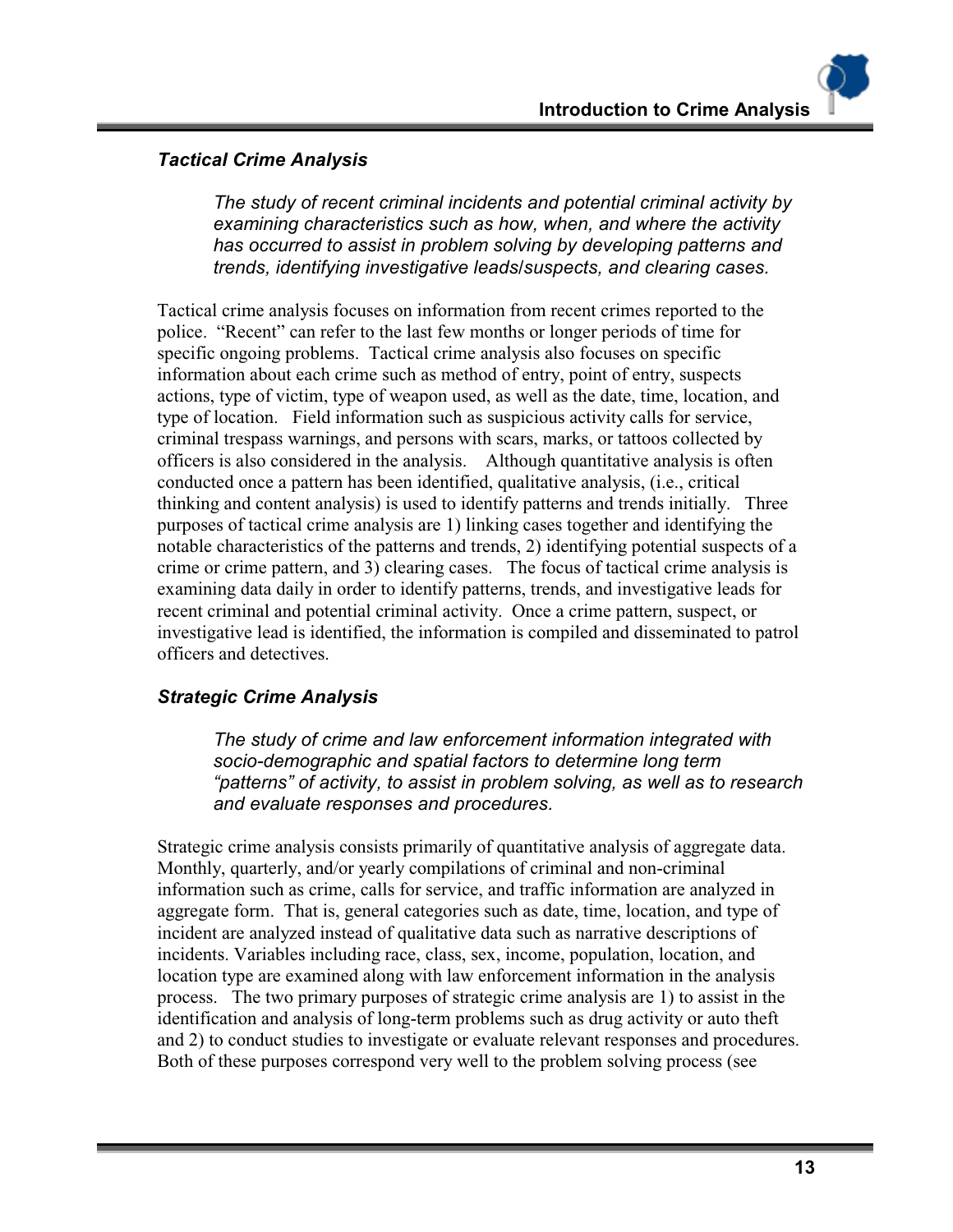Section IV for a discussion of crime analysis and problem solving specifically). These types of studies include evaluation of crime prevention programs, in depth examination of a particular crime problem, and implementation of a survey of citizens' perceptions of crime and the police. They incorporate pre- and postmeasurement as well as both impact and process evaluation methodology. Procedures examined include such activities as deployment and staffing, redistricting of beats or precincts, data entry and integrity, and the reporting process. In sum, strategic crime analysis uses statistical techniques and research methods to investigate long-term problems and evaluate organizational procedures. Analysts who primarily conduct strategic crime analysis are also called problem or research analysts.

#### *Administrative Crime Analysis*

*The presentation of interesting findings of crime research and analysis based on legal, political, and practical concerns to inform audiences within law enforcement administration, city government/council, and citizens*.

Administrative crime analysis is different from the previous types of analysis in that it refers to presentation of findings rather than to statistical analysis or research. The decision of what and how to present information is the primary focus of administrative crime analysis. Often, the type of information that is presented represents the "tip of the iceberg" of all the work and analysis that has previously been done, for example, an executive summary of a report. The purpose and the audience of the information determine "what" is presented along with legal (e.g., privacy and confidentiality), political (e.g., union issues, election concerns), and practical concerns (e.g., complexity of the information presented). The primary purpose of administrative crime analysis is to inform audiences. These audiences may vary from one situation to the next, which is why the type and quantity of information should vary as well. Audiences can be police executives, city council, media, citizens, and neighborhood groups or a combination. An excellent example of administrative crime analysis is the use of the Internet to provide information to the general public. Audiences of a police Internet site include citizens, police personnel, businesses, victims, criminals, and media—essentially everyone; therefore, the type of information published should be appropriate for an array of diverse customers. The information provided should be simple, clear, and concise and should not disclose sensitive information. One rule of thumb would be to only publish information that one would be comfortable seeing on the evening news.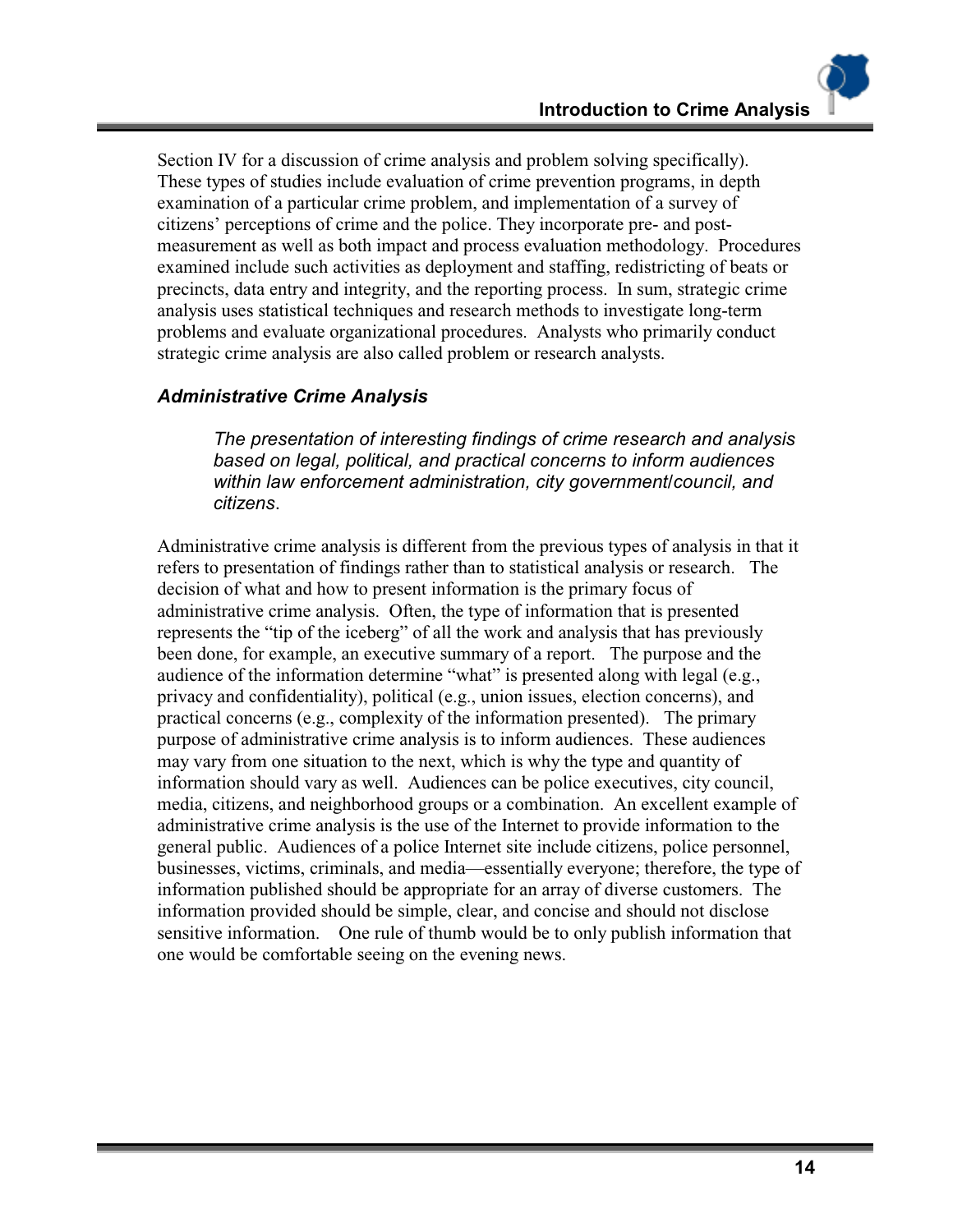#### **Crime Analysis Model**

The following figure displays how all of these types of crime analysis relate to one another in terms of the level of aggregation of the information. That is, types with low levels of aggregation focus on individual cases and used qualitative data and analysis techniques and those with high levels of aggregation focus on a limited scope of larger amounts of data and information. At the top of the figure, criminal investigative analysis and intelligence analysis utilize the least aggregated and most qualitative data. The data consist of information about informal networks of criminals and their non-criminal acquaintances and relatives as well as where individuals live, work, and "play." The focus here is on the specifics of criminals, the nature of their crimes, their relationships, and their lives in general.



Tactical crime analysis utilizes only crimes and activity reported to the police so the data are more aggregate and somewhat less abundant than those used for criminal investigative and intelligence analysis. Tactical crime analysis is primarily qualitative in nature but depending on the data, quantitative techniques can be used to describe characteristics of a given pattern such as the most common time the crimes occur (time series) or where the crimes are located in relationship to one another.

Strategic crime analysis utilizes large amounts of data that are even more aggregated than tactical and investigative data. For example, information used in tactical crime analysis is primarily made up of crime incidents but includes such information as date, time, location, methods of the crime, and detailed description of the crime. Strategic crime analysis focuses only on those variables that can be easily quantified, such as date, time, location, type of location, type of crime, and priority. Thus, the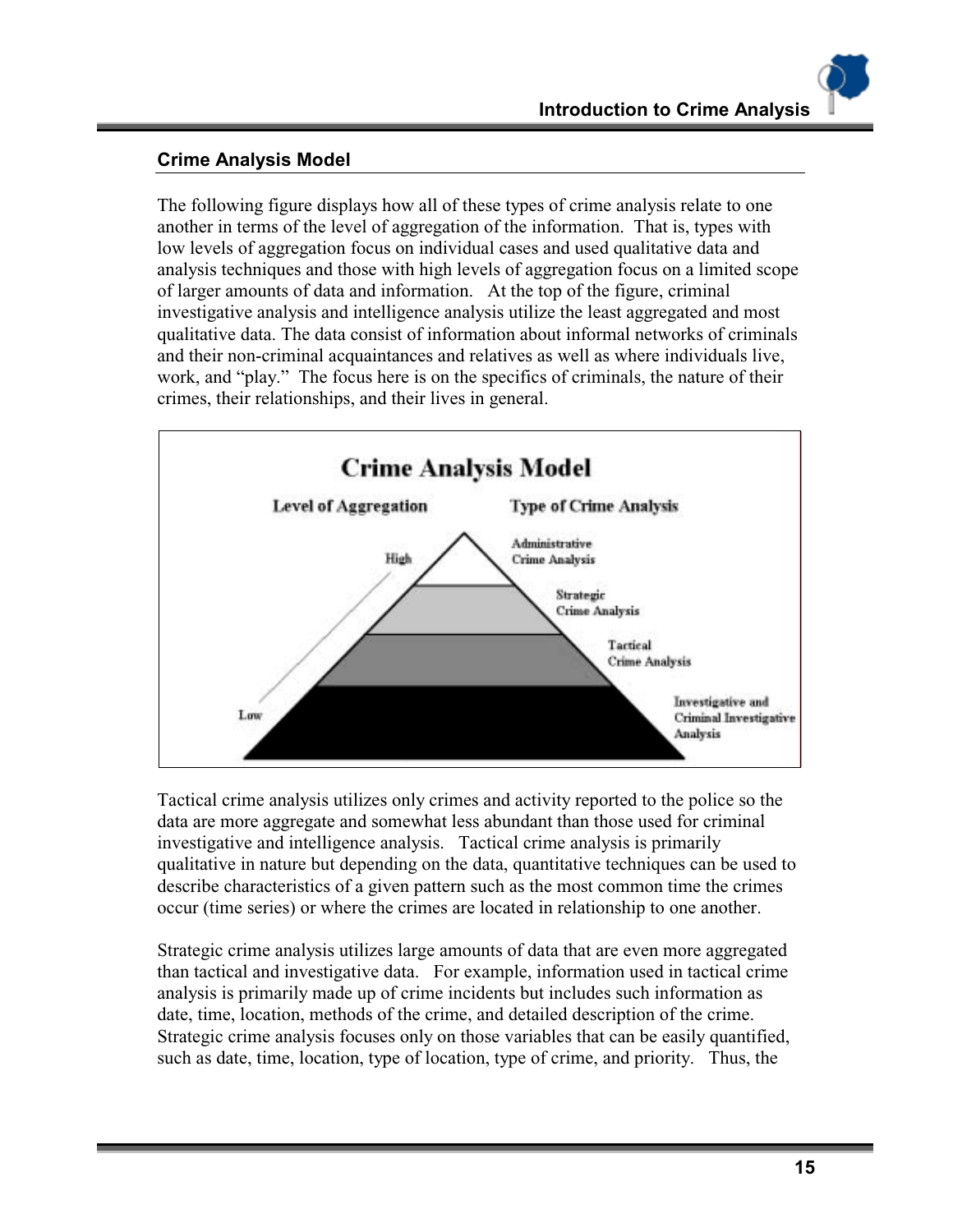type of analysis is more quantitative and the large amount of data calls for statistical operations instead of reading and examining each case individually.

Finally, administrative crime analysis in this figure is literally the "tip" of the triangle in level of aggregation. The focus is presenting the most aggregate or summary information to a variety of audiences.

Overall, these types of analysis fall under the general definition of crime analysis in that each one contains some of the key components of crime analysis. For the purposes of the rest of this report, we will focus on examples of the last three types of analysis, tactical, strategic, and administrative, as they are the types of analysis that are most likely to be conducted on a regular basis by a crime analyst in an average law enforcement agency.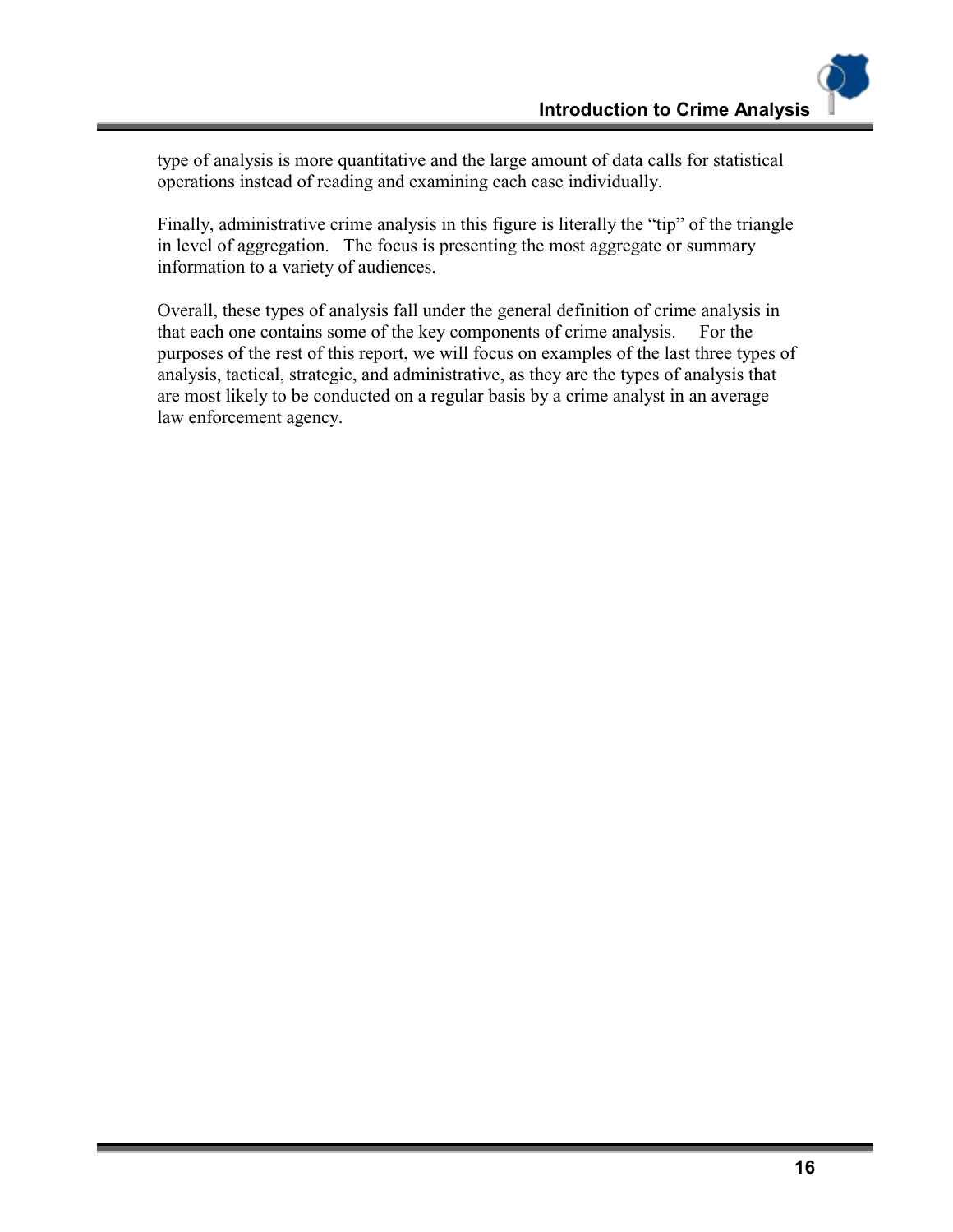# **III. Introduction to Crime Analysis Mapping**

### **Historical Overview**

The following chart is a brief outline of the history of crime mapping (taken from Weisburd and McEwen, 1997; and Harries, 1999). Mapping itself has a long history, but crime mapping specifically can be traced back to the early 1800s when social theorists began to create maps to illustrate their theories and research about crime. In relation to crime and policing, maps initially were used to examine issues like poverty or demographic characteristics and crime. One of the first police departments to use mapping was New York City in the 1900s. The maps consisted of simple wall maps in which "push pins" were used to indicate crimes that had occurred. During the 1920s and 1930s, sociologists at the University of Chicago used mapping to examine crime and delinquency, specifically juvenile delinquency and related social characteristics. In the 1960s and 1970s, the first computer-generated maps of crime were created. (See Weisburd and McEwen, 1997 for more information).

|            | <b>Early 1800s:</b> Social Theorists: Single symbol point and<br>graduated area maps                                  |
|------------|-----------------------------------------------------------------------------------------------------------------------|
|            | <b>1900s:</b> New York City Police Department and<br>others: Single symbol point maps, "pin maps"                     |
|            | <b>1920s-30s:</b> Urban sociologists at the University of<br>Chicago: Graduated area maps of crime and<br>delinquency |
| 1960s-70s: | First computer generated maps of crime                                                                                |
| 1980s:     | Desktop computers available for mapping,<br>but with limited quality; Environmental<br>Criminology theory             |
| 1990s:     | Desktop GIS and integration with law<br>enforcement systems and data; government                                      |

In the 1980s, more advanced technology and desktop computers became available, and more widely used. However, the quality of computerized mapping at that time was limited because of slow processing speeds and poor printing quality. At the same time, environmental criminology theory began to emerge, and academics began to examine the spatial characteristics of crime as well as how location characteristics

funding, etc.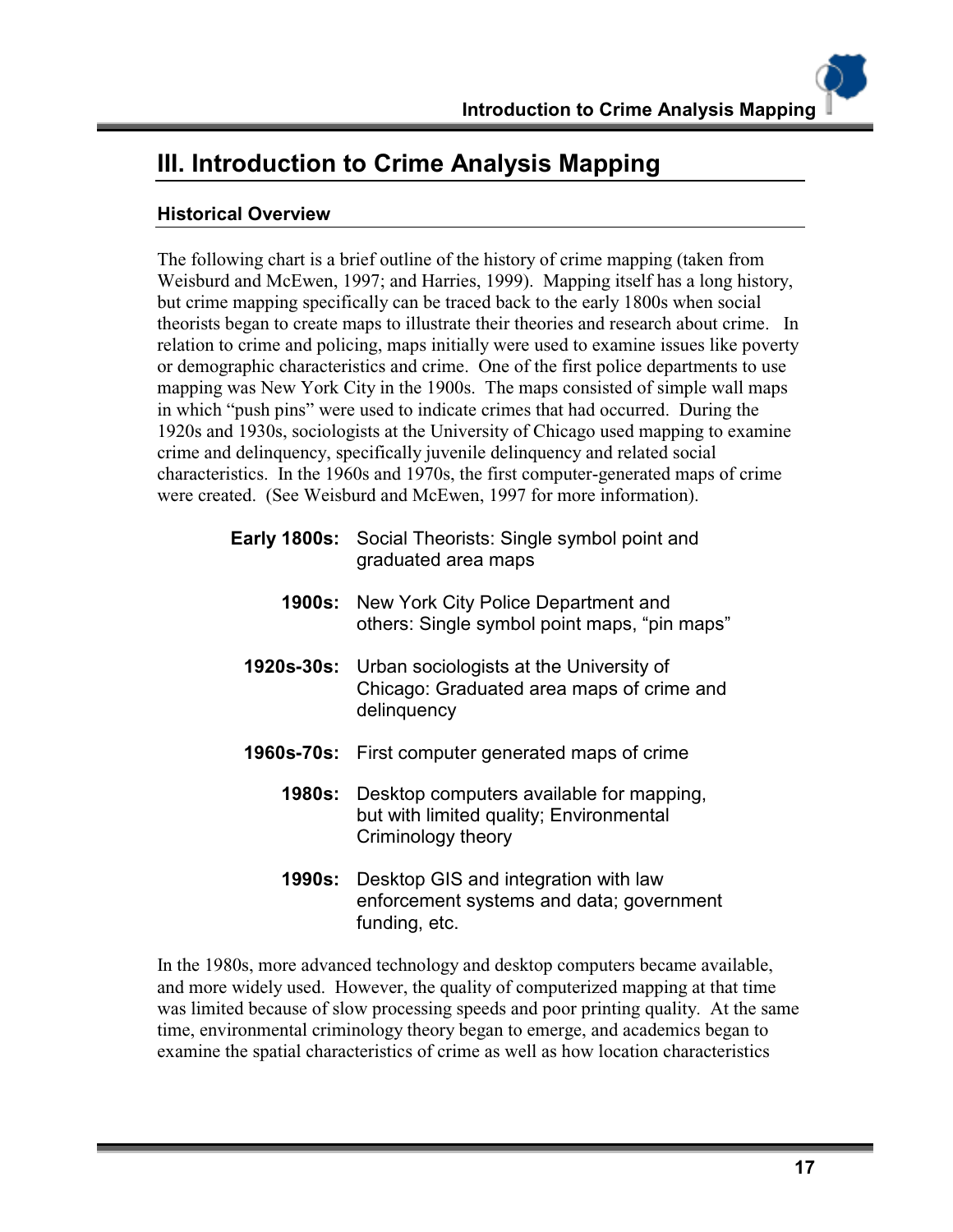might contribute to criminal activity at particular locations over others. In the 1990s, desktop geographic information systems (GIS) became widely available, and in the late 1990s, they began to be generally used by law enforcement agencies and criminologists.

Most recently in the late 1990s, Federal programs such as the Crime Mapping Research Center (National Institute of Justice) and the Crime Mapping and Analysis Program (National Institute of Justice, National Law Enforcement and Corrections Technology Center) were established. As part of its \$1 billion Making Officer Redeployment Effective (MORE) program, from fiscal years1995-1998 and in fiscal year 2001, the COPS Office provided funds to law enforcement agencies to acquire crime mapping software and hardware. As with all MORE funded technology, the purpose of this software and hardware was to enhance community policing activities through timesavings and increased officer effectiveness. Since 1995, the Police Foundation's Crime Mapping Laboratory has been funded by COPS to assist police agencies in incorporating crime mapping into their practices. In addition, universities and colleges have begun to offer undergraduate and graduate courses in crime analysis and crime mapping.

#### **Types of Mapping**

#### *Manual Pin Mapping*

Wall maps have long been a simple and useful way to depict crime incidents or hot spots. Many police departments still have large maps tacked to the wall of the briefing room with the most recent crimes represented by pins. Although useful, manual wall maps, offer limited utility because they are difficult to keep updated, keep accurate, make easy to read, and can only display a limited amount of data. For example, although different colored pins could be used to represent different types of crime, date and time of incidents, the nature of incidents, and other information cannot be displayed easily. In order to update a manual wall map, for example, the pins must be removed each month. Unless a photo or some other mechanism is used to record the previous month's map, the information illustrated on the map is lost. Thus, comparison is difficult, if not impossible, from one month to the next. Finally, the maps become unreadable when they display large amounts of data because of the numerous pins and/or holes.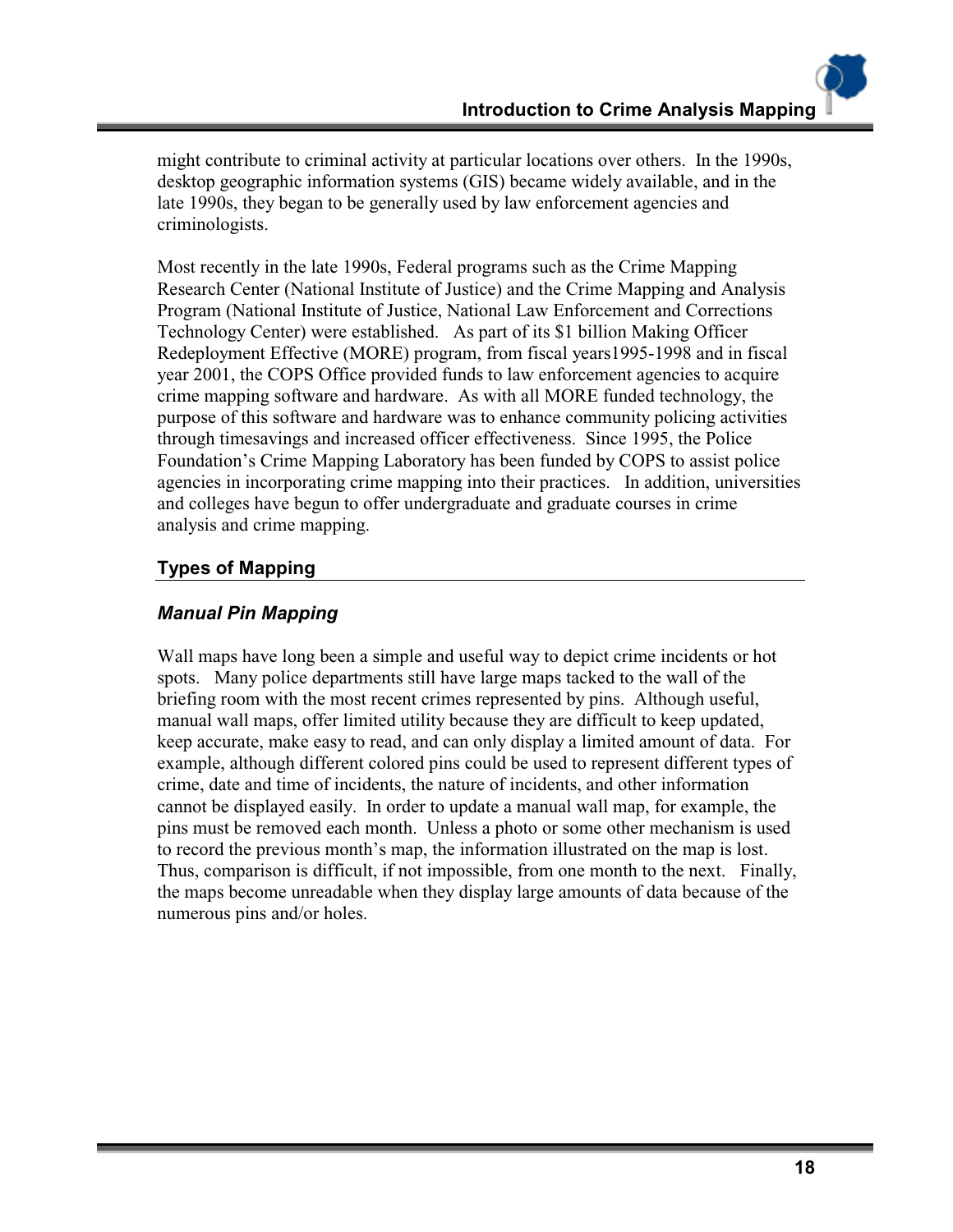# *Computer Mapping*

The following is an example of a computer map. It has been taken from MapQuest©, an Internet mapping program, where an address is entered and a map of the surrounding area appears with a pin to locate the address.



Even though it is possible to zoom in and out of this type of map, the geographic features (e.g., locations, streets, parks) are static and cosmetic only. In essence, a computer map is similar to a wall map, in that the computer is used to place a point at a specific location just as a person would put a pin on a wall map. Thus, computer maps have limitations similar to wall maps. For instance, when using MapQuest© to map an address, clicking on a point will not provide information behind that point, such as the specific address. While visually appealing and easy to use, computer mapping does not allow any more effective analysis than manual pin mapping.

# *Geographic Information System (GIS)*

*A geographic information system (GIS) is a set of computer-based tools that allow a person to modify, visualize, query, and analyze geographic and tabular data.* 

A GIS is a powerful software tool that allows the user to create anything from a simple point map to a three-dimensional visualization of spatial or temporal data. A GIS is different from manual pin maps and computer maps in that it allows the analyst to view data behind the geographic features, combine various features, manipulate the data and maps, and perform statistical functions. There are many different types of GIS programs, which include desktop packages (e.g., ArcView®, MapInfo®, GeoMedia®, Atlas GIS®, Maptitude®) as well as professional software (e.g., ArcInfo® and Intergraph®).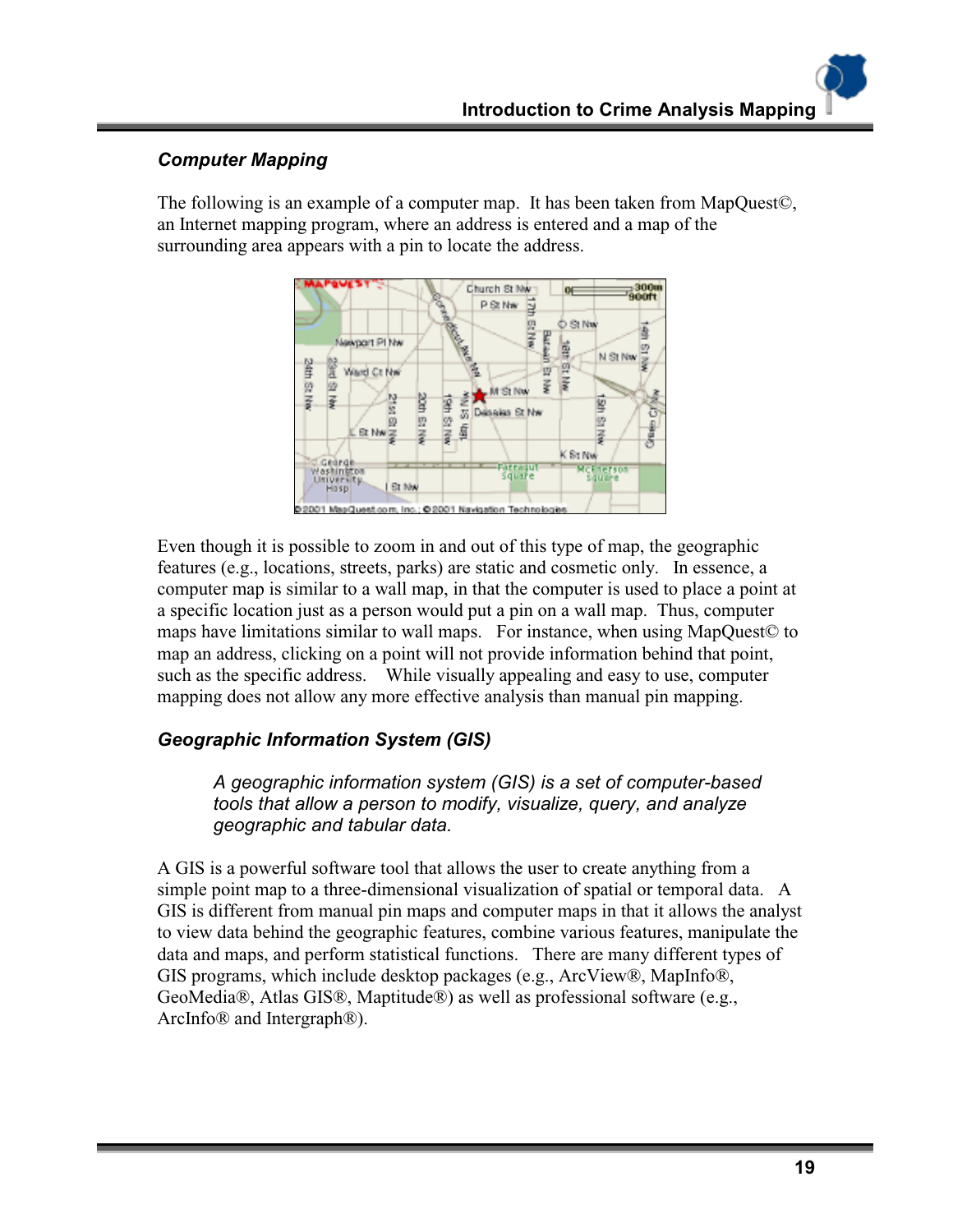### *Crime Analysis Mapping*

"Crime mapping" is a term that has been used for the past few years to refer to research analysis using GIS in a law enforcement setting. In this report, the term crime analysis mapping is used to describe this process because using a GIS to analyze crime is not just the act of placing incidents on a map but also of analysis. Consequently, "crime analysis mapping" is:

*The process of using a geographic information system in combination with crime analysis techniques to focus on the spatial context of criminal and other law enforcement activity.* 

#### *GIS Components*

The following is a description of the major components of a GIS, which include data representation, data features, visualization, scale, and querying.

#### *Data representation*

Real world data are represented by one of four features in a GIS. They include point, line, polygon, and image features.

#### *Point feature*

#### *A point feature is a discrete location that is usually depicted by a symbol or label.*

A point feature in the geographic information system is analogous to a pin placed on a paper wall map. Different symbols are used to depict the location of crimes, motor vehicle accidents, traffic signs, buildings, beat stations, and cell phone towers. The following map shows a robbery point map.

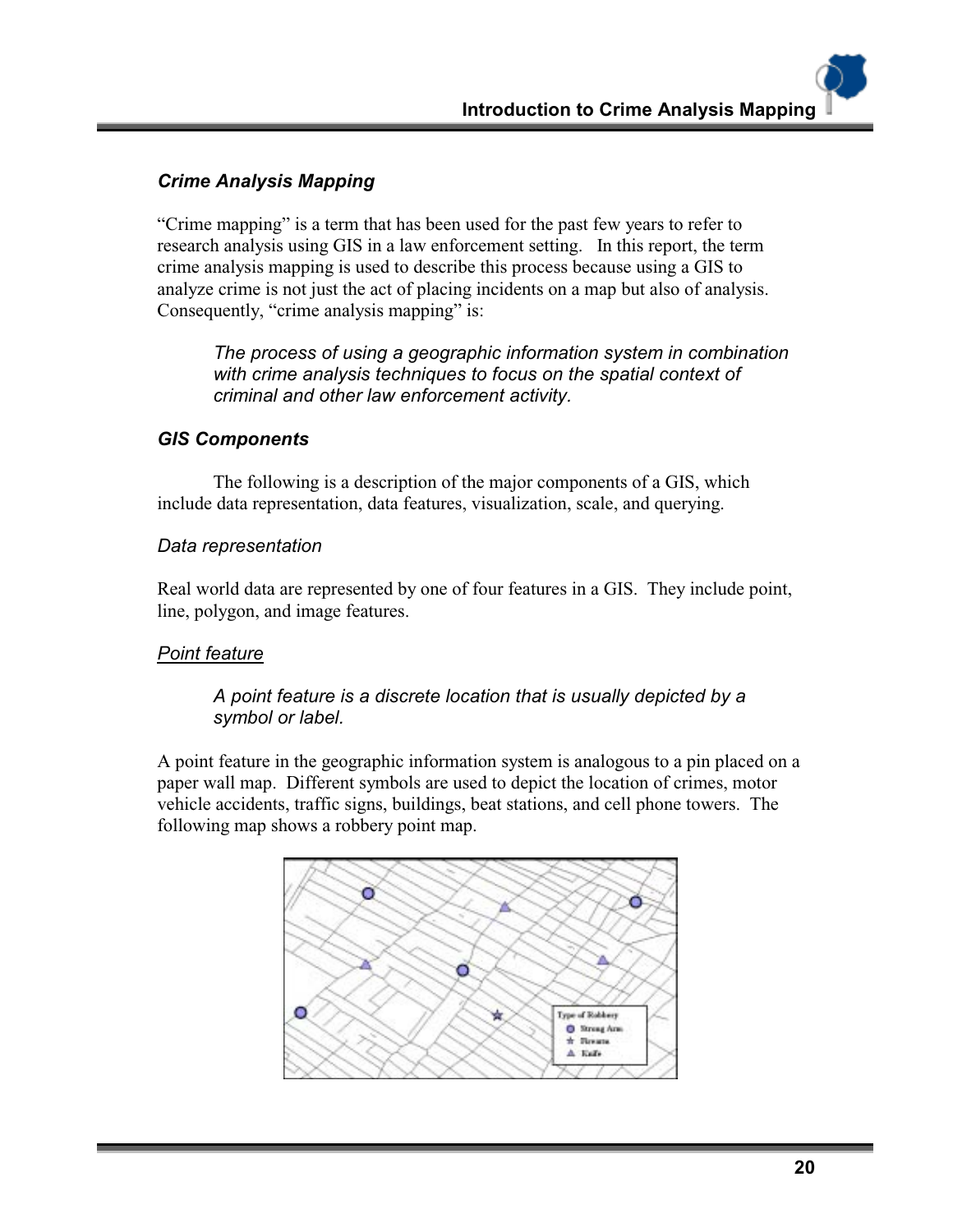*Line feature*

*A line feature is a geographic feature that can be represented by a line or set of lines.* 

The following map shows how different types of geographic features such as railways, streets, and rivers can be represented by a line in a GIS. Additional examples are streams, streets, power lines, bus routes, student pathways, and lines depicting the distance from a stolen to a recovered vehicle.



#### *Polygon feature*

*A polygon feature is a multisided figure represented by a closed set of lines.* 

In the following map, the largest blue polygon represents the city boundary, the green are census tracks, and the black are census block groups. Other examples of polygon features used in law enforcement would be patrol areas, beats, neighborhoods, or jurisdictions. Polygon features can represent areas as large as continents and as small as buildings.

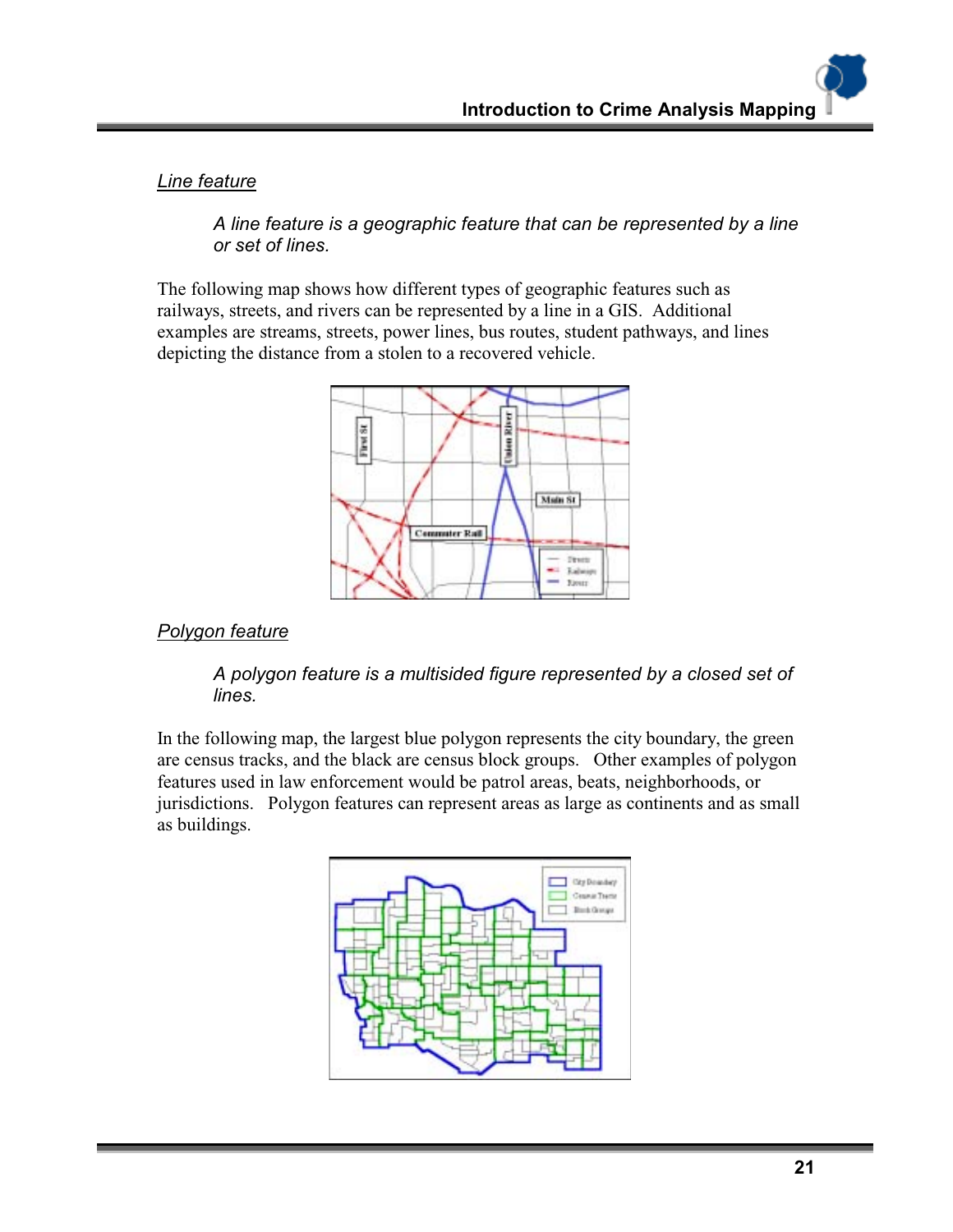#### *Image feature*

*An image feature is a vertical photo taken from a satellite or a plane that is digitized and placed within the geographic information system coordinate system so that there are -x and -y coordinates associated with it.* 

The following image is an example of an aerial photograph. Note that details of the streets, buildings, and environmental features such as landscaping are visible.



There is a distinction between aerial photography (just the image) and digital orthophotography (the image combined with geometric qualities of the map). Because orthophotographs are located within the geographic information system, they can be viewed with other layers such as street or parcel information. The following image depicts a digital orthophotograph with the corresponding street network and parcel boundaries.

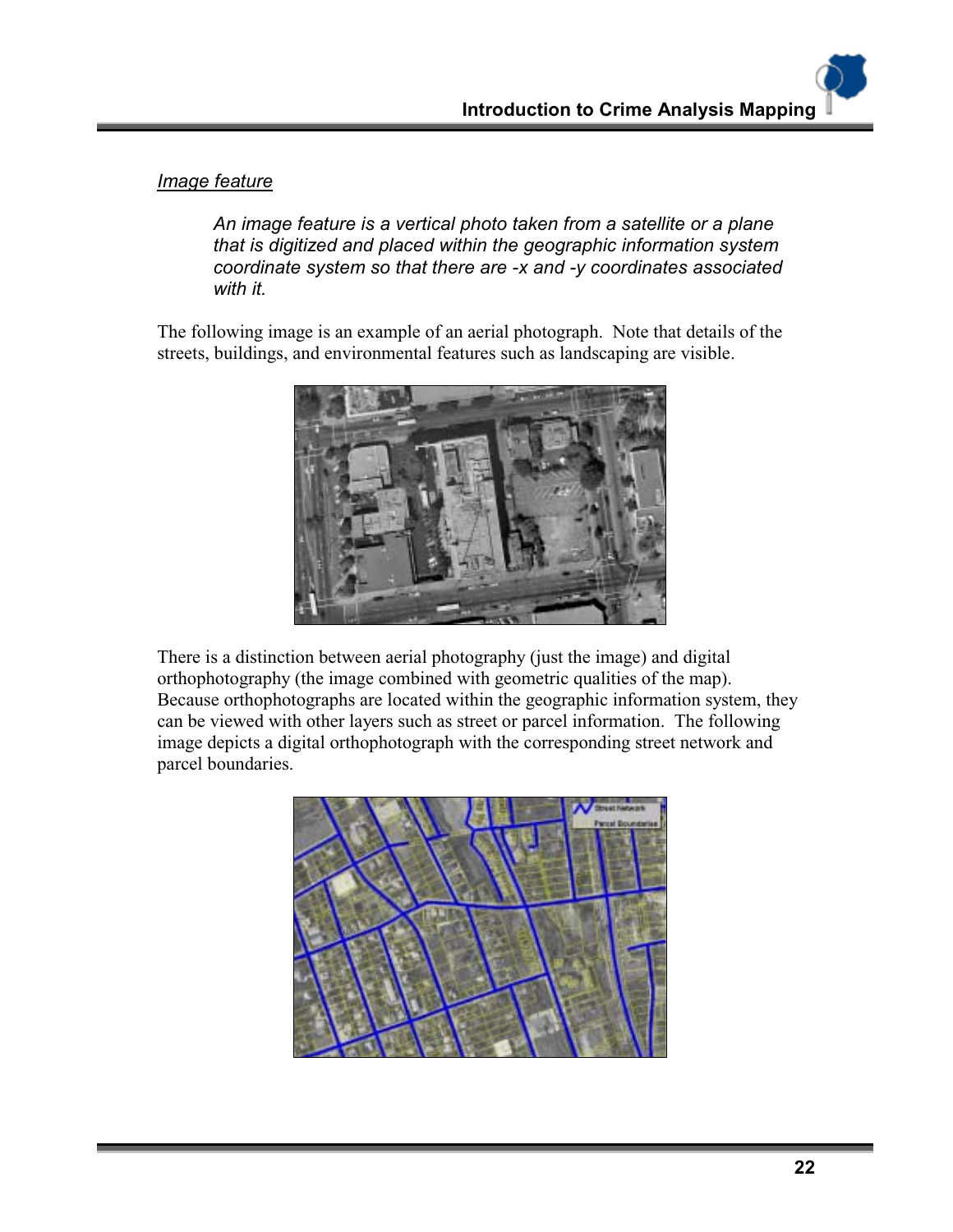#### *Data of geographic features*

Each type of feature has "attributes" or a table of data that describe it. All the attributes for three of the four types of features (point, line, and polygon) are stored in a GIS as a data table (Note that a digital orthophotograph has an  $-x$  and  $-y$  coordinate but does not have an associated data table worthy of analysis). The ability to view, query, relate, and manipulate data behind these features is the true power of a GIS. A manual pin map and a computer map depict points, lines, and polygons but do not have data associated with the features and are not easily manipulated. In a GIS, simply clicking on a point, line, or polygon can produce the data table associated with that particular feature.

#### *Point data*

The following is an example of point data taken from a GIS. The highlighted point has a corresponding data table, which describes the features. For instance, the yellow point is a robbery that occurred at  $6:52$  pm on January  $1<sup>st</sup>$ , 1999. In this case, each line of data describes a different point on the map and each variable describes something about that point.

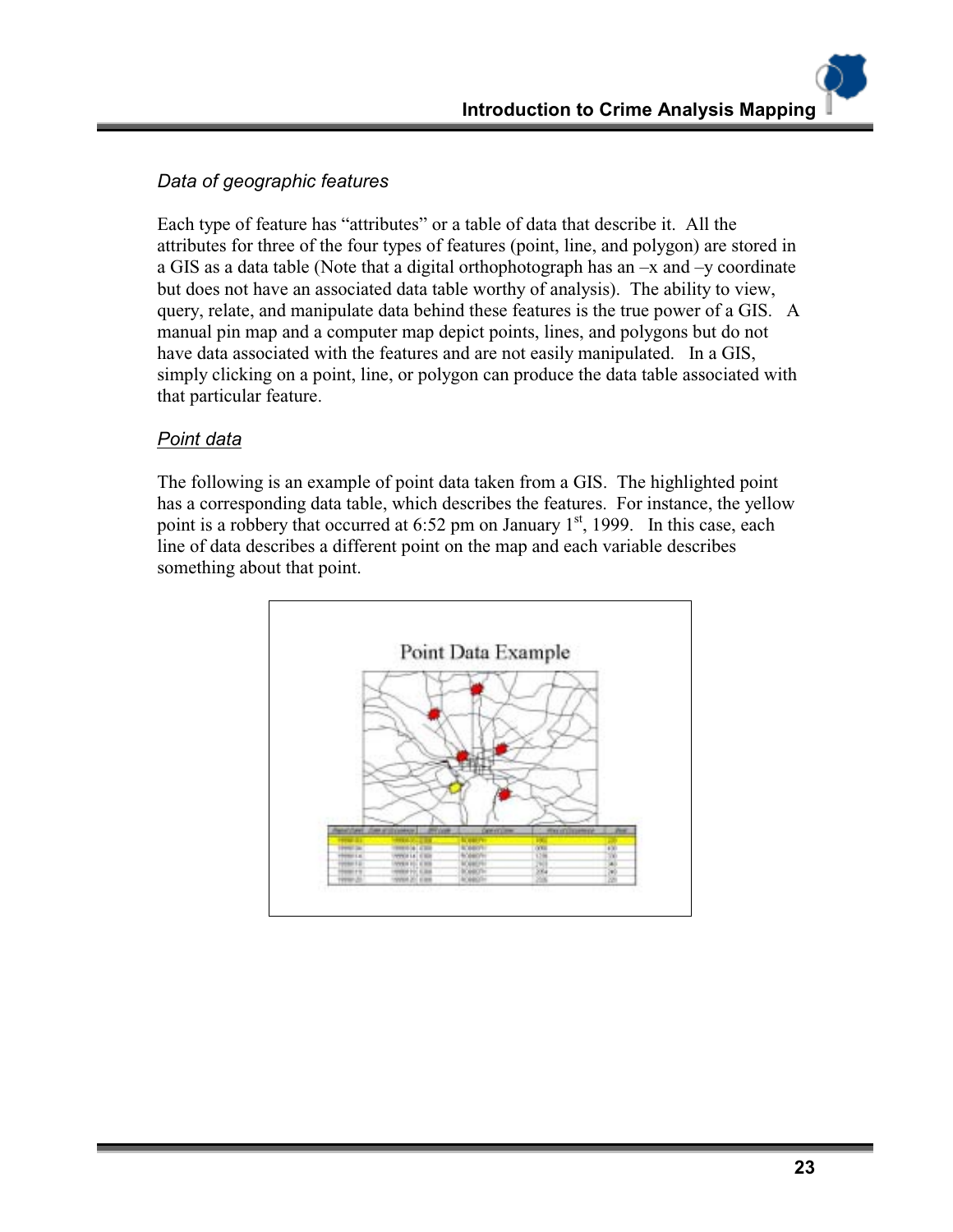#### *Line data*

The following is an example of line data. The table describes the street segments (e.g., the miles, the length of that street segment, and the name of the street). The yellow street segment corresponds to the case highlighted in yellow in the data table. The GIS knows which line corresponds to each case in the table.



### *Polygon data*

The following image displays the data describing polygons, which are zip codes. The yellow polygon is zip code 20001 in Washington DC with an area of 2.22 square miles and a population of 30,050 in 1990 as is seen in the data table.

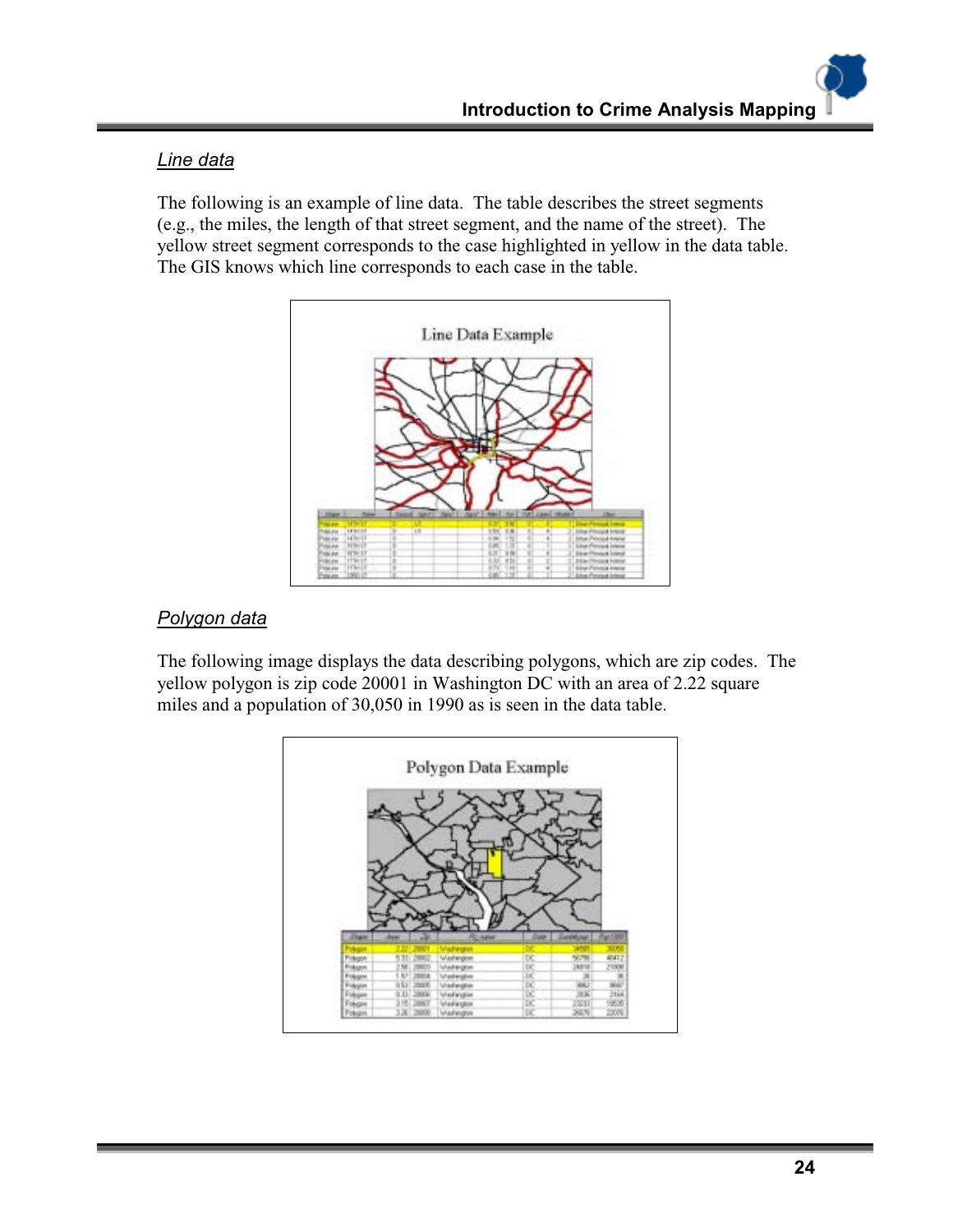Note that the lines themselves only make up the borders of the polygons, rather than being distinct lines with associated data. For example, the image, below left, depicts four intersecting line features that create a square. Each line has associated data; however, the area within the square or polygon that they have formed has no meaning. The image, below right, depicts similar lines; however, these lines are the borders for four separate beats and thus, the lines do not have meaning by themselves, only in relation to the other lines and in the fact that they create a shape.



# *GIS toolbox*

The primary advantage of a GIS is its functionality that allows geographic data to be manipulated. The following are some components that enable data to be manipulated.

# *Connectivity*

# *Connectivity refers to streets and other linear features that are represented by segments that connect at intersections.*

As noted above, data are associated with each line feature. However, each segment connects at an intersection, and connectivity is the ability of the GIS to recognize that the two line segments come together to form an intersection.

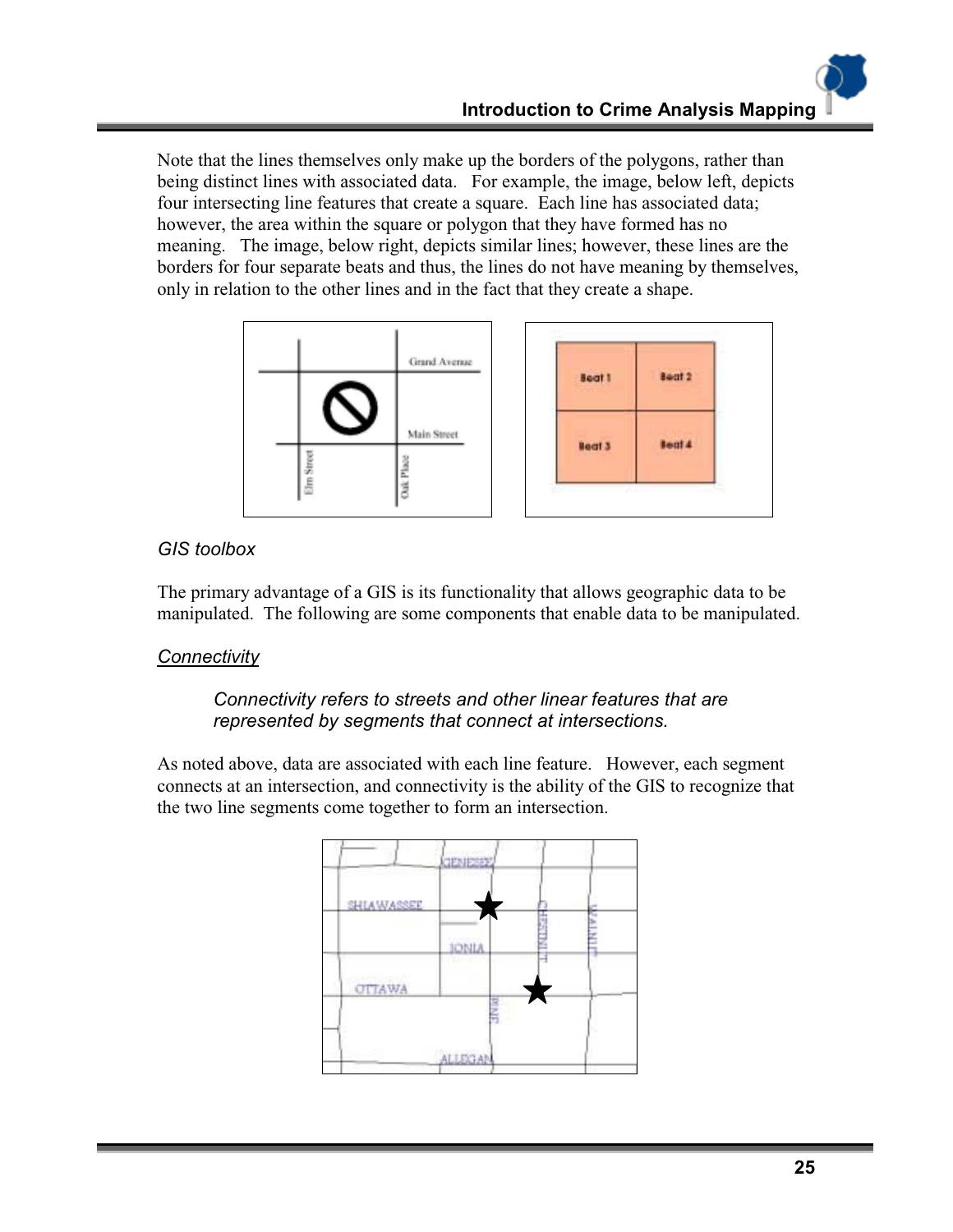Thus, connectivity allows intersections such as Shiawassee and Pine or Chestnut and Ottawa to be located on the map, which is particularly important in law enforcement data since accident information (reports and calls for service) usually list an intersection as the location of an accident.

# *Contiguity*

#### *Contiguity refers to adjacent areas that are represented by adjacent polygons.*

The following map shows how a GIS includes adjacent polygons representing parcels and buildings. The ability of the GIS to recognize adjacent polygons allows for querying, selection of polygons within others, and visualization of complex land units.



#### *Geometry*

#### *Geometry refers to the fact that all features in the geographic information system have at least one set of –x and –y coordinates.*

In the example depicted below, the point on the map has a distinct  $-x$  and  $-y$ coordinate which is listed in the yellow box.

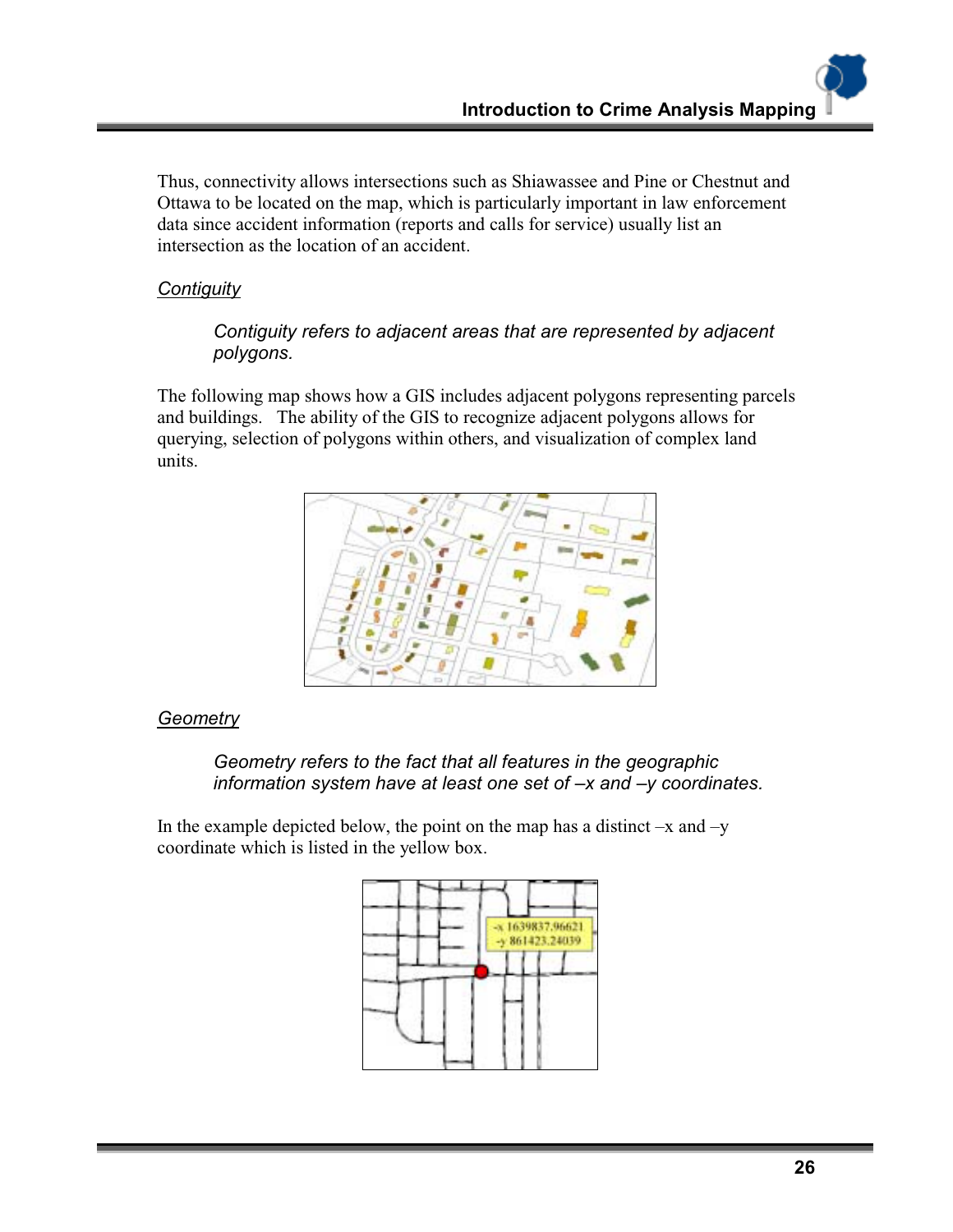Although these numbers may not make sense at first glance, they are an integral part of the GIS reference system, as every feature in a GIS has at least one –x and –y coordinate. For a point, the  $-x$  and  $-y$  feature is the center of the point. For a line segment or a polygon, the  $-x$  and  $-y$  coordinate is at the center of that particular line segment or polygon. Having an –x and –y coordinate for map features, especially points, is important because the location is more precise and there is no need for geocoding (see the explanation of geocoding later in the report).

#### *Visual display/mapping*

#### *Thematic approach*

 *In a geographic information system, the data are separated by type of feature into what are called "layers" or "themes" as well as by type of data.*

For example, point data of crime and calls for service would not be contained in the same layer or theme because these data come from two different sources. This is a thematic approach to organizing data. This component allows the data to be analyzed and visualized separately or together. Thus, when more than one layer is viewed in the GIS, they are stacked, similar to a stack of pancakes. In the following figure, each layer represents a different type of feature (point, line, polygon, or image) and a different type of data (shopping centers, bus routes, roads, and census tracts).



In a GIS, how the layers are stacked is important since some layers are opaque and hide others. For example, orthophotographs are opaque and if placed on top will cover any layers underneath.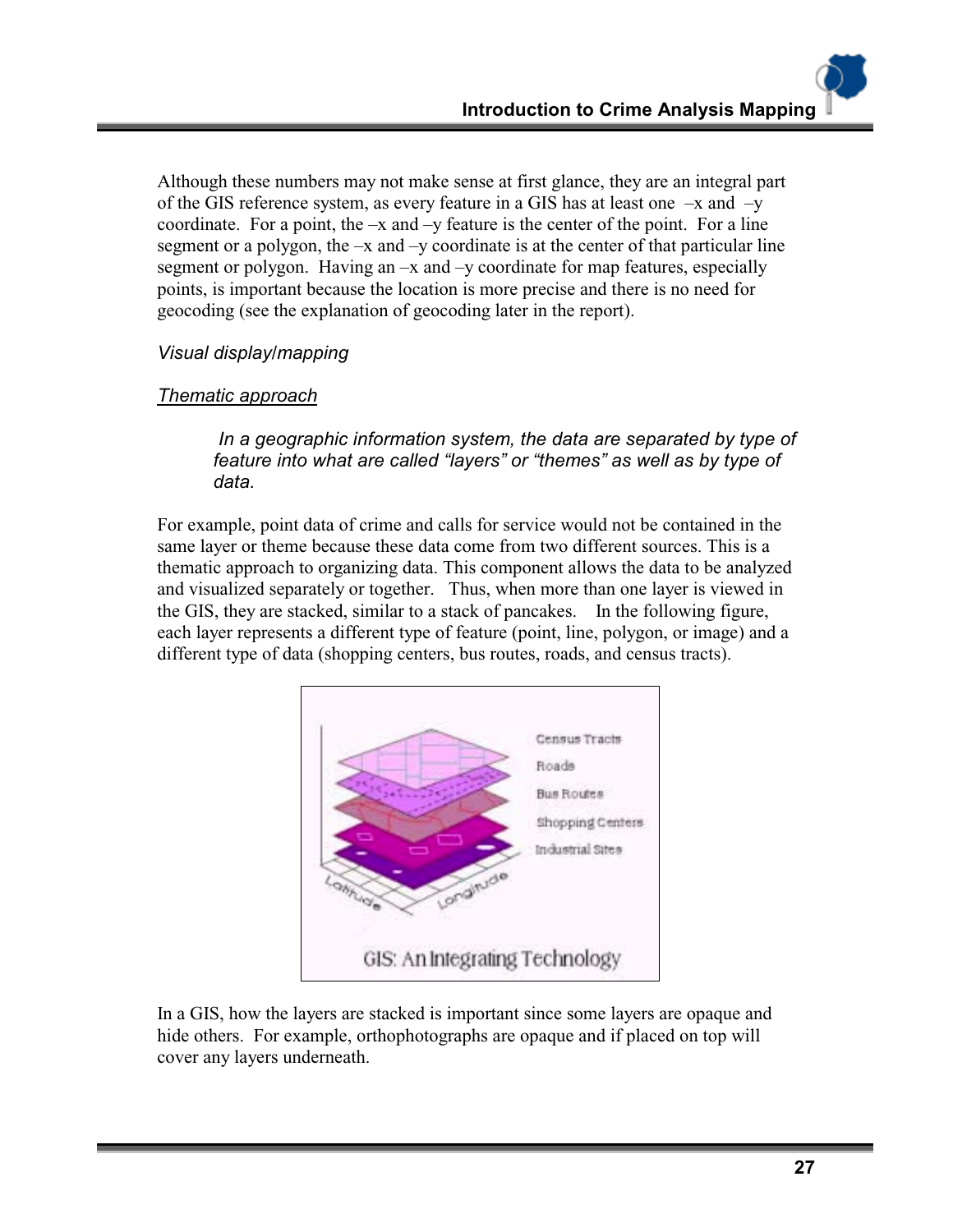*Scale*

*Scale is the relationship between the dimensions of the map and the dimensions of the Earth.*

Usually, the scale depends on the purpose of the analysis or map. The following are examples of maps at various scales.



The 48 contiguous states of the United States.



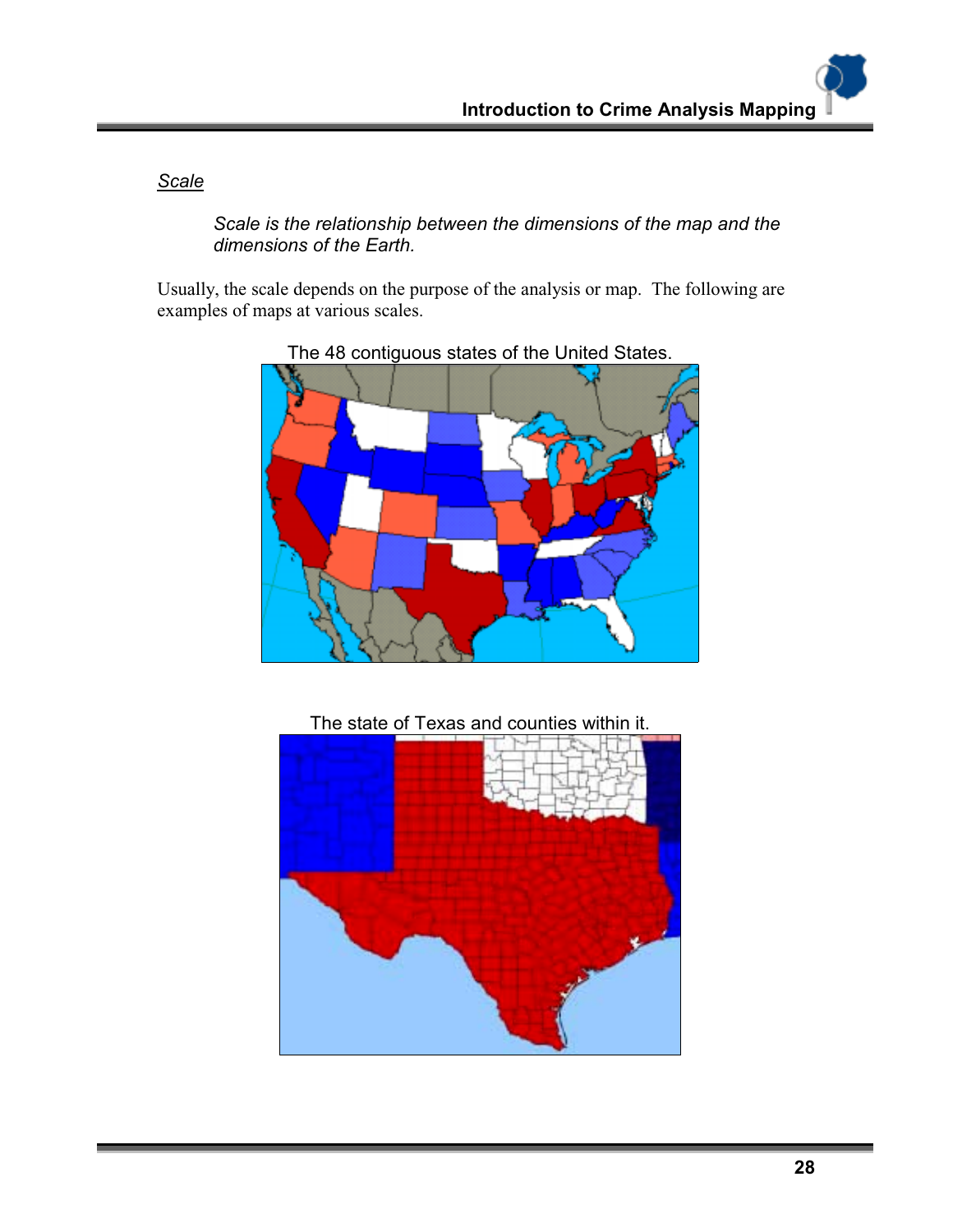

Taken from ArcView® StreetMap<sup>TM</sup> 1.1 for Windows®.

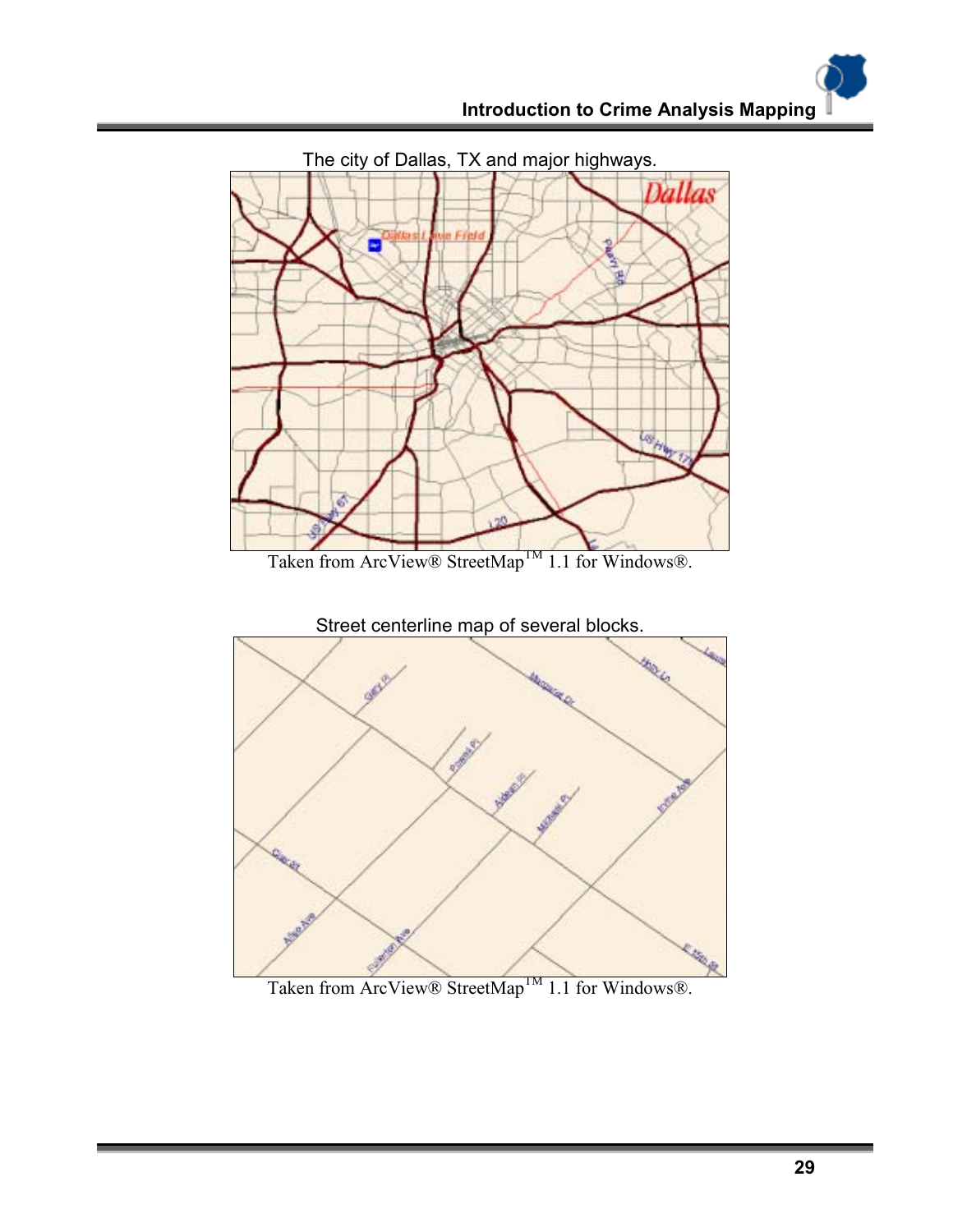

Parcel map with buildings.

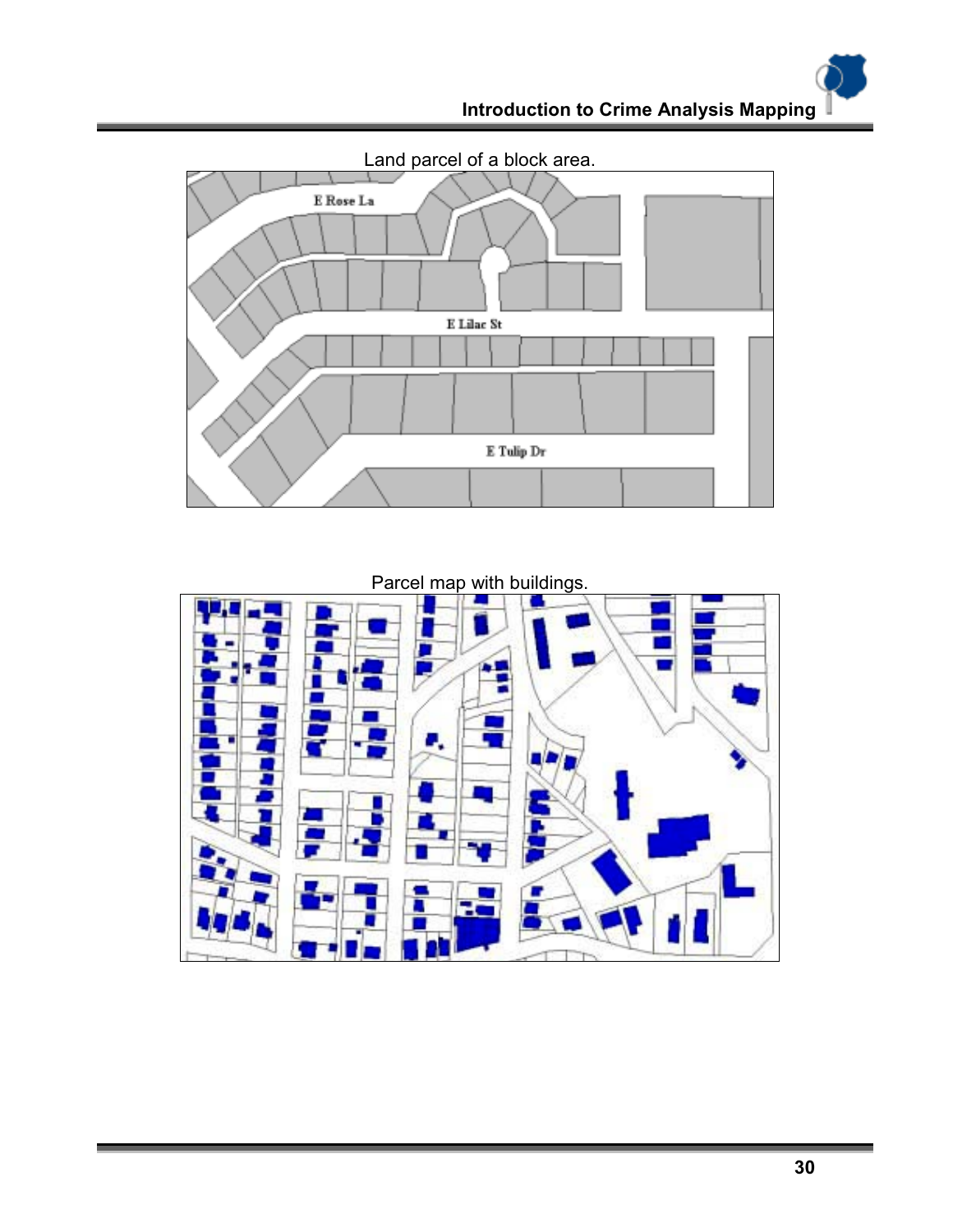

Orthophotograph of a neighborhood.

The appropriate scale depends on both the purpose of the map and the type of data that are displayed. For example, it would be impossible to view orthophotographs like the one above for the entire United States at one time. The GIS allows the user to set the scale at which orthophotographs are viewed (e.g., ½ mile or 1 mile). That way, the orthophotographs only become activated when the map is at that scale.

#### *Querying GIS data*

Geographic information systems contain the ability to query or select data in various ways.

#### *Tabular queries*

In a GIS software program, query expressions can be created to select features both in the data and on the map. For instance, one can construct a query to select emergency calls for service (priority 0) from tabular calls for service data.

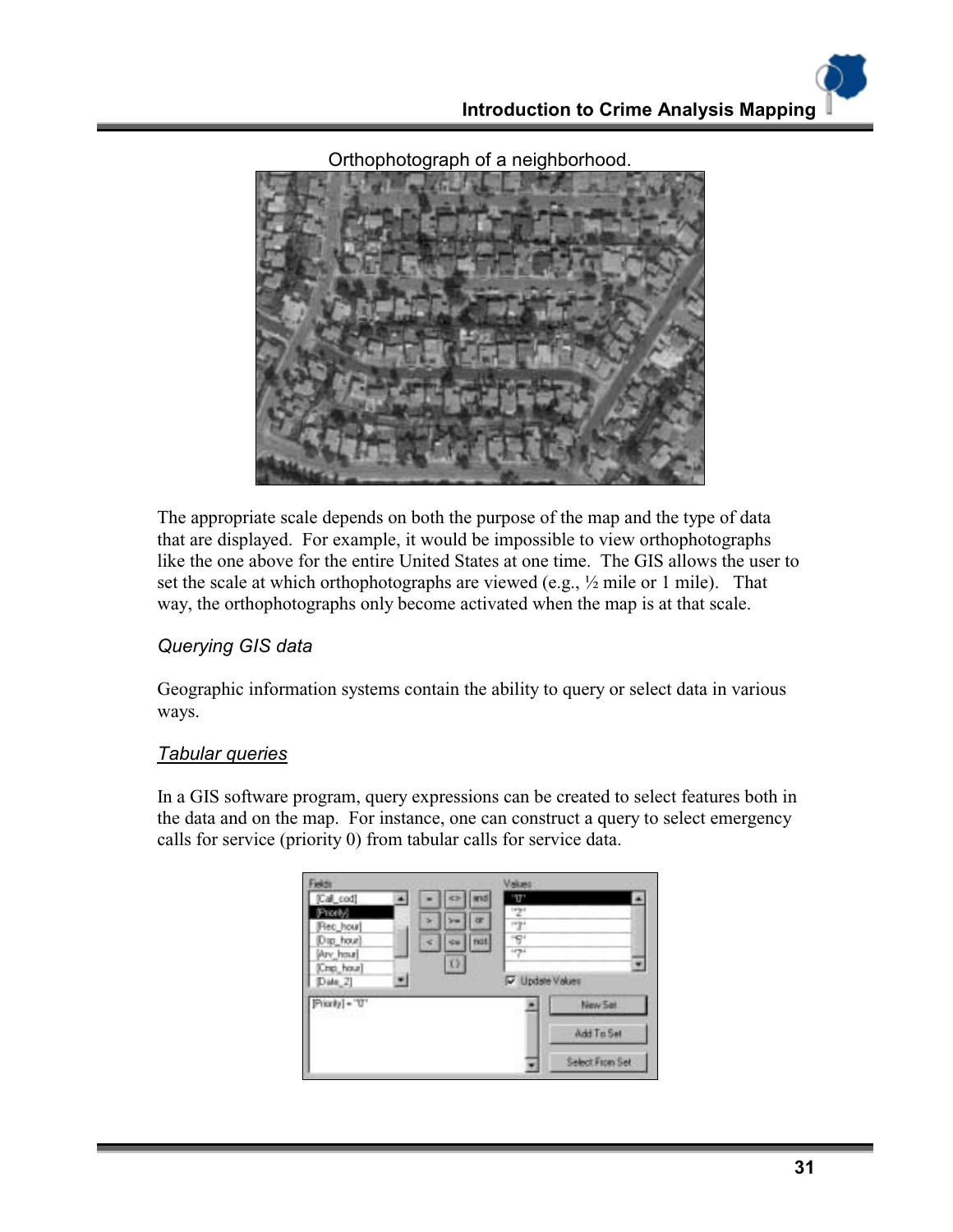| Event nd | Str name.                 | 58 apr |                     |          | Date   District Grid Call cod Priority |   |
|----------|---------------------------|--------|---------------------|----------|----------------------------------------|---|
|          | 00203108 9 HECKMAN DR     |        | 960628 <sub>S</sub> |          | 1133 G1300                             |   |
|          | 00231068 9 SHERMAN AVE    |        | <b>960720 N</b>     |          | 4402 G1300                             |   |
|          | 00239616 253 STEGMAN ST   |        | 960727 S            |          | i 1127i G1300 i                        | 5 |
|          | 00203160 238 CARBON ST    |        | 960628 E            |          | 3523 61300                             |   |
|          | 00240989 348 WOODWARD ST  |        | 960728              |          | 3528 G1300                             | 5 |
|          | 00247027 127 RANDOLPH AVE |        | 960802              | 161# G13 |                                        |   |

After running this query, the priority 0 calls are selected (highlighted yellow) in the table.

Additionally, the priority 0 calls are selected (highlighted yellow) on the map.



# *Spatial queries*

Spatial queries enable map features to be queried based on their location on the map or their location relative to other features. A very simple example is drawing a onemile buffer around a school to select the crimes that have occurred within a mile of the school.

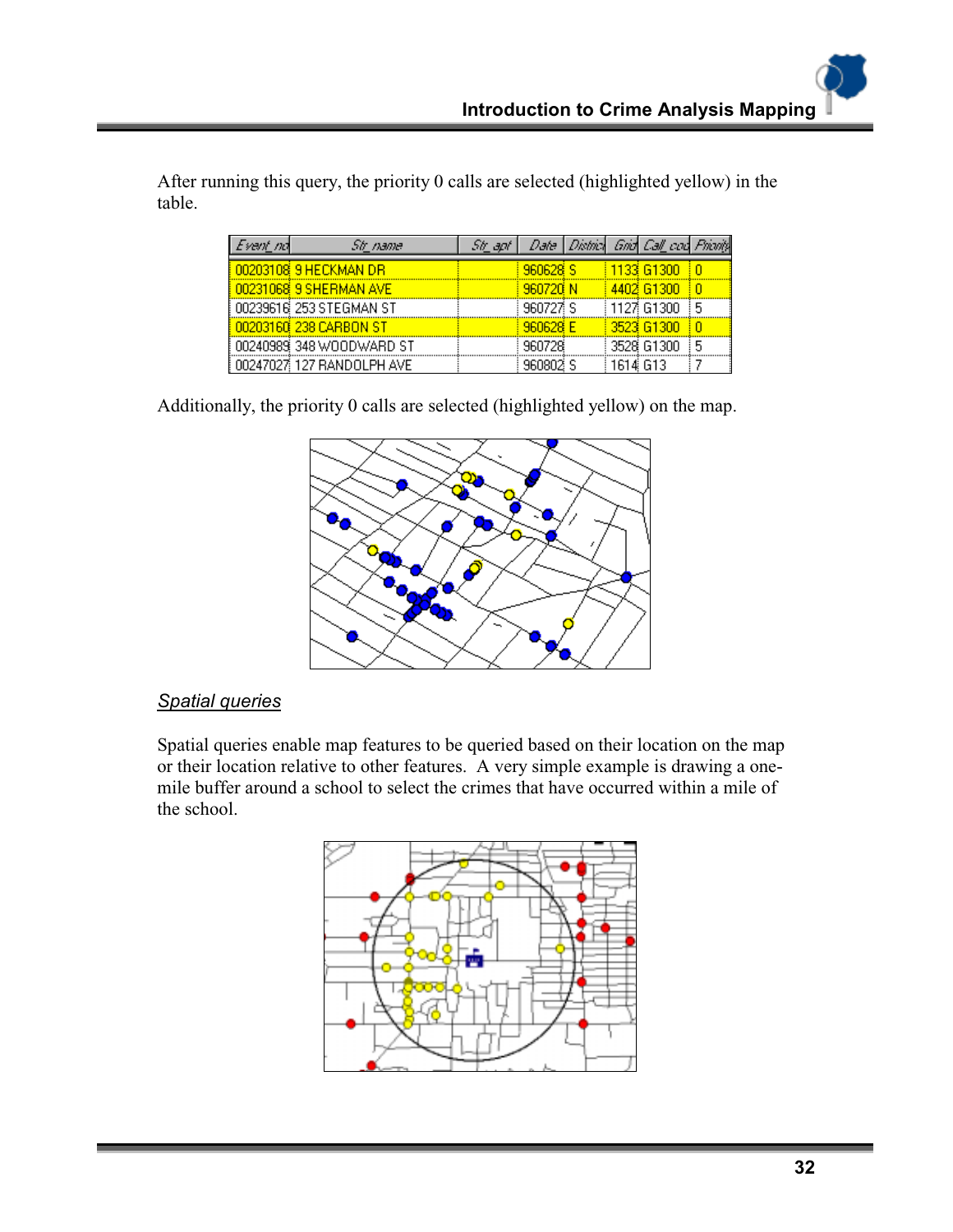In addition, one can select a feature of a map based on its relationship to another feature. The following is an example of selecting zip codes (in yellow) that border any census tract in Washington D.C.

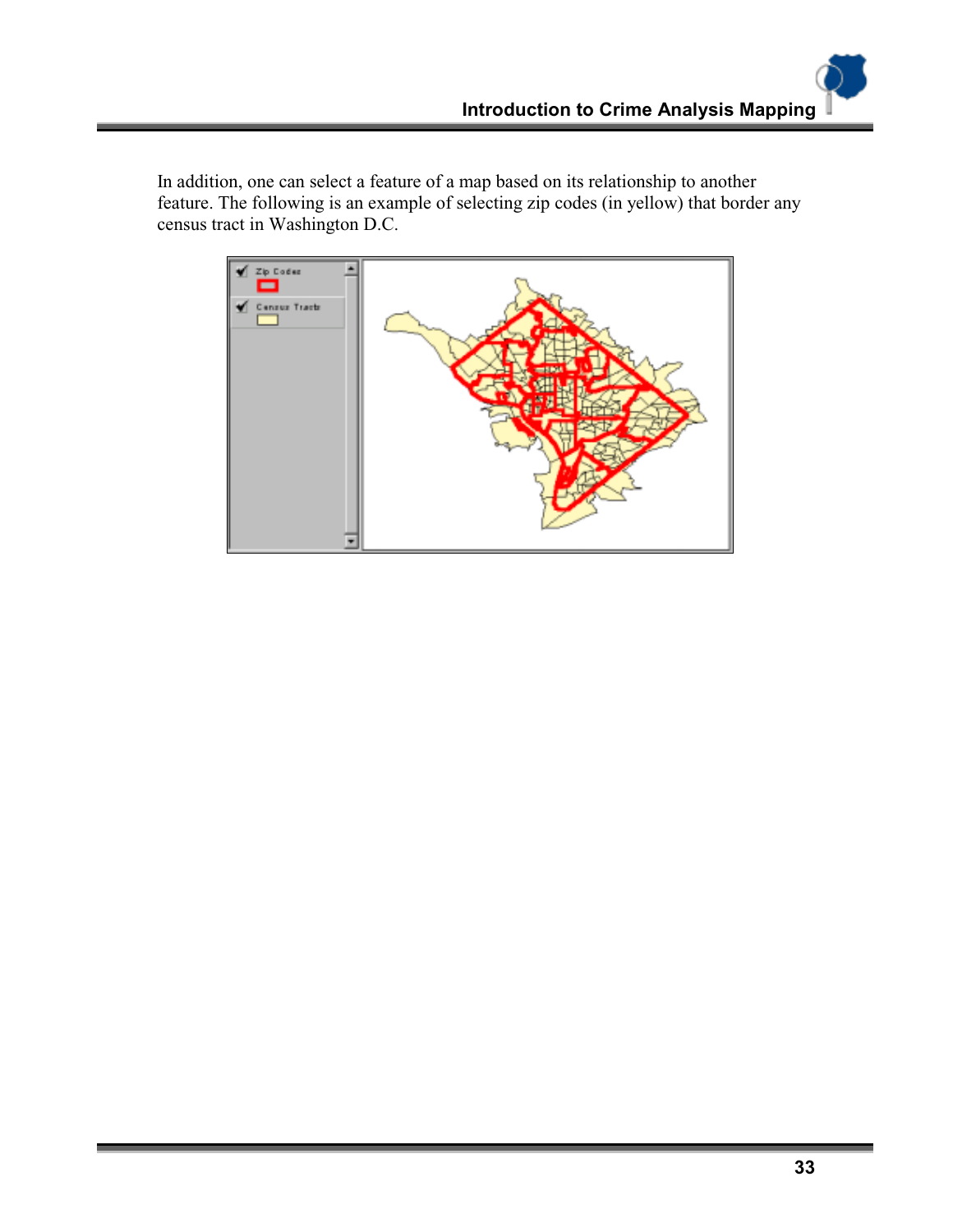# **IV. Introduction to Problem Solving**

The following is a brief discussion of problem solving. The source of the problem solving and SARA definitions as well as the location of extensive literature on problem solving is the Office of Community Oriented Policing Services (COPS) Web site at www.usdoj.gov/cops/cp\_resources/pubs\_prod/s5.htm.

# **Definition of Problem Solving**

*A methodical process for reducing the impact of crime and disorder problems in a community. The problem solving approach is an integral component of the philosophy of community policing*.

# **SARA Approach to Problem Solving**

The SARA approach to problem solving is described as scanning (S), analysis (A), response (R), and assessment (A). That is, once a problem is identified and its characteristics are analyzed, a response is developed and deployed to combat the problem, and after a determined time period, the response is evaluated. The following is a brief discussion of each aspect of the SARA process.

#### *Scanning*

*Scanning is the first step to problem solving and is the identification of a cluster of similar, related, or recurring incidents through a preliminary review of information, and the selection of this crime/disorder problem among competing priorities for future examination.* 

One example of using crime analysis information to scan for crime problems is comparison of crime on a monthly basis. Comparison of specific areas over time may indicate a problem area or type of crime. Another example is examining housebreaks over a six-month period to identify small patterns of activity, which could represent a larger housebreak problem.

#### *Analysis*

*Analysis is the use of several sources of information to determine why a problem is occurring, who is responsible, who is affected, where the problem is located, when it occurs, and what form the problem takes.* 

Often, individuals think they already know the nature and cause of problems identified in the scanning phase; thus, they do not conduct intensive analysis of the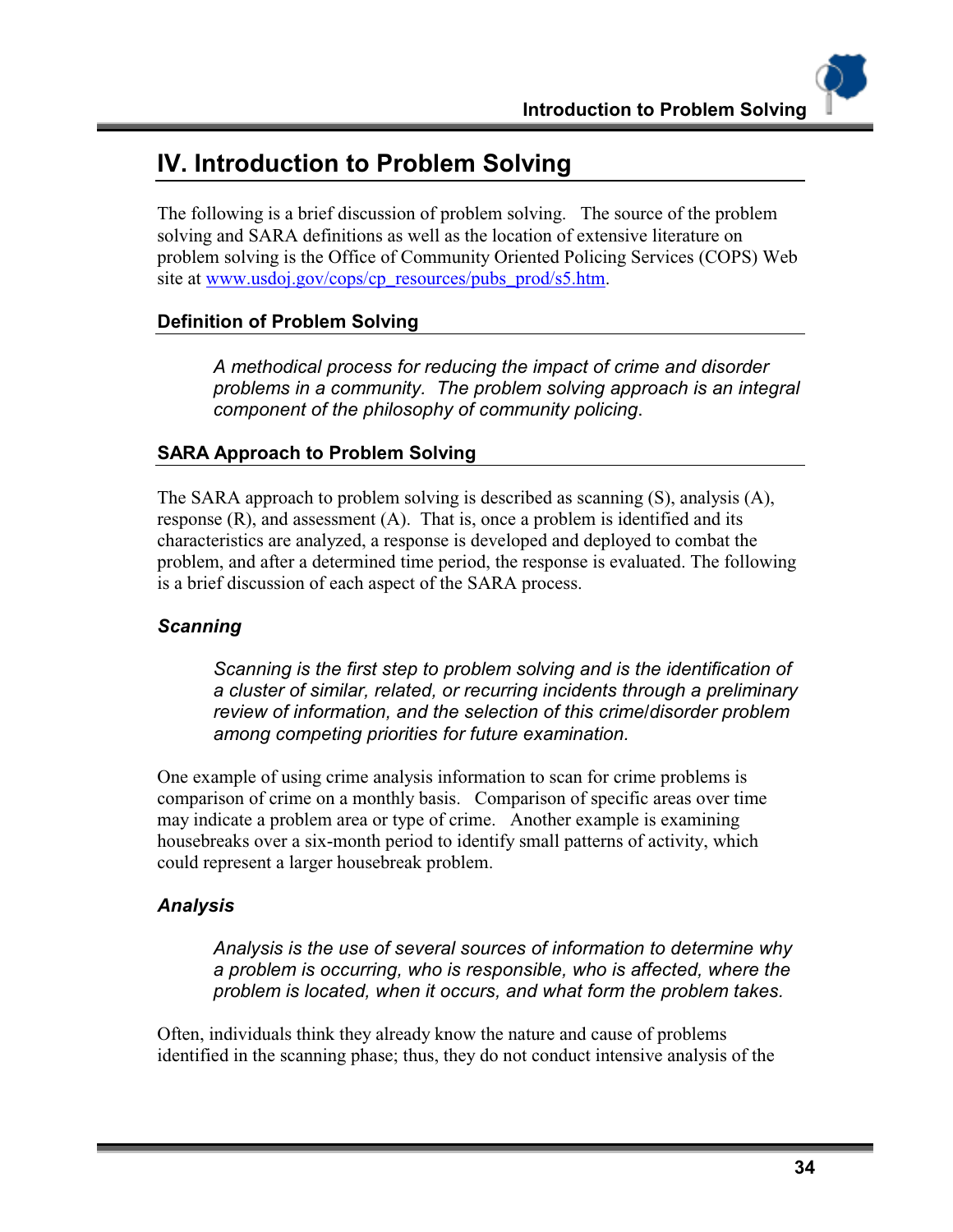problem. However, analysis of the problem from several perspectives with several types of data often yields information not previously known. For example, while discussing the auto theft problem, detectives in a jurisdiction in the Southwest US insisted that the auto theft problem centered on cars being taken to Mexico. Yet, when the data were analyzed, it was discovered that nearly 85% of the vehicles were being recovered in or near the jurisdiction. The detectives did not have a good sense of the problem because they only saw a select few of the auto theft and recovery reports.

# *Response*

*Response is the execution of a tailored set of actions that address the most important findings of the analysis phase.* 

A recent report by Mike Scott, entitled *Problem-Oriented Policing: Reflections on the First 20 Years*, offers an evaluation of the last twenty years of problem solving and problem oriented policing and found that police departments are getting very good at responding creatively to the types of problems that they identify (Scott, 2000). Police departments are now working with communities and developing partnerships on a regular basis. Some examples of responses that have been used are working with city engineers to redesign a park that had a high number of assaults, vandalism, and drug dealing incidents (Mankato, MN); convening an advisory board composed of law enforcement, residents, business owners, and charities to address traffic and safety concerns at day-laborer gathering points (Glendale, CA); and establishing a juvenile diversion program whereby police bring together adolescent taggers and the owners of the property they deface to agree on terms for restitution and community service (Santa Ana, CA) (Sampson and Scott, 2000).

#### *Assessment*

*Assessment is the measurement of the impact(s) of the responses on the targeted crime/disorder problem using information collected from multiple sources, both before and after the responses have been implemented.* 

For law enforcement agencies, assessment is probably the most challenging part of the SARA process, not only because measures of effectiveness are often difficult to determine and capture, but also because assessment takes time and effort to complete at a time when the problem solving process is winding down. For example, measuring a response such as a crime prevention education campaign is difficult because there may be substantial lag time between intervention and measurable effects of the response.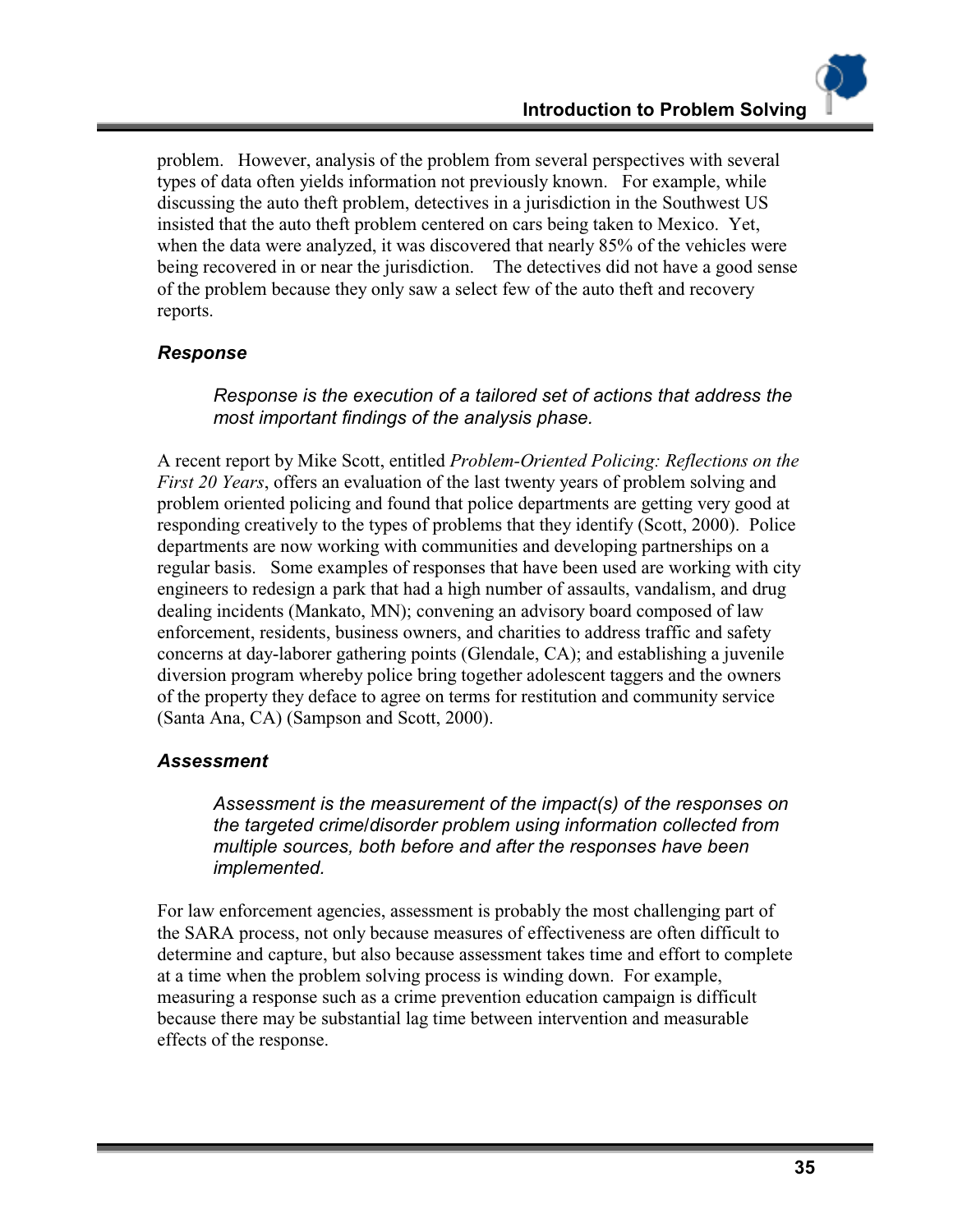### **Crime Analysis and Problem Solving**

Crime analysis and mapping play a major role in all phases of the problem solving process. It is important to measure the problem accurately during the scanning, analysis and the assessment phases. Analysts can also assist in the response phase of the SARA process by informing the effective allocation of resources by determining the times when, and areas where the offenses are most frequently or disproportionately occurring. The role of crime analysis in problem solving lies in the fact that members of a law enforcement agency have different experiences and understandings of a problem, and it is necessary for the crime analyst to either support or refute these assumptions by providing a comprehensive analysis of a problem and an evaluation of process and response impact.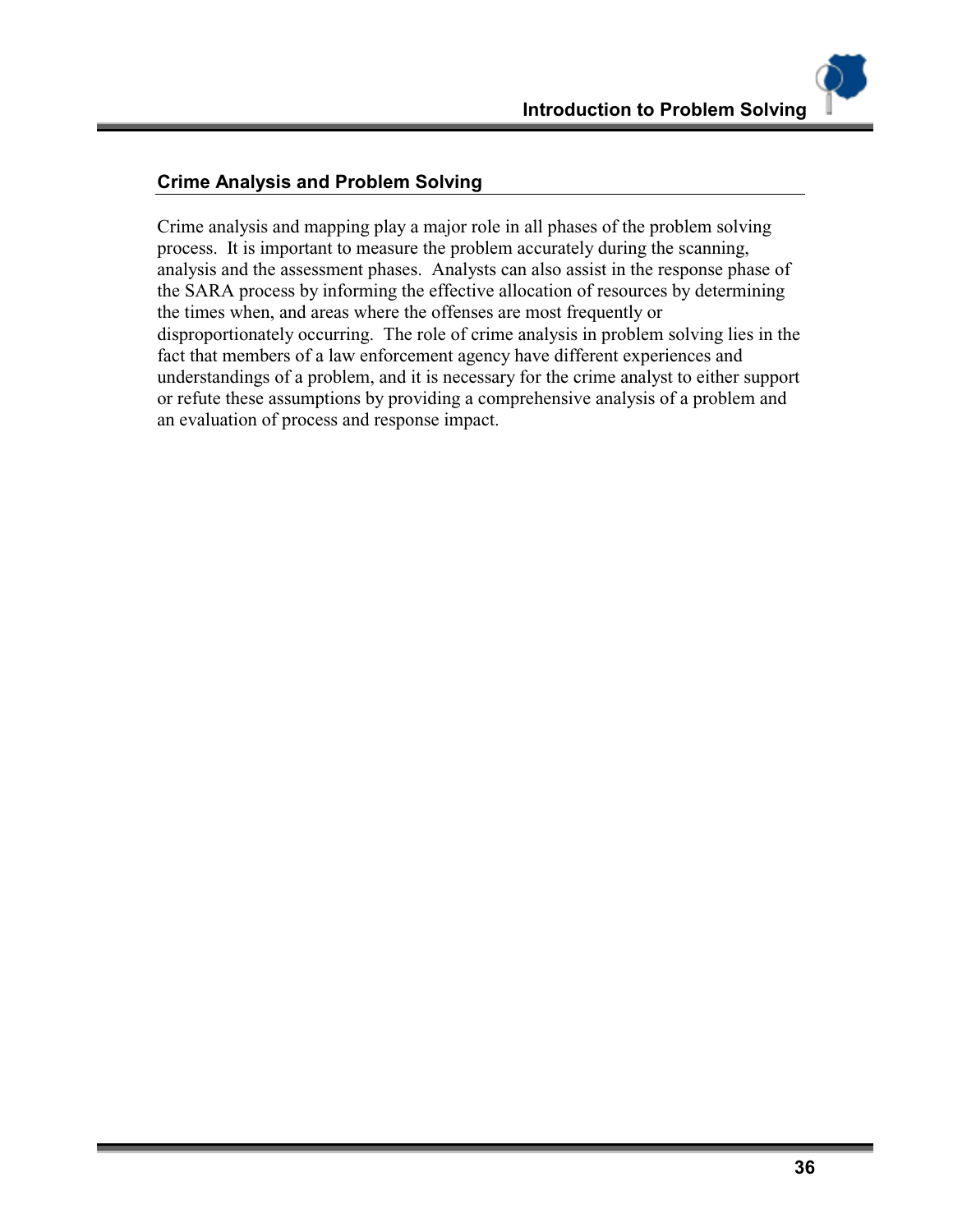# **V. Data and Geocoding**

# **Types of Data**

Data collection and dissemination is a cyclical and on-going process. The term "database" can refer to anything from entire records management systems to simple spreadsheets containing a few variables and a handful of cases. Databases are vital for conducting crime analysis and mapping. It is essential to identify the actual and potential data sources within an agency that can be used for analysis. Below is a description of two distinct categories in which law enforcement information falls.

# *Tabular Data*

*A list of records contained in a table that, along with information about the record, contain addresses or some other type of geographic variable.*

The unit of analysis in tabular data can be anything that is not inherently geographic. Law enforcement examples of tabular data include crime, calls for service, accidents, field information, sex offender information, and arrests.

#### *Geographic Data*

*Data that are inherently geographic; that is, they describe geographic features.*

The unit of analysis in geographic data is a geographic feature. Examples of quantitative geographic data sources include streets, districts, jurisdictions, census tracks, and bus stop/route data. Law enforcement examples of qualitative geographic data include neighborhood boundaries and pathways children take to and from school. Even though all geographic data have associated attributes (tabular data), the tabular data do not make much sense outside of a GIS. The following table contains the attributes of a geographic street file. Variables such as the length of the street in feet, prefix, street name, suffix, and number of lanes describe each street segment on the map.

| <b>AVES</b> |    | Name                  |     | Laneu |
|-------------|----|-----------------------|-----|-------|
| 373.68484 E |    | THRTETH               | 51  |       |
| 65.24045 E  |    | <b>FOURTH</b>         | \$T |       |
| 430.24857 E |    | THIRD                 | 5T  |       |
| 134.70268 E |    | SECOND                | \$T |       |
| 309.69322 E |    | FIFTH                 | 5T  |       |
| 234.76184 E |    | <b>FIRST</b>          | ŝΤ  |       |
| 202.07008 E |    | <b>TWENTY EIGHTH</b>  | 5T  |       |
| 240.78427   | ١E | TWELFTH               | ŝΤ  |       |
| 376.39829 E |    | <b>TWENTY-SEVENTH</b> | 5T  |       |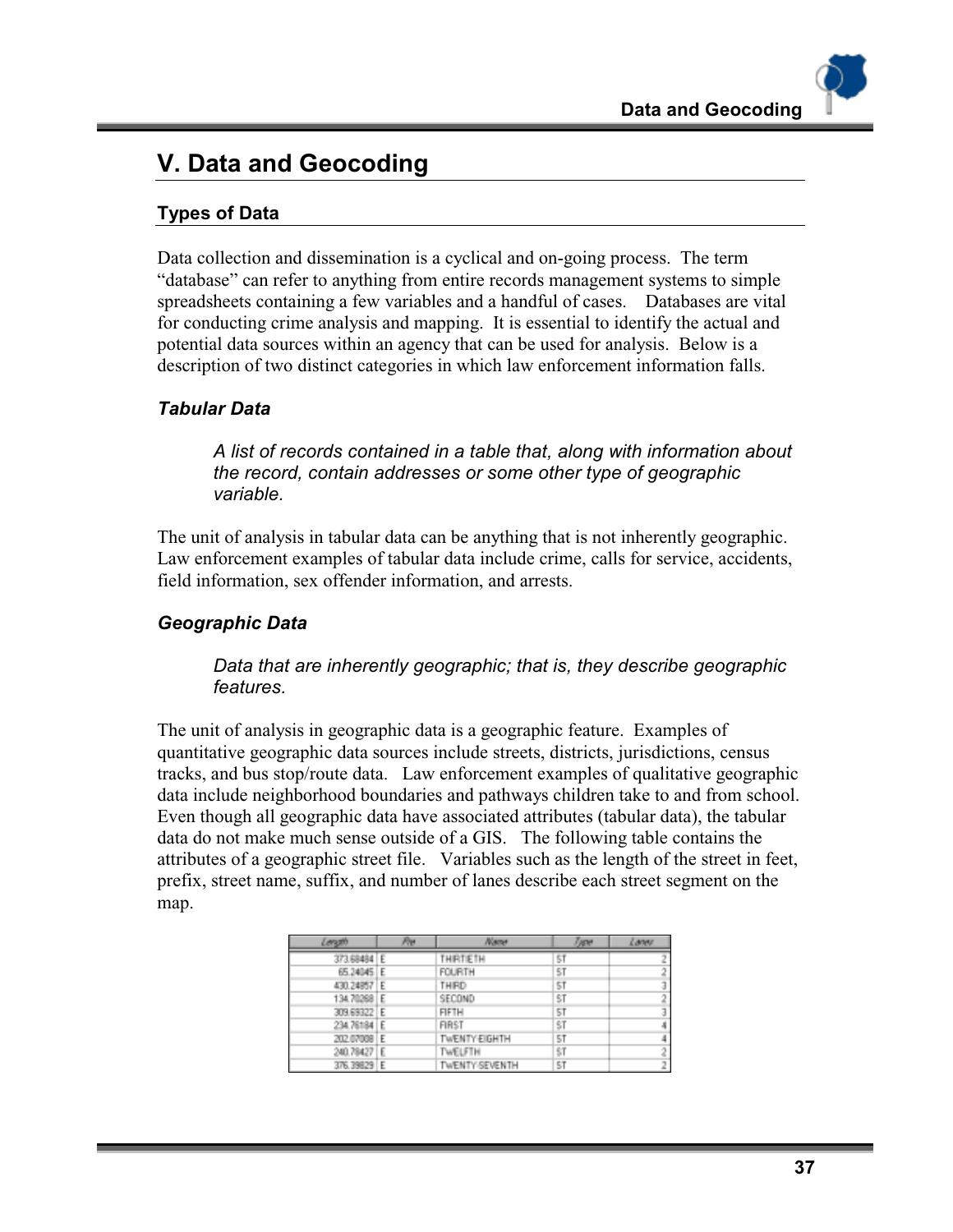# **General Data Integrity Issues**

There are various data integrity issues associated with tabular and geographic law enforcement data. This section is not meant to serve as a comprehensive description of the data integrity issues in law enforcement but instead gives a general overview of the major issues.

# *Data Entry*

In a law enforcement setting, oftentimes the individuals, officers, dispatchers and records clerks, who are conducting data entry, do not realize that others are using the data they produce. This lack of awareness can lead to carelessness and result in unreliable data. Data entry errors can be improved by technology (address cleaning software), proper training, and making individuals aware of the uses and importance of the data.

# *Timeliness*

A primary concern in crime analysis, especially in tactical crime analysis, is that data obtained are current and available in a timely manner. Unfortunately, because of human error and technological difficulties, this is not always possible. One method to remedy this problem is to stress the need for and the value of current data for crime analysis. This need should be communicated throughout the department in order to come up with solutions for improving data timeliness.

# *Data Validity*

Validity refers to whether data accurately reflect the concept that they are intended to measure. Although true validity is difficult to measure, law enforcement data, like any other data, are prone to validity issues. For example, many police departments use calls for service information as a proxy for crime. This is problematic, because not all calls that are originally dispatched as a crime are in fact crimes. The best example is a robbery call for service, since there is a common confusion about the difference between a robbery and a burglary. A citizen who has been burglarized may call 911 to report, "they've been robbed" when in fact they were not. If the dispatcher enters what the citizen reports and the title of the call is not changed when the actual crime is determined (a common problem), the call for service would not accurately represent the crime that occurred. Even if the call title and crime match, using calls as a proxy for crime is problematic as the date and time variable would indicate when the call was received by the police department, not when the crime actually occurred. Analysis of these variables would yield invalid results in that they would indicate when the citizen called the police and not when the crime actually occurred.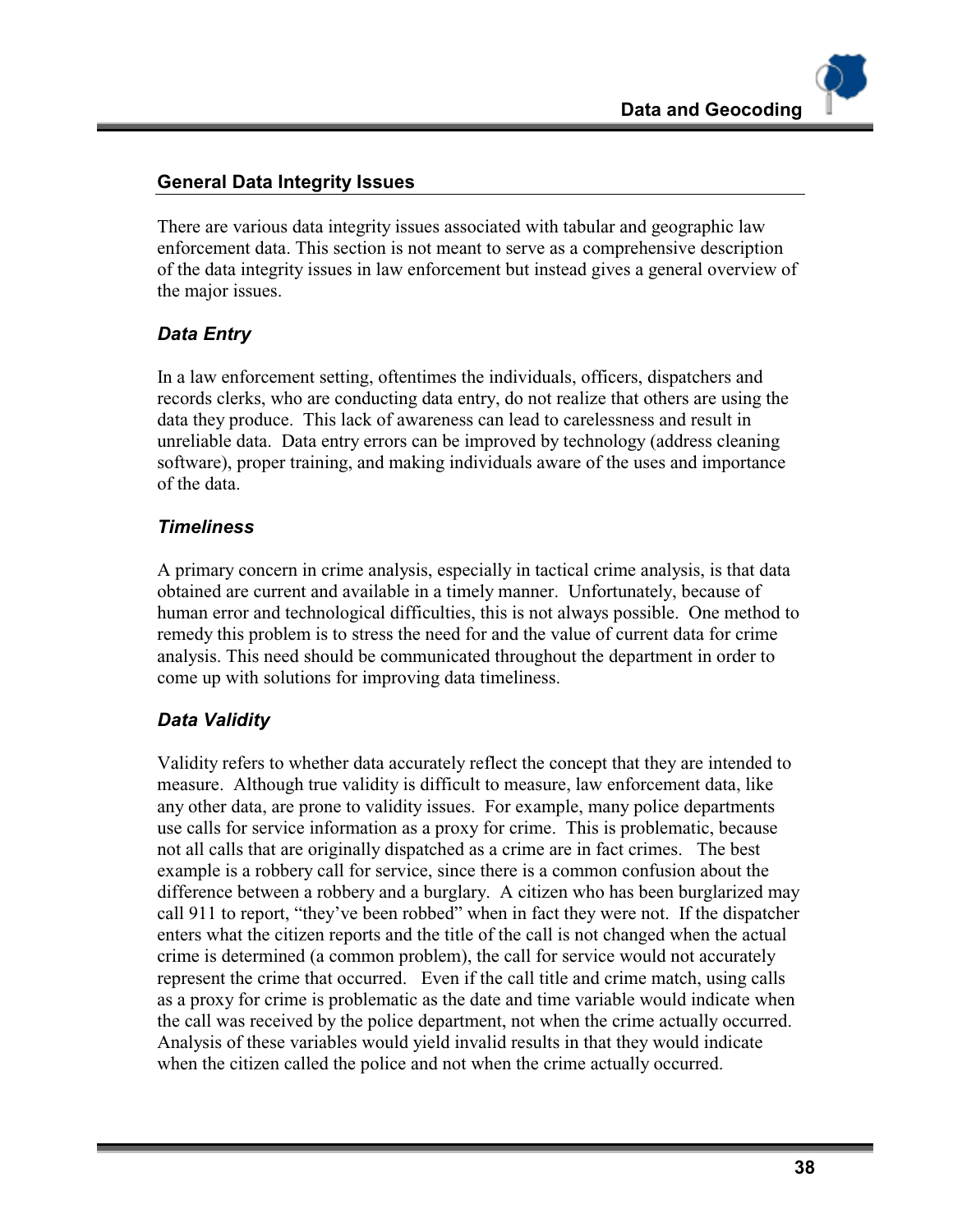# *Reliability*

Reliability refers to the whether data are measured the same in repeated observations. An example of a reliability issue related to law enforcement data is when there is a policy or law change (e.g., mandatory arrest for domestic violence offenses). Frequently, there will be a sharp increase or decrease that indicates that the data no longer represent the same phenomenon and thus, the numbers are not reliable. Obviously, reliability issues can significantly affect crime analysis results.

# *Data Transfer Process*

The data transfer process can affect data quality and integrity in that data can be inadvertently or unavoidably lost or reformatted. An issue associated with the data transfer process is data compatibility. Police departments are notorious for having data in many different formats, and converting and combining these data is often a time-consuming and frustrating process.

# *Data Confidentiality/Privacy*

Crime analysts are managers of law enforcement data; therefore, crime analysts are responsible for protecting the information and individuals represented within the data. Normally, the data used and created in crime analysis adheres to a jurisdiction's policies on privacy and confidentiality. New situations of providing information have surfaced which require additional and more detailed policies such as the invention of the Internet and the use of mapping. Thus, police departments should include specific crime analysis concerns into their data-protection plan.

On a related issue, the crime analysis unit, itself, should have a written data and analysis request policy that addresses common issues surrounding requests for crime analysis information. A policy, supported by the agency's administration, can provide guidelines for requesting information and expectations of what will and will not be provided. A recent document published by the National Institute of Justice provides a discussion and suggestions specifically for mapping and data confidentiality, see www.ojp.usdoj.gov/cmrc/pubs/welcome.html to download or order a copy of the publication entitled, *Privacy and the Information Age* (Wartell and McEwen, 2001).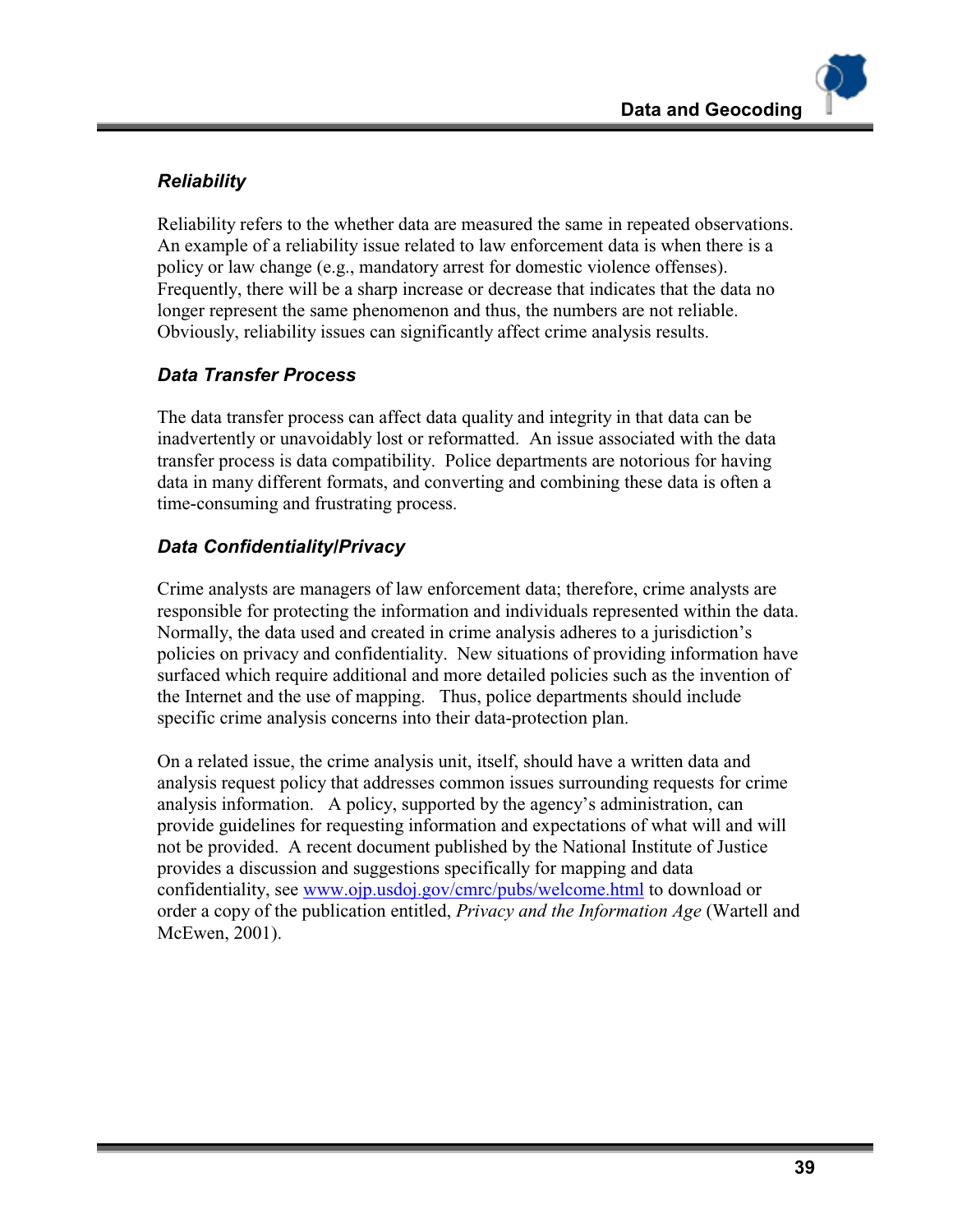#### **Data Management**

#### *Metadata*

*Metadata refers to the data that describes the analyst's work.* 

Metadata are the data that describe data. Every police department has its own set of procedures that outlines how crime analysis is conducted. Frequently, these procedures are kept only in the analysts' memories, and it is important to have them written down for a variety of reasons. They include consistent data handling and cleaning procedures, guidelines for sharing work with others, keeping track of products and files created, and reducing duplication of effort. These written procedures are also invaluable training tools for new analysts. Some examples of categories of metadata include:

- Location of data files (e.g., on network, mainframe, personal computer)
- Source of the data (e.g., Records Management System, Investigation Bureau)
- Data cleaning procedures
- Geocoding procedures
- Report and map formats
- Methodology for regular reports and studies (e.g., monthly crime report, annual staffing analysis)

#### *Geocoding*

The following discussion of geocoding is taken directly from another document produced by the Police Foundation's Crime Mapping Laboratory as a part of the work conducted for COPS. The report is entitled, *Geocoding in Law Enforcement* (2000) and can be found on both the Police Foundation (www.policefoundation.org) and COPS (www.cops.usdoj.gov) Web sites.

#### *Introduction*

Geocoding is the process of bringing tabular and geographic data together based on a common geographic unit of analysis. A geographic unit of analysis refers to a spatial characteristic within the data that is necessary to locate it on a map such as address, zip code, beat, or grid. Tabular data are contained in a table and are a list of records that, along with information about the record, contain addresses or some other type of geographic variable. Examples of law enforcement tabular data are calls for service, crime, accidents, citations, sex offenders, and arrests. Along with information about nature of the incident (e.g., type of call or crime, date, time), these data contain the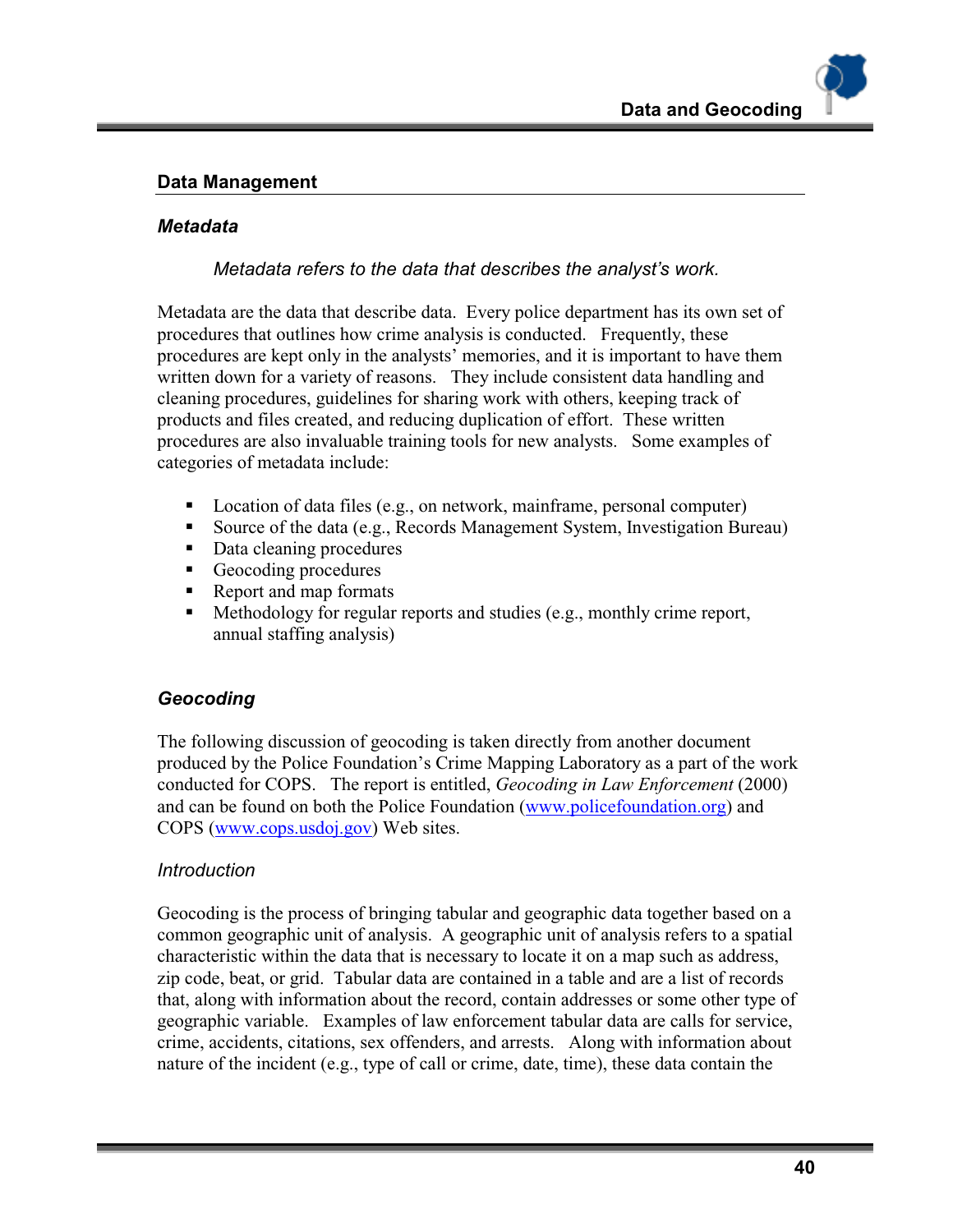location of the incident (e.g., address, grid, and/or beat), which will allow it to be geocoded. Geographic data are data that can be displayed on a map such as streets, census tracts, parcels, and buildings. Examples of geographic data specific to law enforcement are police districts, beats, or grid boundaries.

The purpose of geocoding is to assign tabular data to a location on the earth's surface to visualize the spatial characteristics of the data. It is analogous to placing a pin on a map in the appropriate location. Unlike the paper map, when geocoding in a geographic information system, data associated with the pin, or data point, are available. In order to geocode either electronically or manually, there must be a common geographic unit of analysis. In law enforcement, address is primarily used as the geographic unit of analysis to which tabular data are geocoded. However, other types of geographic units are also used such as parcels, zip codes, census tracts, census blocks, or beats. In the case of geocoding, geographic data used for geocoding are called "reference data" since the geographic data are used to reference the tabular data.

The following is a discussion of the geocoding process, regardless of the geographic information system (GIS) software used, and some common problems faced when geocoding law enforcement data.

#### *The geocoding process*

In general, there are five basic steps in the geocoding process. They are:

- 1. Prepare the geographic and tabular files for geocoding.
- 2. Specify the geocoding parameters.
- 3. Geocode.
- 4. Review results.
- 5. If necessary, respecify parameters and geocode again.

#### *Step 1: Prepare the geographic and tabular files for geocoding*

The first step is preparing the tabular and geographic files, which is the most important and can be the most time consuming of the five steps.

Tabular data*.* Tabular data used in law enforcement primarily consist of calls for service, crime, arrests, and accident data. Other types of tabular law enforcement data can include field information, sex registrant information, or intelligence information. In the past, much of this information was not captured electronically. However, currently, many departments either already have in place or plan to acquire an automated computer aided dispatch (CAD) system and a records management system (RMS) which have the capacity to store digital information as well as standardized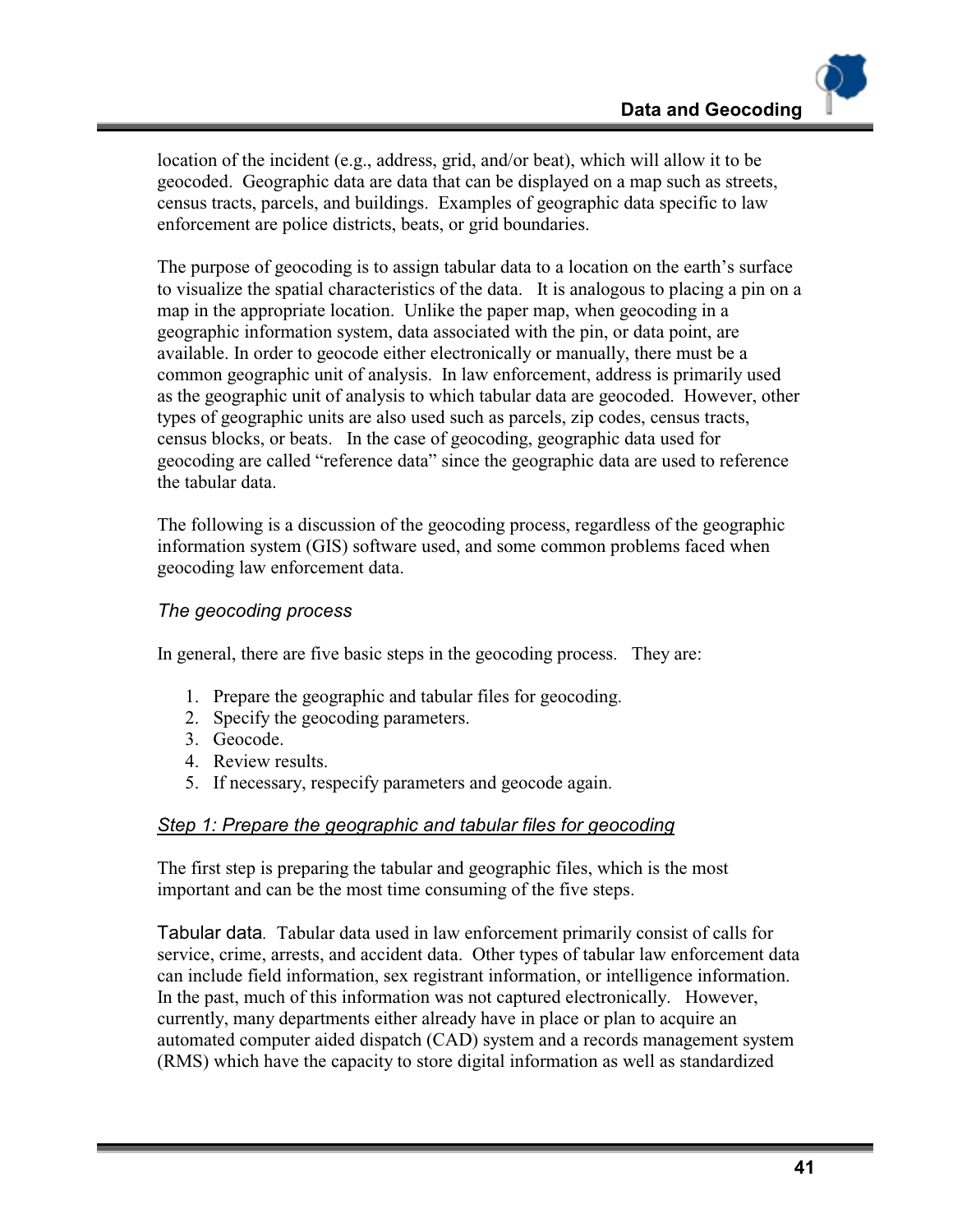tables of addresses and location names. The most important aspects of these systems as they relate to geocoding are that they reduce the need for manual data entry and provide clear and consistent rules in order to ensure that data are reliable and valid. Because individuals are the data entry mechanism, there is still the possibility of human error and inconsistencies, which is why training should coincide with the technology.

Geographic data. A variety of geographic data types may be used as a reference layer, though street files such as the Census Bureau's TIGER/Line ® files are the most commonly used. Street files are often called centerline files in that they depict the center of the streets by line segments. Details of curbs, alleys, or cul de sacs are not depicted in centerline files. In this context, street files are geographic databases containing records that describe interconnected street segments. More specifically, each street is broken down into sections with address ranges associated with them. These sections usually span between cross streets. The following map is an example of a street centerline file and the darkened line is one street segment. The table below is the data describing the streets.



Street centerline databases generally have fields that describe the physical address along each street segment in the layer. Conventionally, addresses are recorded as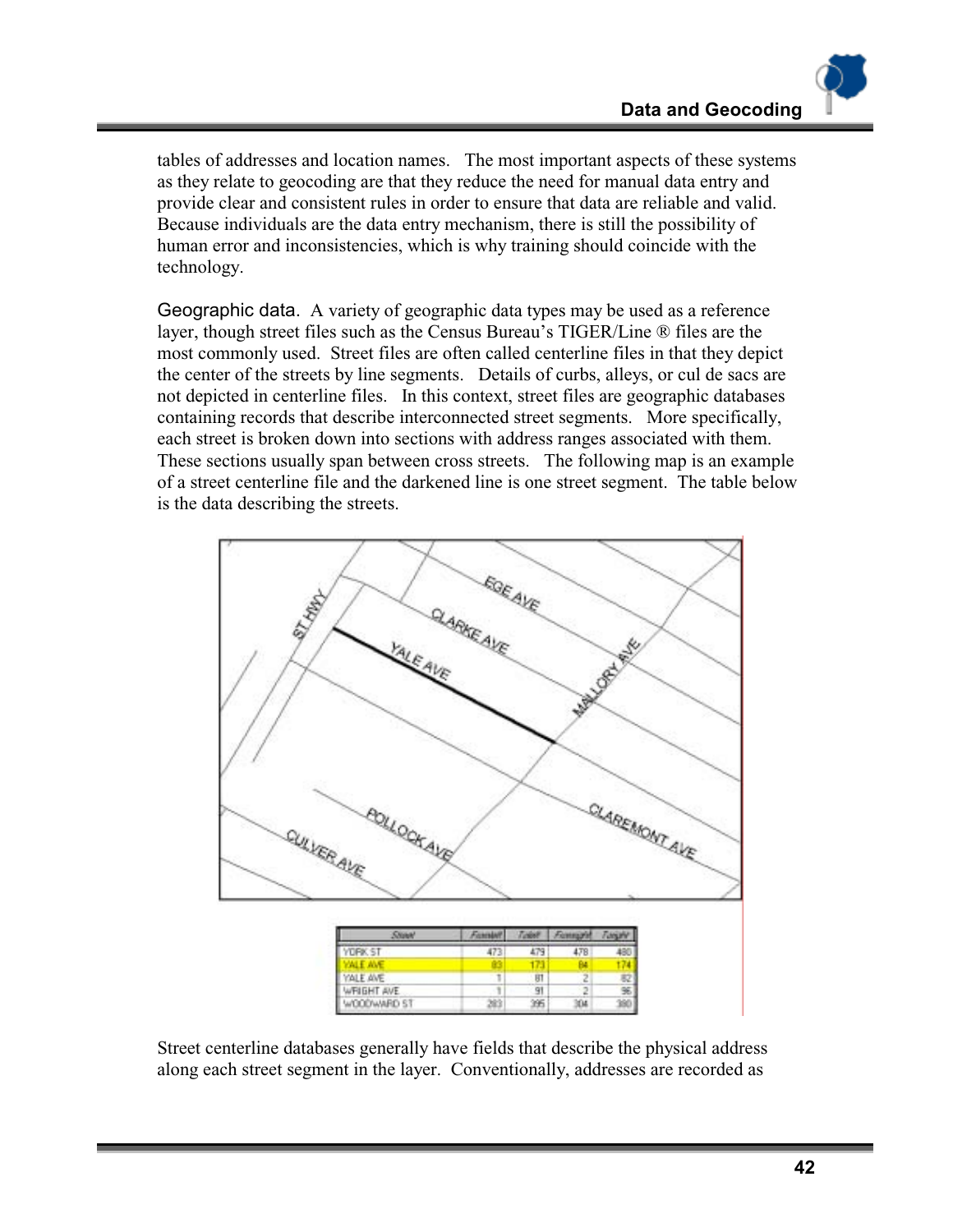'from' and 'to' ranges for both the left and right sides of each street segment. In the above example, the centerline street segment of Yale Ave that is thicker than the others is represented by the address ranges of 83 to 173 on one side of the street and 84 to 174 on the other side, as highlighted in the table.

In addition to address ranges, street segments can be depicted by several variables such as street name, type, prefix, and suffix, as noted earlier. Street centerline databases vary in how the addresses are described. In the previous example, address is depicted with a variable called "street" along with the address ranges. The following are tables with highlighted examples of two additional ways in which addresses are found in a geographic database. The prefix and suffix fields are used to store information such as quadrant. The first table highlights a street segment with the prefix W for West Northern Ave. The second table highlights a street segment with the suffix NW for Chesterfield Place Northwest. Type refers to the type of roadway (e.g., street, road, lane, and drive). The highlighted examples in the following tables show Ave for Northern Avenue and Pl for Chesterfield Place.

| Share     |      |      | LLoot LLoot RLoot RLoot Pieter |          |    | Name       | Tippe | <b>Sulliv</b> |
|-----------|------|------|--------------------------------|----------|----|------------|-------|---------------|
| PolyLine  | 4901 | 5099 | 4900                           | 5098 W   |    | Vista      | Ave   |               |
| PolyLine  | 5051 | 5099 | 5050                           | 5098     | iw | Kaler      | Сı    |               |
| PoluLine. | 5947 | 5999 | 6000                           | 5098     | w  | Northern   | Arve  |               |
| PolyLine  | 5401 | 5499 | 5400                           | 5498 W   |    | Drangewood | Ave   |               |
| PolyLine  | 5301 | 5399 | 5300                           | 5398 W   |    | Drangewood | Ave   |               |
| PolyLine  | 7451 | 7301 | 7452                           | 7300 N   |    | 51st       | Ave   |               |
| Pokkine   | 7499 | 7453 | 7498                           | 7454   N |    | 51st       | Ave   |               |
| PokLine   | 7515 | 7501 | 7516                           | 7500 i N |    | 51st       | Ave   |               |
| PolyLine  | 7605 | 7517 | 7604                           | 7518   N |    | 51st       | Ave   |               |
| PolyLine  | 7647 | 7607 | 7648                           | 7606   N |    | $51$ at    | Ave   |               |

| Share    | $L$ <i>L</i> sett | Predix<br>RLate<br><b>REART</b><br>Name<br>Lead |      | Type | <b>Sutter</b>       |     |           |
|----------|-------------------|-------------------------------------------------|------|------|---------------------|-----|-----------|
| PolyLine | 2799              | 2701                                            | 2798 | 2700 | Albemarie           | Ŝt  | NW        |
| Politime | 3099              | 2901                                            | 3098 | 2950 | Audubon             | Ter | NW        |
| PoluLine | 2699              | 2601                                            | 2698 | 2600 | Tilden              | PI  | NW        |
| PolyLine | 2899              | 2901                                            | 2898 | 2900 | Chesterheid         | P   | <b>NW</b> |
| Politime | 2899              | 2901                                            | 2898 | 2800 | Allendale           | P   | NW        |
| PolyLine | 4201              | 4249                                            | 4200 | 4298 | Lenore              | Ln  | NW        |
| PolyLine | 4799              | 4601                                            | 4798 | 4600 | <b>Broad Branch</b> | Ad  | NW        |
| PolyLine | 4499              | 4423                                            | 4498 | 4400 | Broad Branch        | Rd  | <b>NW</b> |
| PolyLine | 4421              | 4401                                            | Ū    | Ö    | Broad Branch        | Rd  | NW        |
| PolyLine | 4599              | 4583                                            | 4598 | 4546 | <b>Broad Branch</b> | Rd  | NW        |

Because the Census Bureau's mission to count and profile the nation's people and institutions does not require a high level of positional accuracy in its geographic products, its TIGER/Line ® files and centerline maps are designed to show only the relative position of geographic elements.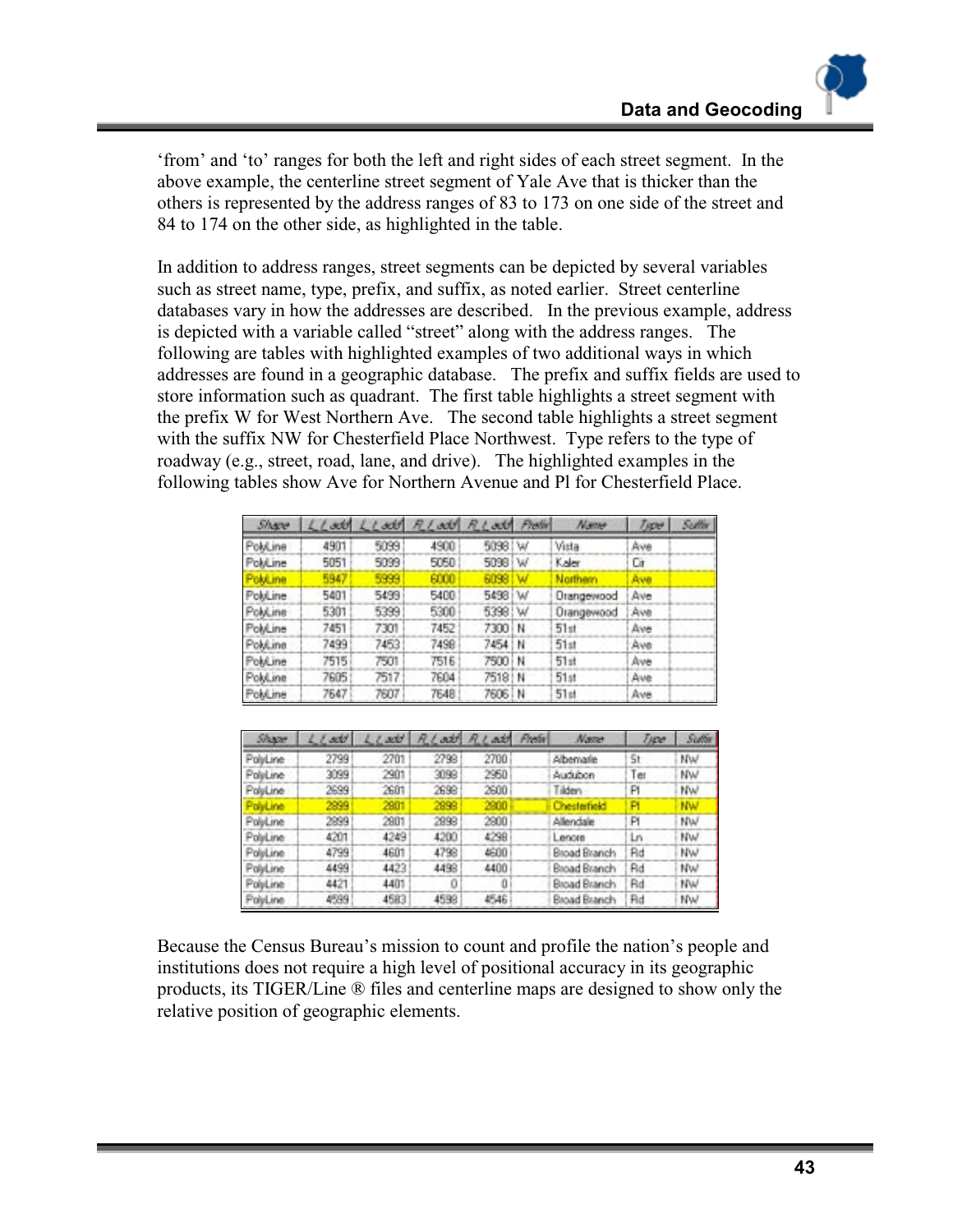As previously mentioned, another common layer used as a reference for geocoding is the parcel file. A parcel file is a polygon layer used to keep track of lots, subdivisions, and ownership information primarily for planning and tax purposes. The following is an example of how a parcel map looks in a GIS. Note that it is more specific than a centerline map in that alleys, cul de sacs, lot size, and street widths are discernable.



Street width

Parcel files provide a good base layer to examine relationships between land use, zoning, demographic data, and economic data as all of this information is contained in parcel files. Also, parcel reference layers can be very helpful in mapping law enforcement information because they can help to indicate the exact location of an incident (e.g., corner lot), and provide ownership information, which may prove valuable as in the case of rental property.

While parcel files have the ability to be highly accurate, like street files, accuracy is largely dependent on how often and how well the files are maintained. Because of the nature of real estate and other planning mechanisms, keeping parcel files updated and accurate can be a full-time job for several technicians depending on the area.

Successful geocoding depends not only on the quality of the geographic reference layer, but also the tabular data to be mapped. For any crime mapping application to be effective, basic reporting procedures need to be uniform and consistent. While most high-end geocoding software packages incorporate complicated algorithms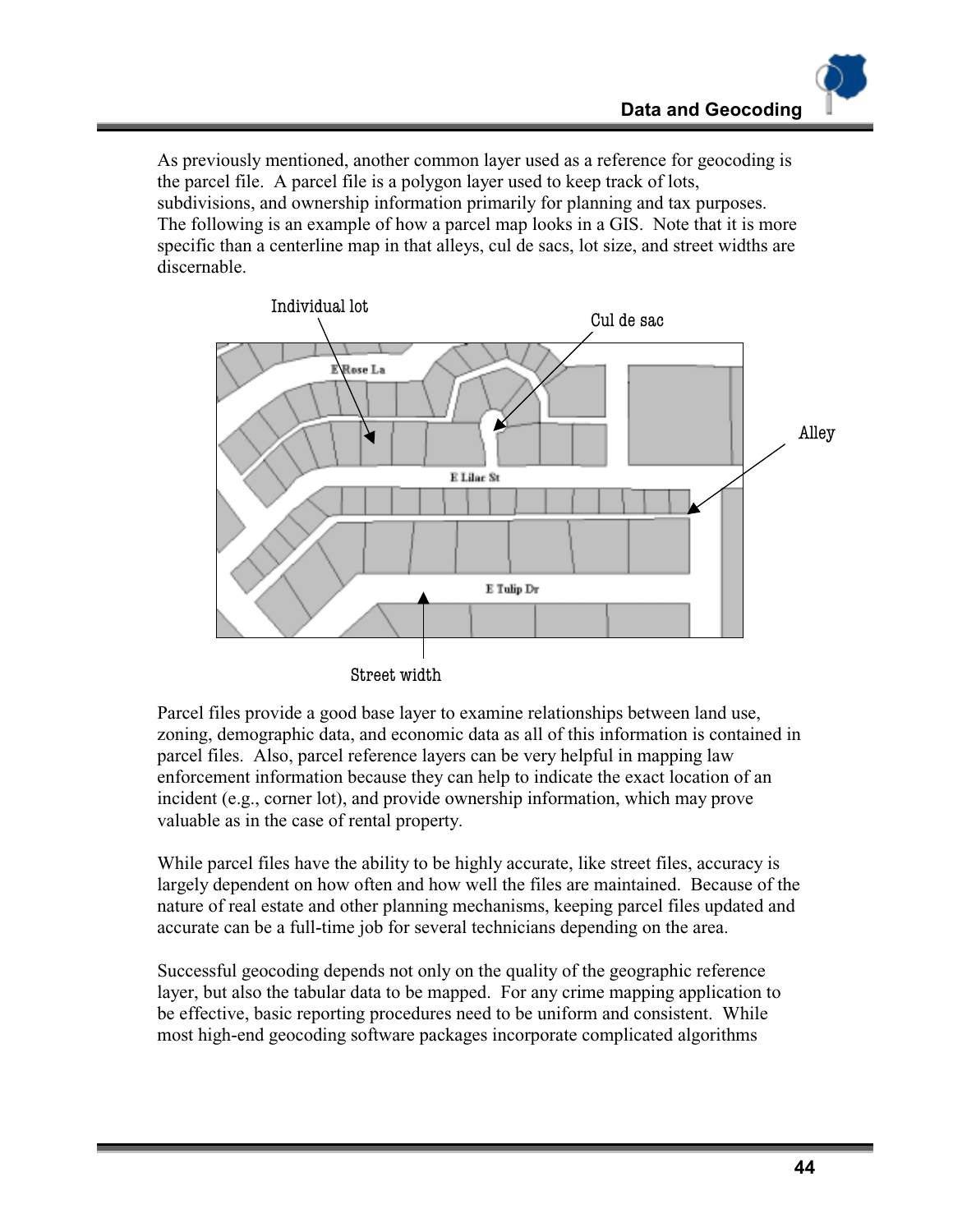making them somewhat forgiving, a well established reporting procedure is often the best way to ensure a high rate of accuracy.

#### *Step 2: Specify geocoding parameters*

Step two consists of specifying the parameters of both the reference data and the tabular data to determine how the geographic units from each source will be matched successfully.

Selection of which reference layer would be most effectively used for geocoding must consider the needs of the individual end user. Considerations of accuracy, cost of product, maintenance costs, utility, current reporting procedures, and compatibility with other existing reference layers must be dealt with on a case-by-case basis. In the case of law enforcement, most information is geocoded to the street reference layer. However, sometimes it is necessary to be more specific, in which case a parcel reference layer may be used. For example, one might use the street centerline file to pin map residential burglaries in an entire city since the exact location of the burglary would not be as important as getting a general idea of where the incidents are occurring throughout the city. On the other hand, one might use a parcel file to pin map residential burglaries in a one or two block area to determine exactly which houses were targeted and whether they were along alleys, wooded areas, or on the end of the block.

Parameters set to determine how tabular and geographic data are matched are set within the GIS software and may include spelling sensitivity of the match, address style (e.g., whether to match on address only or address and zip code, or whether to accept partial match scores). A match score denotes the number of address records from the tabular file that were located in the reference layer. Another parameter is offset distance, which is placing a data point a predetermined distance away from the original geocoded location. This may be done to place points on one side of the street segment or another to make the map more readable and/or realistic.

These parameters are choices within the GIS software that will affect the geocode match rate. These preferences should be set and modified only after an examination of the tabular data. One should be completely familiar with the data in order to set these preferences. For example, if the spelling sensitivity parameter is lowered in a city that has two streets named Mill and Miller, inaccurate geocoding may result.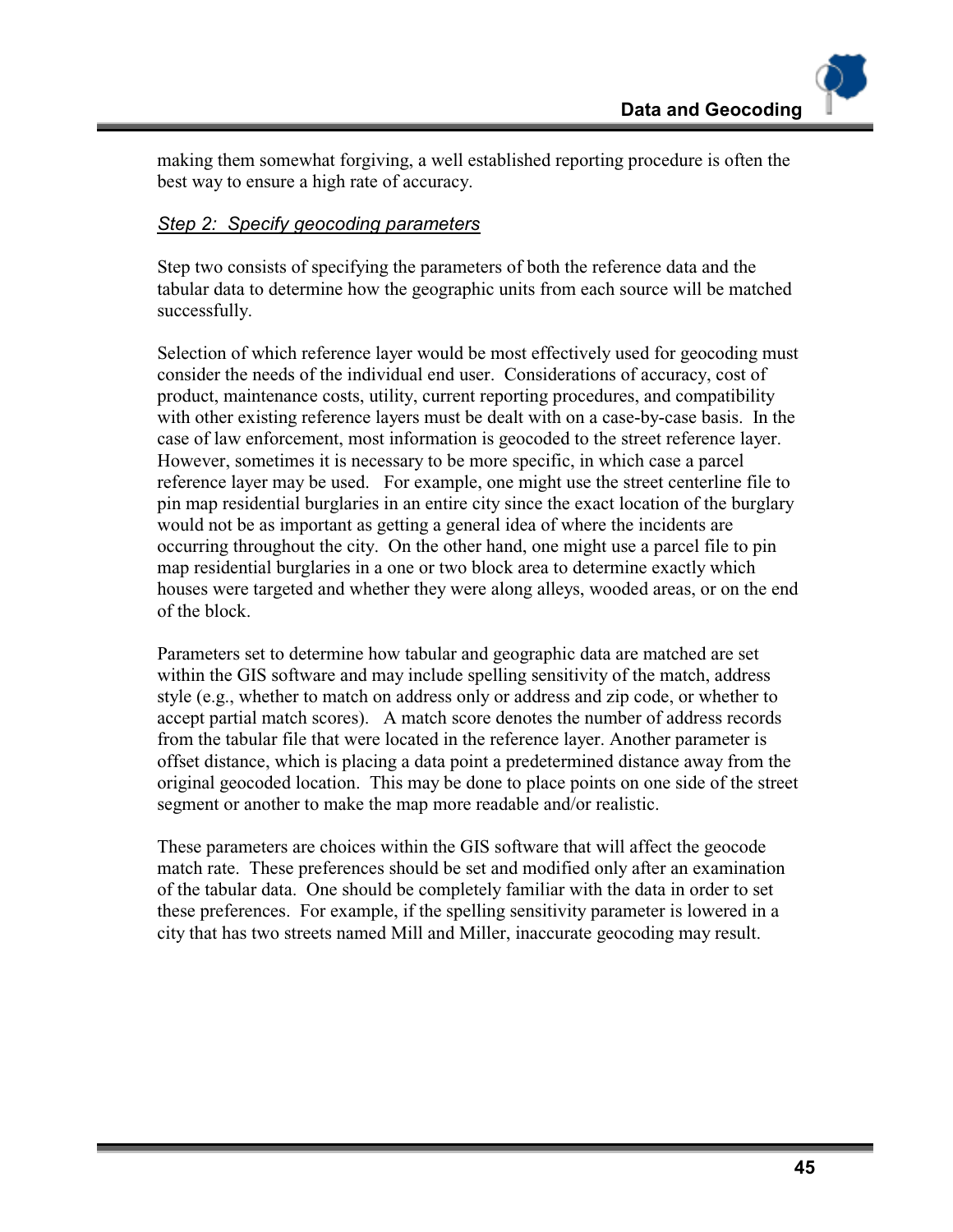# *Step 3: Geocode*

Once the parameters are set, geocoding is just a push of a button that starts the geocoding process. Often, software packages use a fairly simple method to accomplish the actual placement of the tabular data in relation to the reference layer. The common approach is to place the address point along the street within the range of the street number. For example, this first table highlights one call for service at the address "292 Princeton Ave."

|       | bυ    | Str name                           | Str apt       | Date   | District | Gnd  | Call cod |  |
|-------|-------|------------------------------------|---------------|--------|----------|------|----------|--|
| Point | 37001 | 4292 PRINCETON AVE                 |               | 960622 |          | 112  | 61300    |  |
| Point |       | 21002   24 VIRGINIA AVE            | <b>F-BSMT</b> | 960813 |          | 1620 | -61300   |  |
| Point |       | 09022   133 MARTIN LUTHER KING DRI |               | 960801 |          | 1603 | -61300   |  |
| Point |       | 25002 § 227 MARTIN LUTHER KING DR  |               | 960604 |          | 1625 | -61300   |  |

The following table depicts the data for the street reference layer, and highlighted is the street segment in which "292 Princeton Ave" falls.

| Share.            | iten en       | Roser | Color | <b>FIGHTIGHT</b> |     |
|-------------------|---------------|-------|-------|------------------|-----|
| <b>Industrial</b> | PRINCETON AVE | æ     |       |                  |     |
| Publime           | E 53FD ST     | $-33$ | 昭     | 34               | 66  |
| Pakitine          | ADLER ST      |       | 41    | 2                | AD. |
| Pakiline          | ALBERT FL     |       | 29    |                  | 30  |
| Pakitime          | ARLINGTON AVE | 23    | 7t    | м                | 70  |
| Politime          | ARLINGTON AVE | 73    | 18t   | 72               | tű0 |

When an incident is geocoded, the point is placed relative to a proportioned length derived from the ratio of the difference between the maximum and minimum address values and the physical length of the line segment.

For example, a segment may represent a street with an address range of 101 to 151 for the left side. An address of 125 would be placed approximately halfway down the line on the left side. Although this method usually misses exact real world coordinates, it is often sufficient given the detail of the street file and necessary resolution of the final map. In this example, "292 Princeton Ave" is located near the beginning of the street segment.

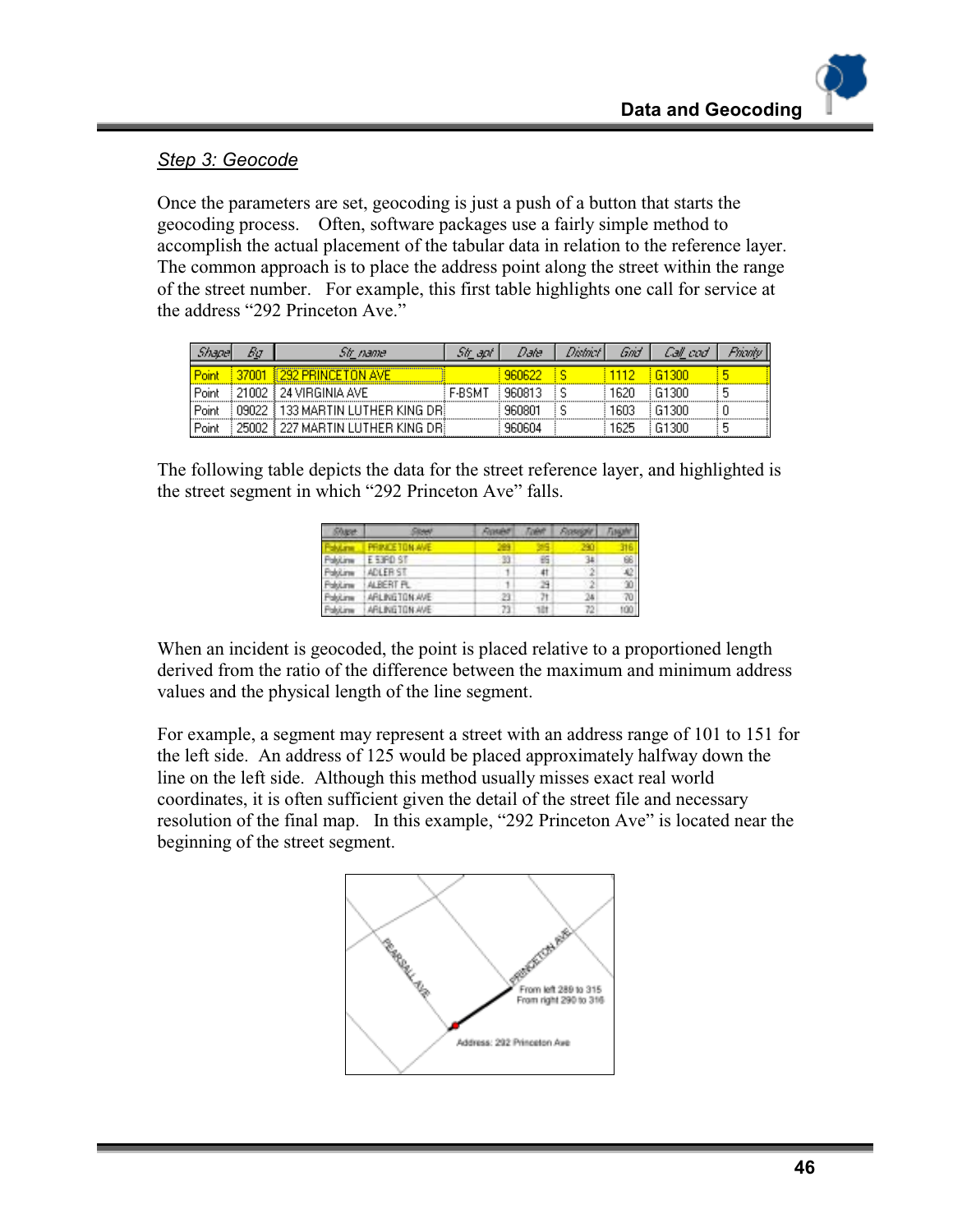As noted earlier, geocoding by street centerline may not be adequate to depict the exact location of an incident. In the case of mapping a few blocks of residential burglaries, one may want to geocode by parcel address. In some cases, such as recording traffic citations along routes that may not have readily discernable addresses, intersection address data can be recorded for later geocoding using street files. Intersection geocoding is often more accurate than street geocoding since there is no mathematical algorithm to define the physical location of the point generated; instead, the point is placed at the center of the intersection of the appropriate line segments. However, even using intersection data to geocode is not completely accurate since, in reality, most incidents occurring at an intersection address do not occur exactly in the middle of where the two streets intersect.

A similar geocoding strategy uses polygons as opposed to previously discussed street centerline files. This method is the same as geocoding specific address data in that a value from the tabular data must match that of a geographic reference layer. For example, calls for service data often have a grid, beat, or district field in addition to an address field. In this case, the incident data has a census block number field.



When geocoding polygons, the grid, beat, or district value is geocoded to the center of the polygon that represents the grid, beat, or district layer. In this example, the census block group layer matches that from the incident data.

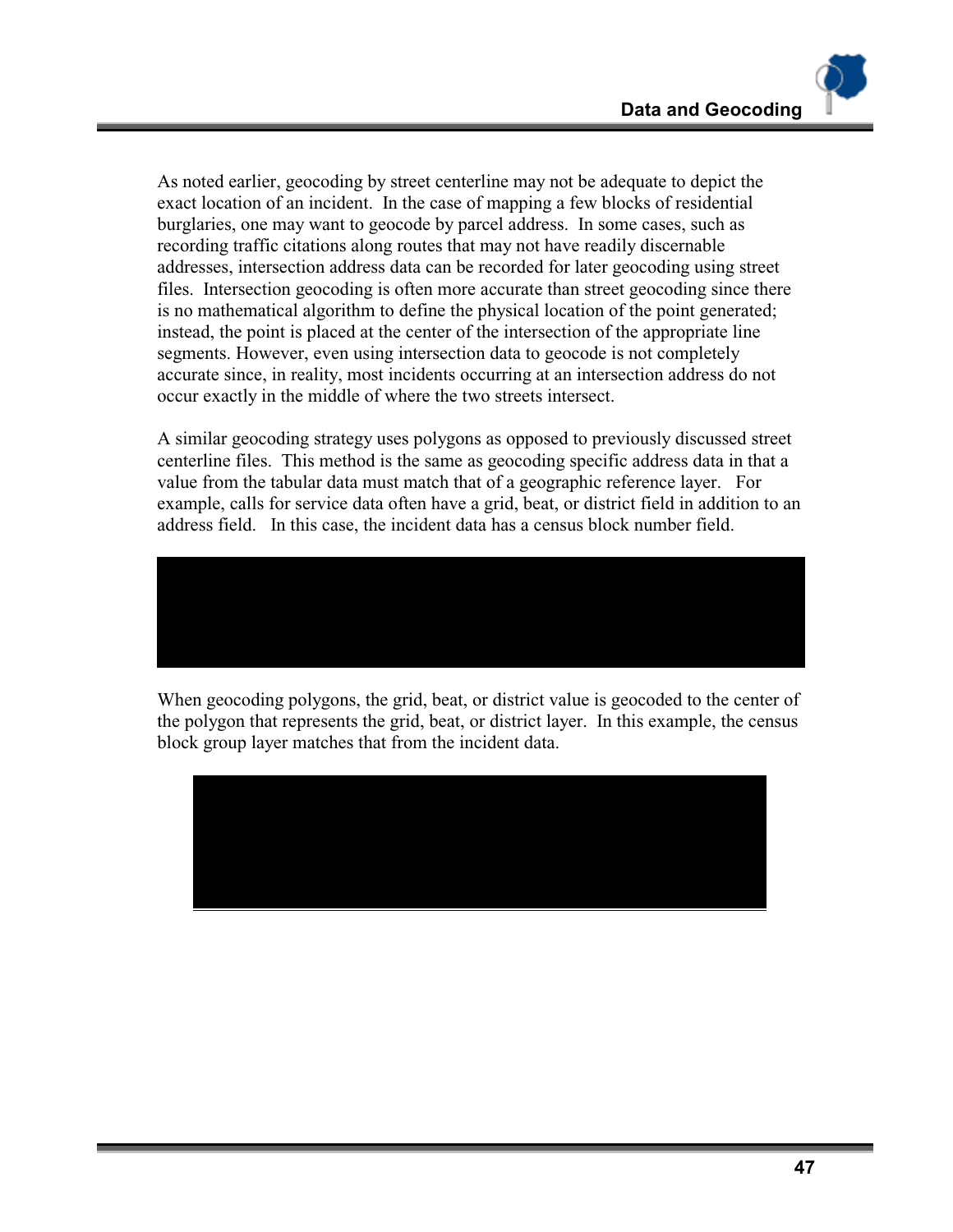340170006001

Once the incident is geocoded, the point is placed in the exact middle of the polygon, as are all the points geocoded to that polygon.

This type of geocoding is often used to create graduated color thematic maps by aggregating the data by polygon since data geocoded by polygon can no longer be located by address. However, many people geocode by address first and aggregate the data by polygon after the fact to avoid losing address data. Other types of geographic polygon data that can be used as reference layers for geocoding are zip codes, census blocks, census tracts, county, state, and country. Geocoding data at the polygon level is particularly useful when a dataset is very large or when address information is not as reliable as information such as grid or beat information.

#### *Step 4: Review results*

Step four, reviewing results, is a matter of determining whether the geocoding process was successful and how successful it was. Most GIS software will have geocoding outcome statistics that indicate how many of the cases were successfully geocoded, how many are a partial match, and how many were not geocoded at all. Obviously, the ideal successful geocoding rate is 100%. Depending on the number of cases and the purpose of the analysis, a rate of 95% can also be acceptable. The important factor in accepting a geocoding rate less than 100% is understanding why some of the incidents are not geocoded. In some cases, missing data or data outside the mappable jurisdiction make up the incidents that are not geocoded. However, many times, there are other reasons that can and should be corrected.

In the case of a street centerline layer, geocoding problems are generally manifested in the form of missing or incorrect address ranges or missing street segments. Street layers often lack address ranges for streets because of recent construction of new roads or errors in the original creation process of the reference layer. The quality of these layers will depend both on those maintaining the layers and the growth rate of the jurisdiction. For example, in a small town that has not added new streets in fifty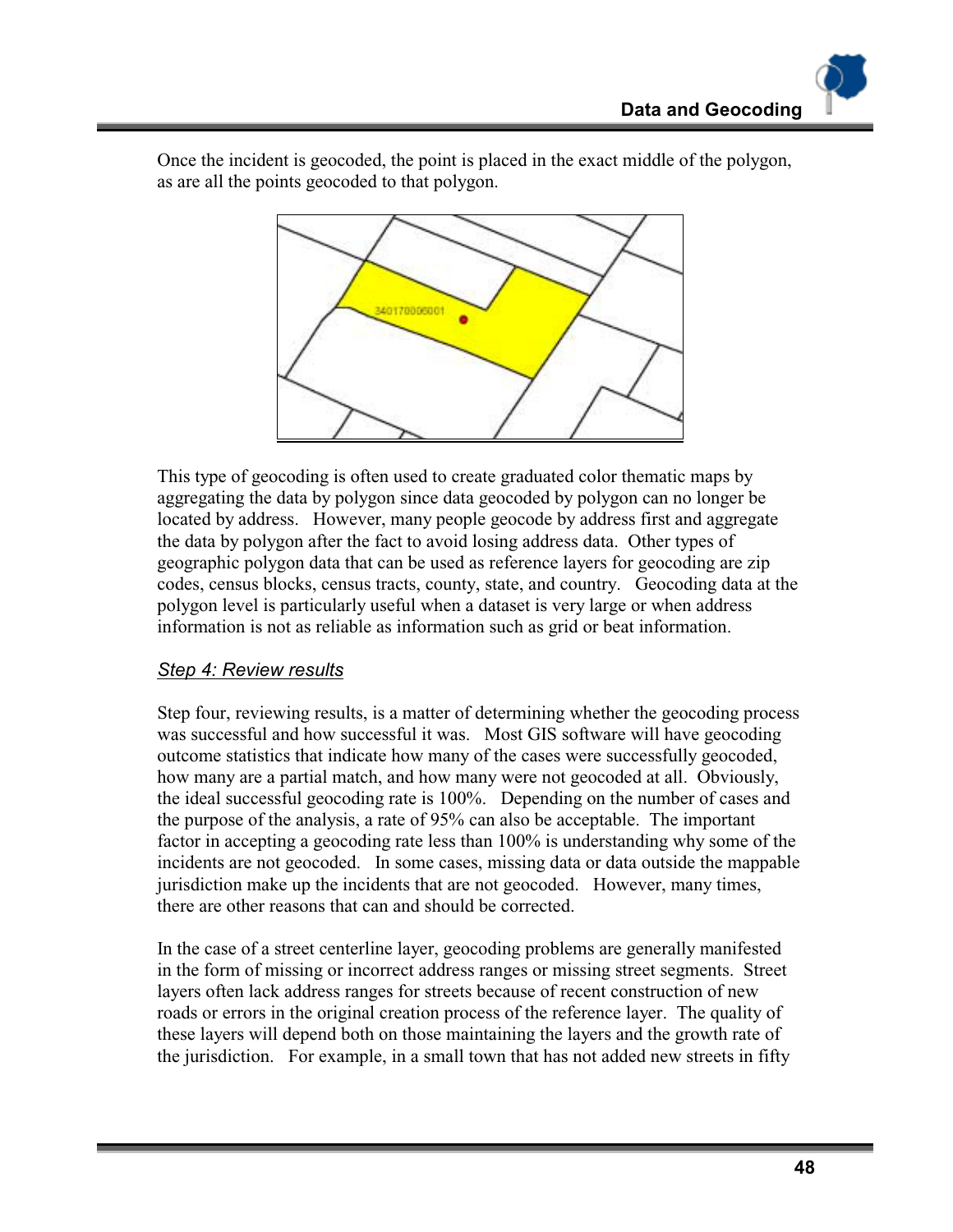years, the street reference layer would be easy to maintain, not only because nothing is being added but also because the town has relatively few streets to maintain. On the other hand, in a large city that is growing rapidly, the street layer would be much more difficult to maintain.

Because street files are generally manually updated, they are also prone to data entry errors. The combination of these problems can be difficult to solve. Many agencies produce and maintain their own street centerline files or rely on their city or town's engineering department to maintain them, and others have opted to purchase street centerline files that have been corrected and are bundled with contracts for regular updates. However, for layers particular to the police department, such as police district boundaries or beat boundaries, someone at the police department will most likely be tasked to maintain these. Fortunately, these layers are typically composed of many less geographic components than a street reference file. In any case, interagency cooperation can prove invaluable as a means for resolving geocoding problems.

Even if the geographic reference layers are complete, there may still be problems with the tabular data used by law enforcement agencies, which stem primarily from having incorrect information or inaccurate data entry. Address errors in calls for service, crime, or accident data are often the source of much of the woes of geocoding in law enforcement and can be categorized into five common types: incorrect street numbers, street name errors, direction errors, incorrect intersections (in the case of intersection geocoding), and discrepancy errors.

- !"Street number errors can be the result of entry mistakes and are frequently identified as range errors; the address identified is either less than or greater than the address range of the corresponding records in the source file.
- !"Street name errors can occur for a variety of reasons and are a result of the address record not matching the street name in the source database. These errors are among the most common, with reasons including misspellings, abbreviations, inconsistent street types, or lack of compliance with city addressing standards.
- !"Direction errors occur when the direction code of the address record does not match the direction code in the source database, either because they are incorrect or missing.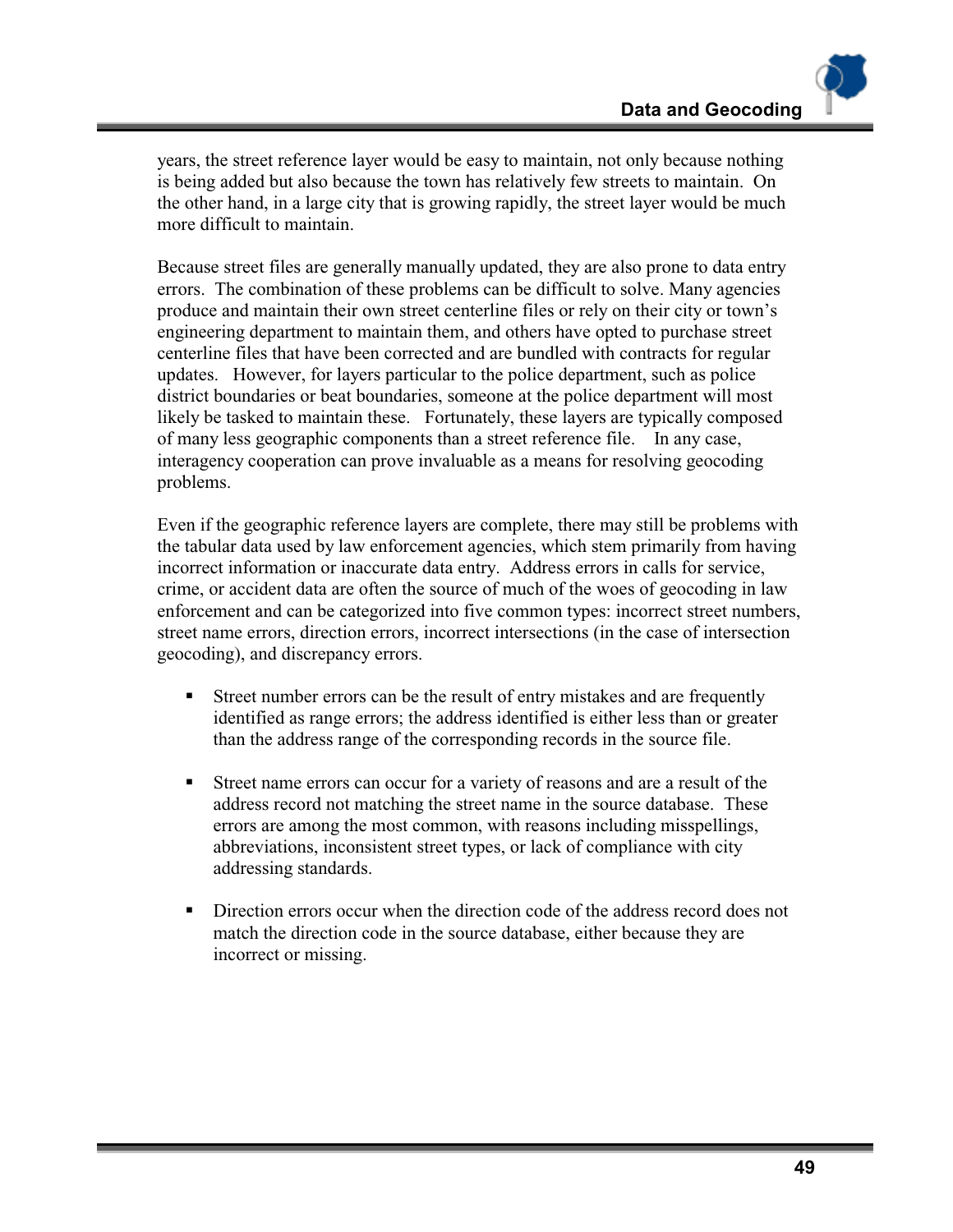- Unmatched intersections can result from inaccurate intersection addresses or incorrect format. For instance, the intersection of Main Street and Center Avenue is referred to as "Main St & Center Av" and will not be recognized by many GIS software packages if entered as "Main St/Center Av" or "Center Av & Main St."
- !"Other errors can occur because there is a discrepancy between the common name of a location and the official address. For example, a police agency may have in its computer aided dispatch system a street called "Route 123," but the official name in the street centerline file may be "US HWY 123;" thus, they will not match.

#### *Step 5: If necessary, respecify parameters and geocode again.*

Step five is only necessary when there is not a 100% geocoding rate, which seems to happen most of the time with law enforcement data. Once the data have been geocoded and problems have been determined by the geocoding process, there are a few solutions. Some may choose to take care of the problems by changing the preferences (e.g., lowering the spelling sensitivity). However, as noted earlier, this should be done cautiously and with full knowledge of the tabular and geographic datasets, as changing preferences such as spelling sensitivity can lead to incorrect address geocoding.

Another solution is developing alias tables, which allow for multiple names for a single entity. For example, a location such as a park or a mall may be referred to in a computer aided dispatch system as "Central Park" or "Centertown Mall" instead of by address to make them easy for dispatchers to enter. An alias table would replace the common name with the appropriate address in the GIS system so it can be located on the map. However, even though alias tables are helpful, it is still recommended that data be cleaned in the original database to reduce confusion and facilitate consistency in data. Data are not only used for mapping purposes, so cleaning the data only in the GIS would not solve data integrity issues when the data are used elsewhere.

The best way to correct data is to fix it at the source; in other words, bring the errors to the attention of those administering the computer aided dispatch system, to those maintaining the street centerline file, to the officers writing the reports, or to the clerks entering the data. However, this may not always be a realistic or a fast enough solution. In small projects or where a large number of cases share the same few mistakes, manual correction may be possible. Large datasets can often be corrected more efficiently when imported into a database or spreadsheet program which has a "search and replace" utility. In addition, specialized software programs,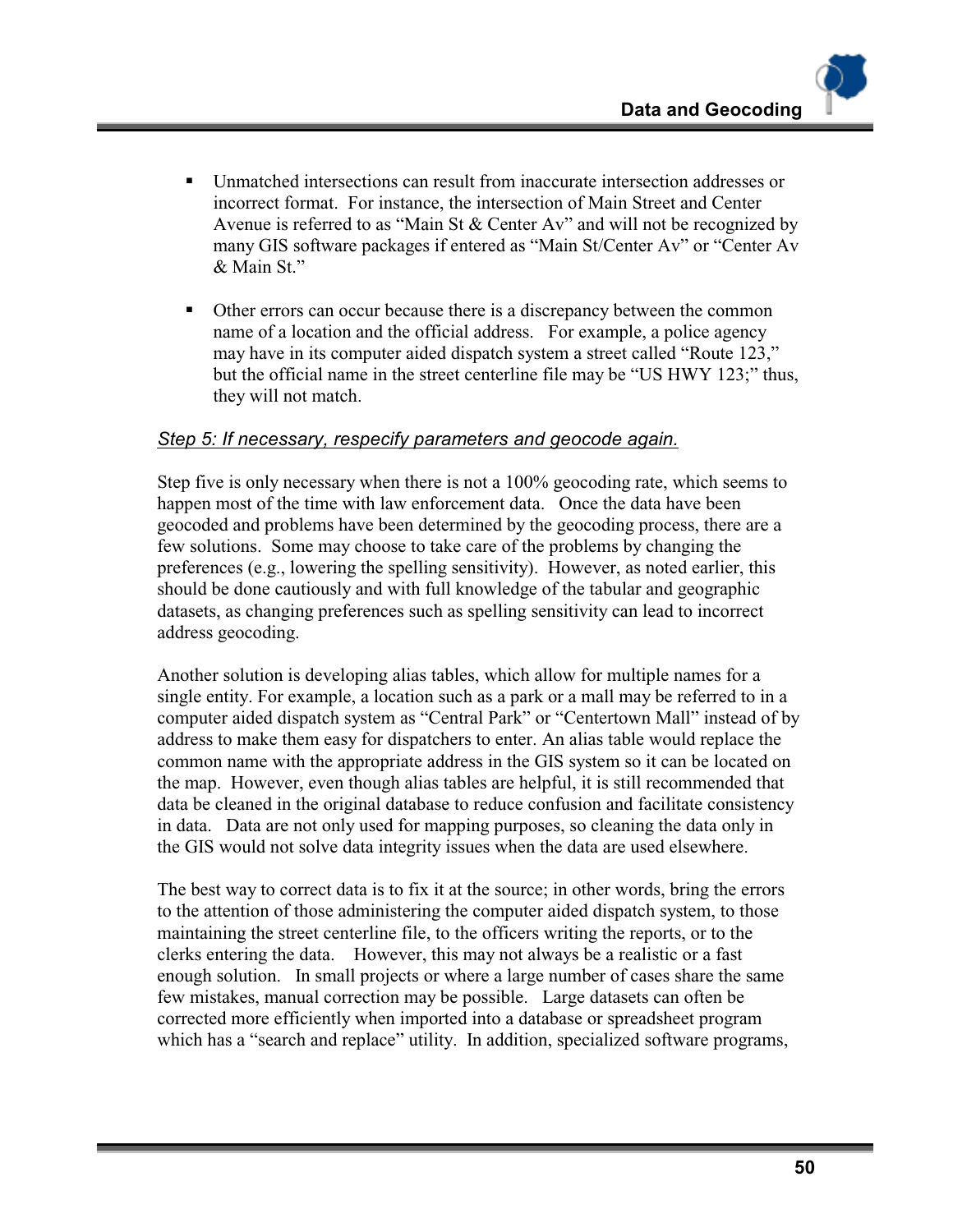referred to as "scrubbers" can be useful for large projects and in instances where data are regularly imported.

#### *Conclusion*

These five steps outline the general process of geocoding law enforcement data. Because the types of data, problems, and solutions are common among law enforcement agencies, there is much to learn and share with one another. This overview has not detailed the specific methodology of geocoding in a particular GIS software program since the software used varies from agency to agency. For a specific outline of how to geocode in particular GIS software applications, see the text manual or electronic help files accompanying the software.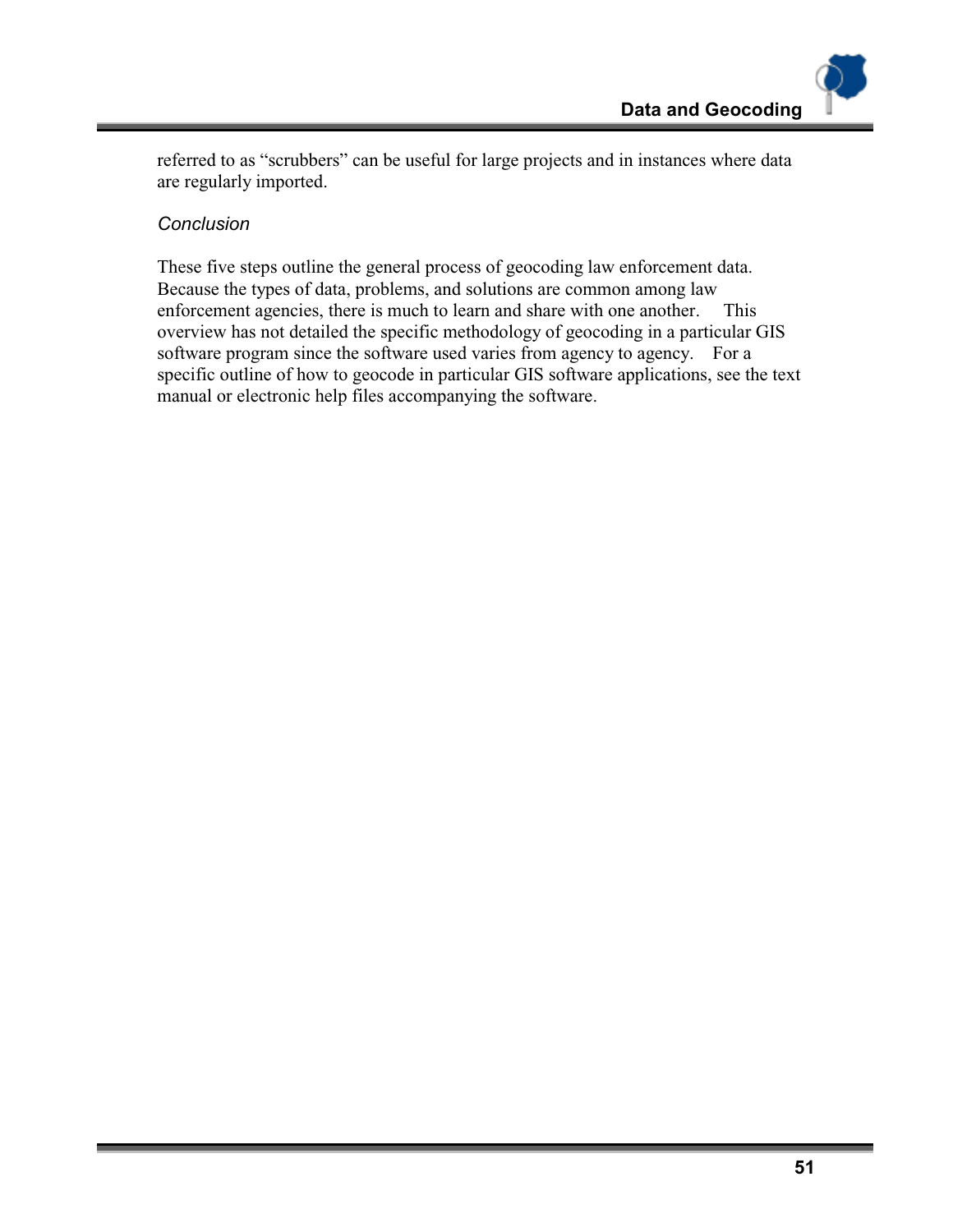# **VI. Spatial Analysis Techniques**

This section describes and illustrates basic types of mapping that are most commonly used and data classifications that are available in a GIS. This section is meant to serve as a guide and reference for these types of mapping rather than as a "how to" guide for creating crime analysis maps (please note that all of the data used here are fictional, and the maps do not have labels, scales, and North arrows that would be included in a map for presentation, as they are meant to illustrate a point and not represent a map for distribution. For elements of a map and final formatting, see section VII). For assistance in developing thoughtful, appropriate crime analysis maps, see the *Manual of Map Production* (2000) at www.policefoundation.org or www.cops.usdoj.gov produced by the Police Foundation's Crime Mapping Laboratory as a part of the work conducted for COPS.

# **Single Symbol Mapping**

*Single symbol mapping refers to the use of individual symbols to represent point, line, and polygon features.* 

The utility of single symbol maps is that they allow for a detailed analysis of small amounts of data. This following is an example of an inadequate single symbol map. This map has too much data for this scale, which is why this method is primarily used for small amounts of data.

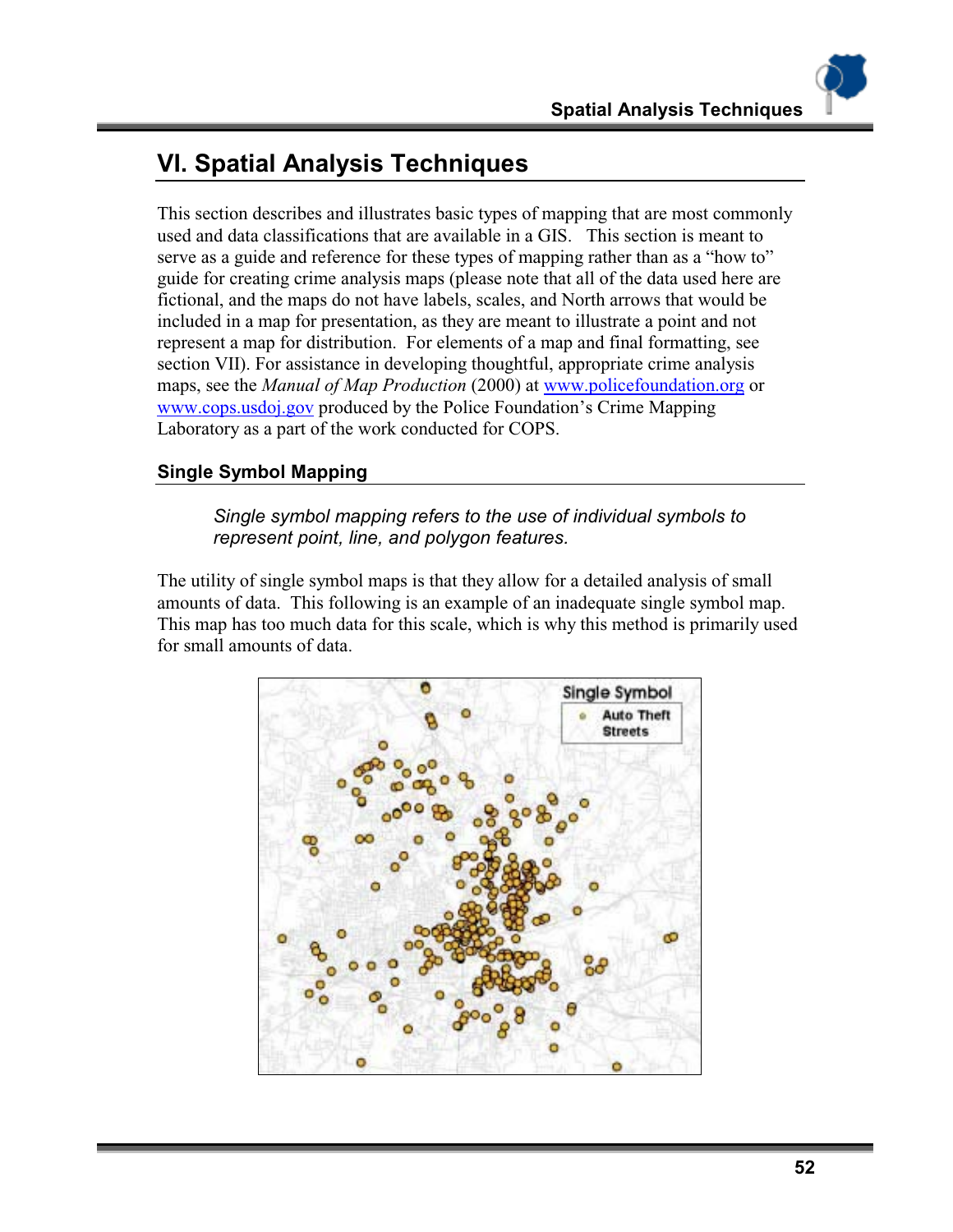A drawback of single symbol mapping is that if two incidents have the same address, they are placed exactly on top of one another and cannot be differentiated by looking at the map. The following map is a better example of single symbol mapping that uses an appropriate scale. However, to avoid confusion since the points may still be placed on top of one another, one should list the number of incidents in the legend, as is done here or place a number (2) next to a location with more than one incident.



Because single symbol maps are more useful for small amounts of data, they are particularly useful for tactical crime analysis and mapping crime patterns. In addition, they allow a more detailed look at the geography surrounding the incidents. For example, the following map illustrates the same burglary incidents as above with the land parcels drawn that show the number of houses on each block and which were burglarized.

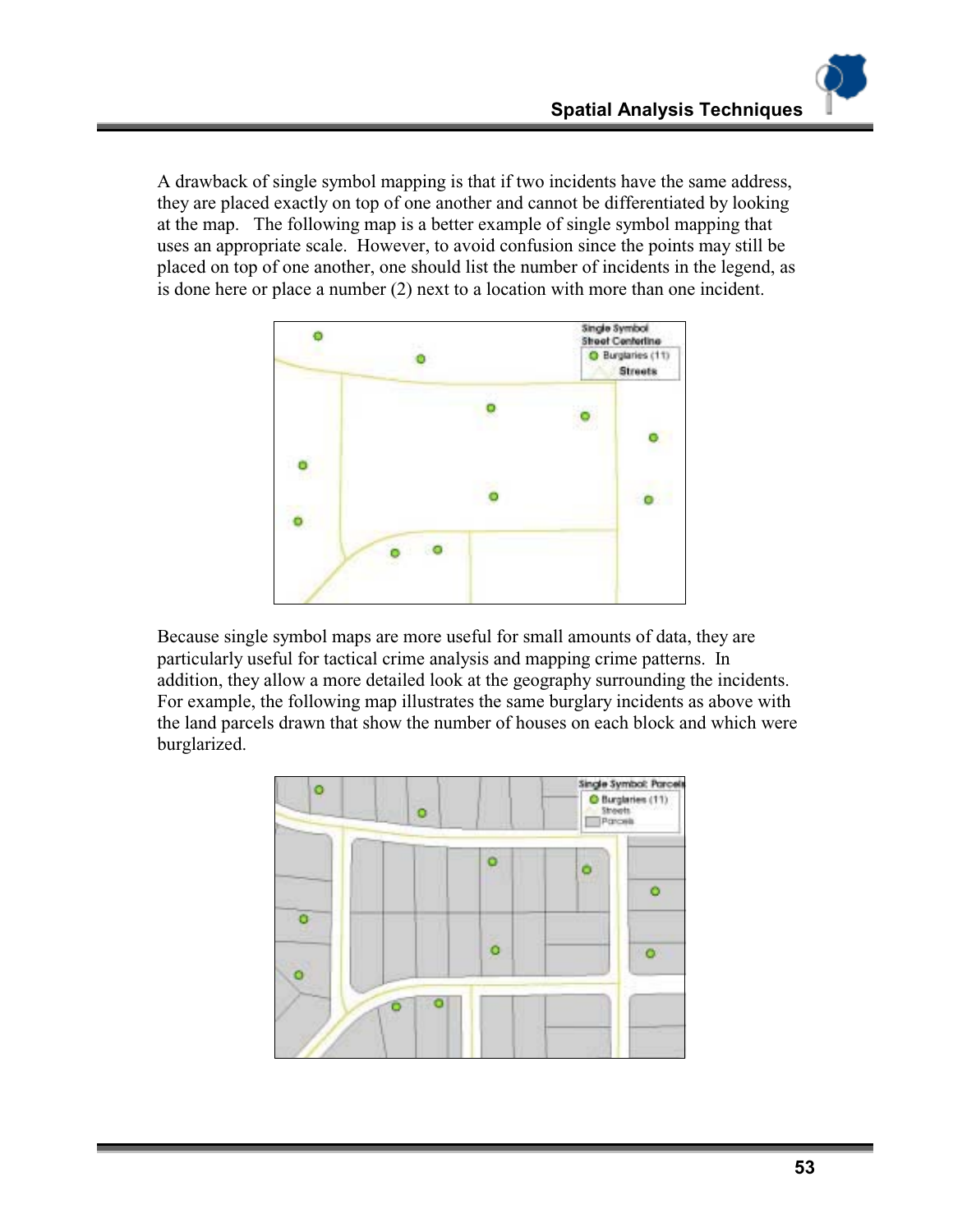The next map depicts the same data as well as centerline streets with the digitized orthophotograph of the neighborhood that shows the actual houses and surroundings of the burglary locations.



Finally, this map depicts the parcels, orthophotographs, street centerlines, and burglary incident data together. This map could assist in determining additional characteristics of the burglary pattern by examining neighborhood characteristics such as proximity to alleyways or shrubbery, and in responding to the problem by determining potential surveillance locations.



These maps could be used for a neighborhood analysis of accidents or burglary and provide a good example of the use of descriptive geographic data. The key to using a single symbol map effectively is for the analyst to be aware of the number of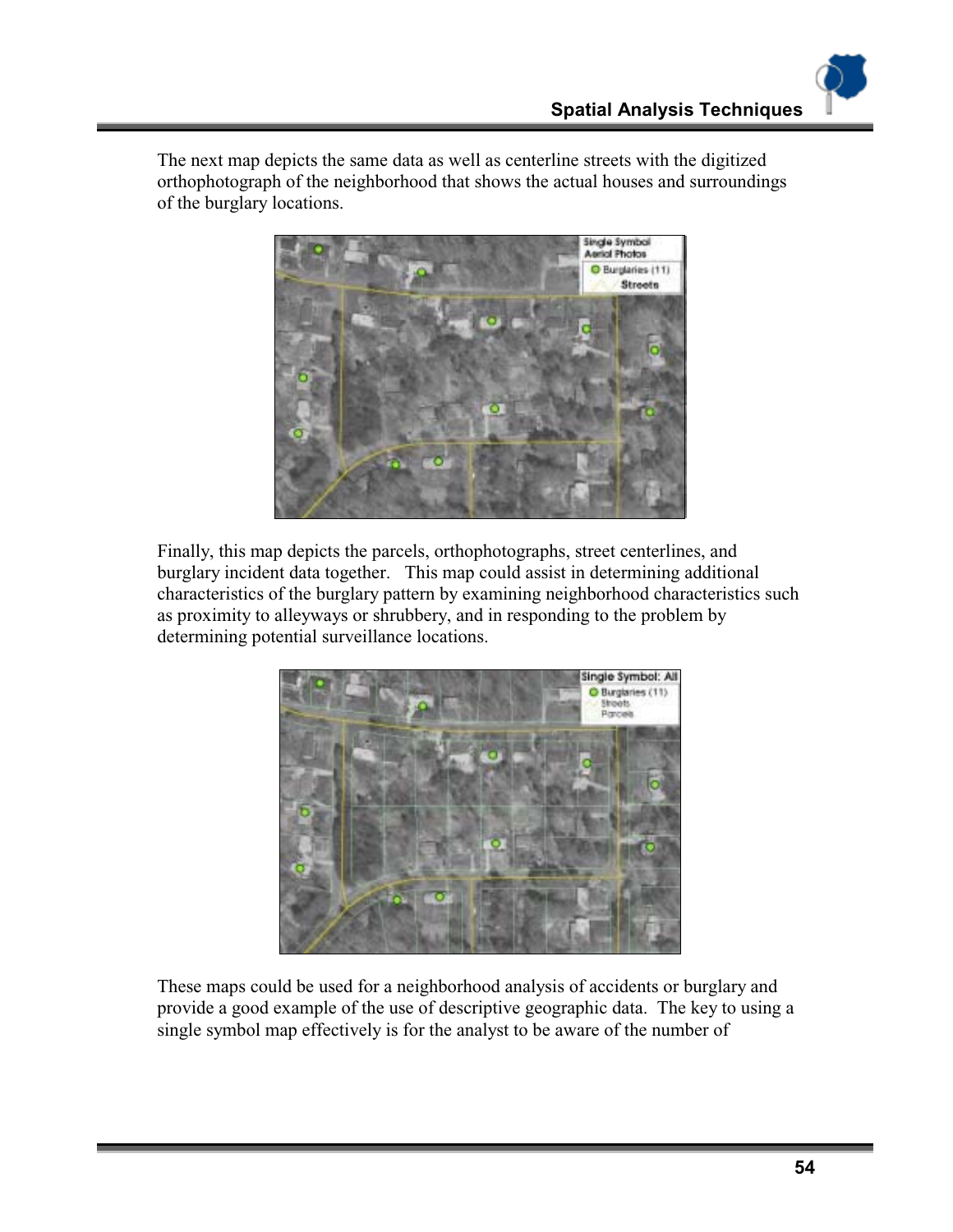incidents on the map and be sure they are all represented and their scale is appropriate.

Single symbol mapping is also helpful in representing geographic data such as schools or churches in that it is known that they are discrete addresses and the risk of two points on top of one another is low. The following is an example of schools in a single symbol map. The user should be aware of the readability of the map in order to determine what is "too much" data.



#### **Graduated Mapping**

*Graduated mapping consists of aggregating data into groupings that are displayed on the map.* 

These groupings can be graduated by size or by color and can be classified statistically in various ways. This next section describes the size and color graduations as well as the classifications that are available in most GIS software packages.

# *Graduation By Size*

*Graduated size mapping is the process by which data are summarized so that symbols (point or line features) are altered in size to reflect the frequencies in the data.* 

In other words, in this type of map, more than one incident at a given point or line is represented with a larger symbol or a thicker line. One drawback is that oftentimes, the size of the symbol or line is difficult to distinguish and the actual value associated with that symbol is not clearly displayed. In addition, similar to single symbol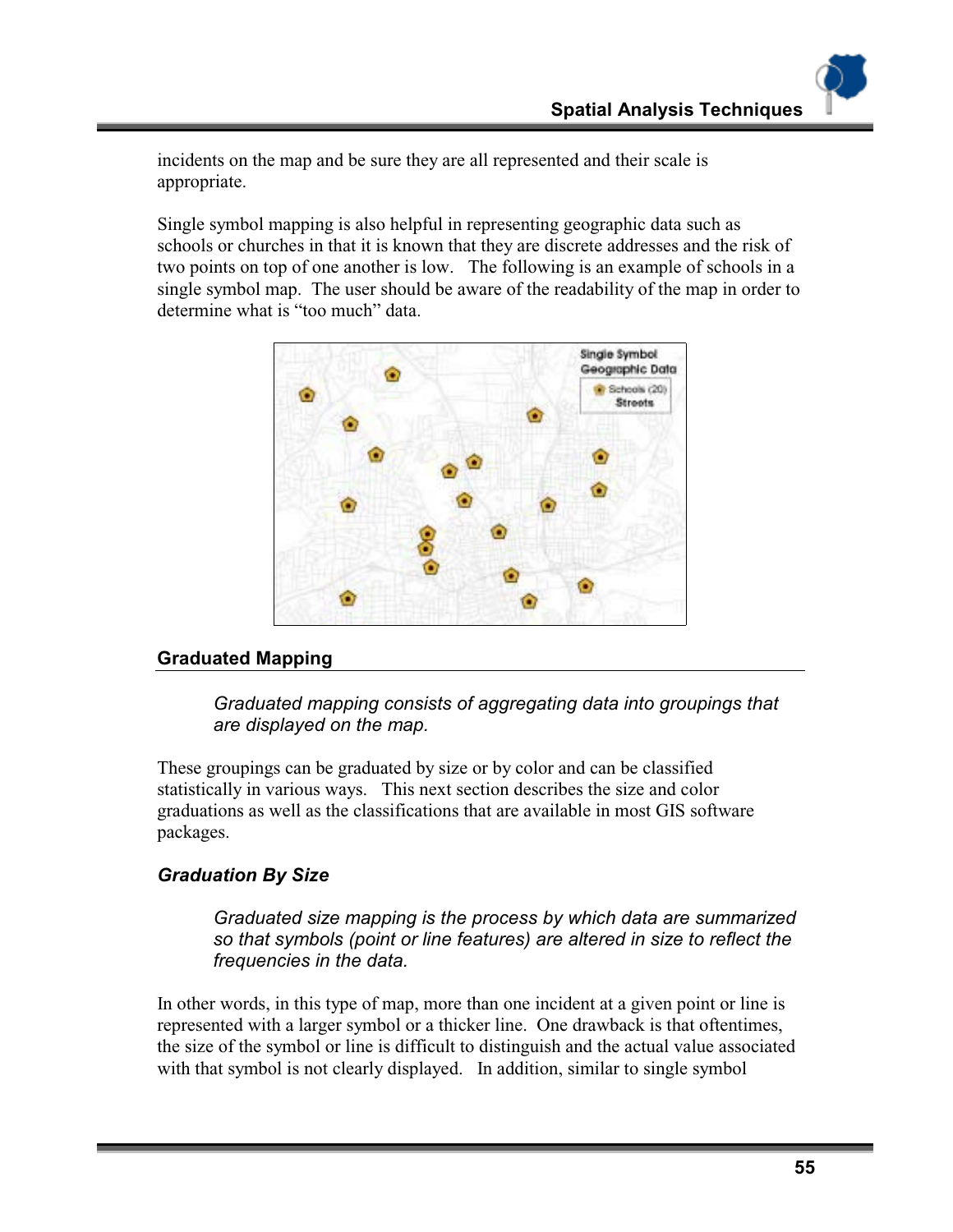mapping, this type of map is most helpful with smaller amounts of data, since too many incidents make the map unclear and difficult to read. The following map is an example where size is difficult to determine and points are overlapping.



This type of map is more useful when mapping law enforcement tabular data when the scale is smaller, see below and at the top of the next page.

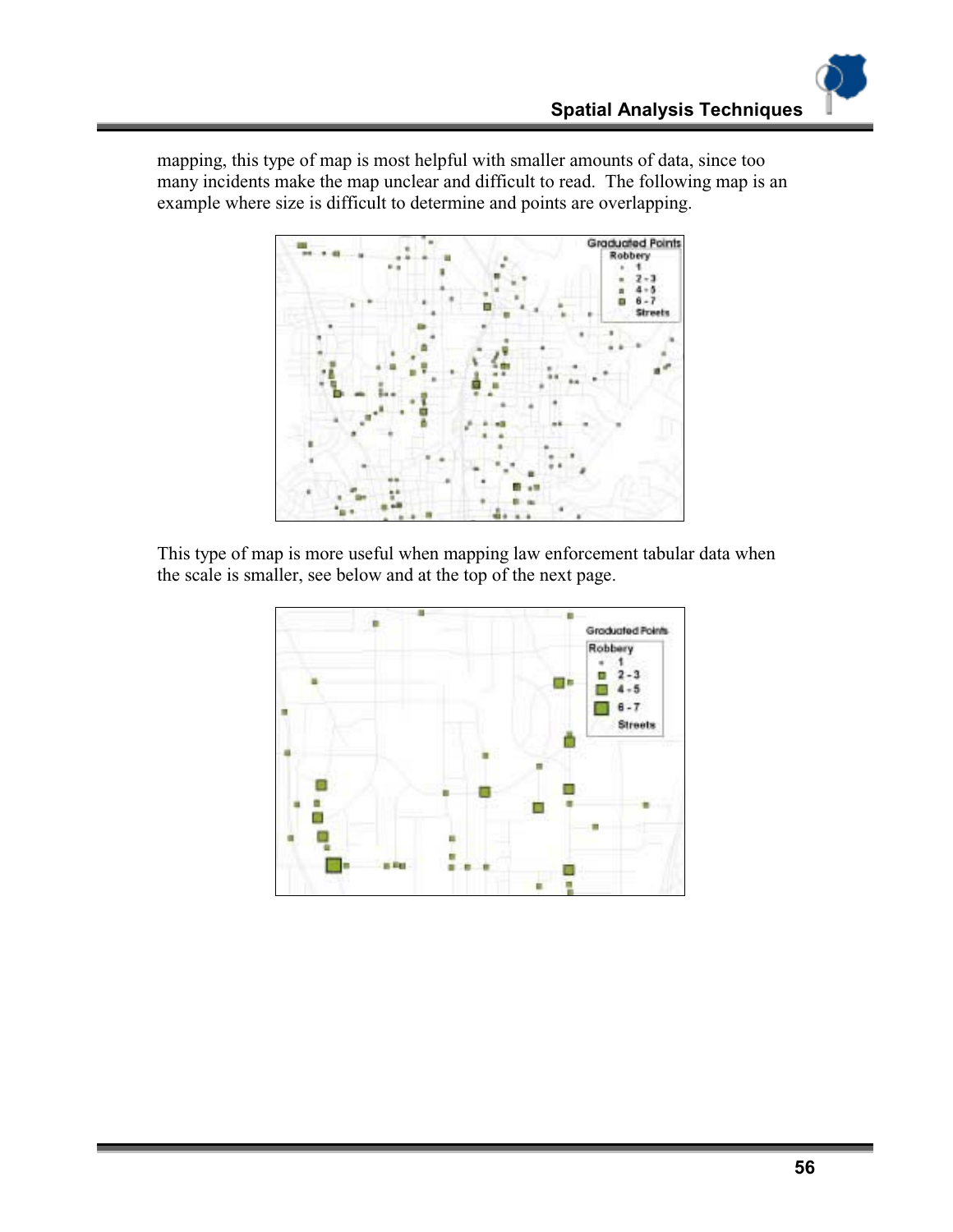

# *Graduation By Color*

#### *In graduated color mapping, symbols (point, line, or polygon features) are altered in color to reflect a particular value of the feature.*

Features can be graduated by any variable. Law enforcement variables include shading by date/time, by priority, by crime type, by number of crimes at a location or in an area, or by crime rate of an area. The next map contains points that are shaded by their date of occurrence and shows the progression from older to the most recent incidents, which are in dark red However, each location must only represent one incident since it would be impossible to shade one point with data from two incidents. As with single symbol mapping, this map is most helpful when examining a small number of cases within crime patterns.

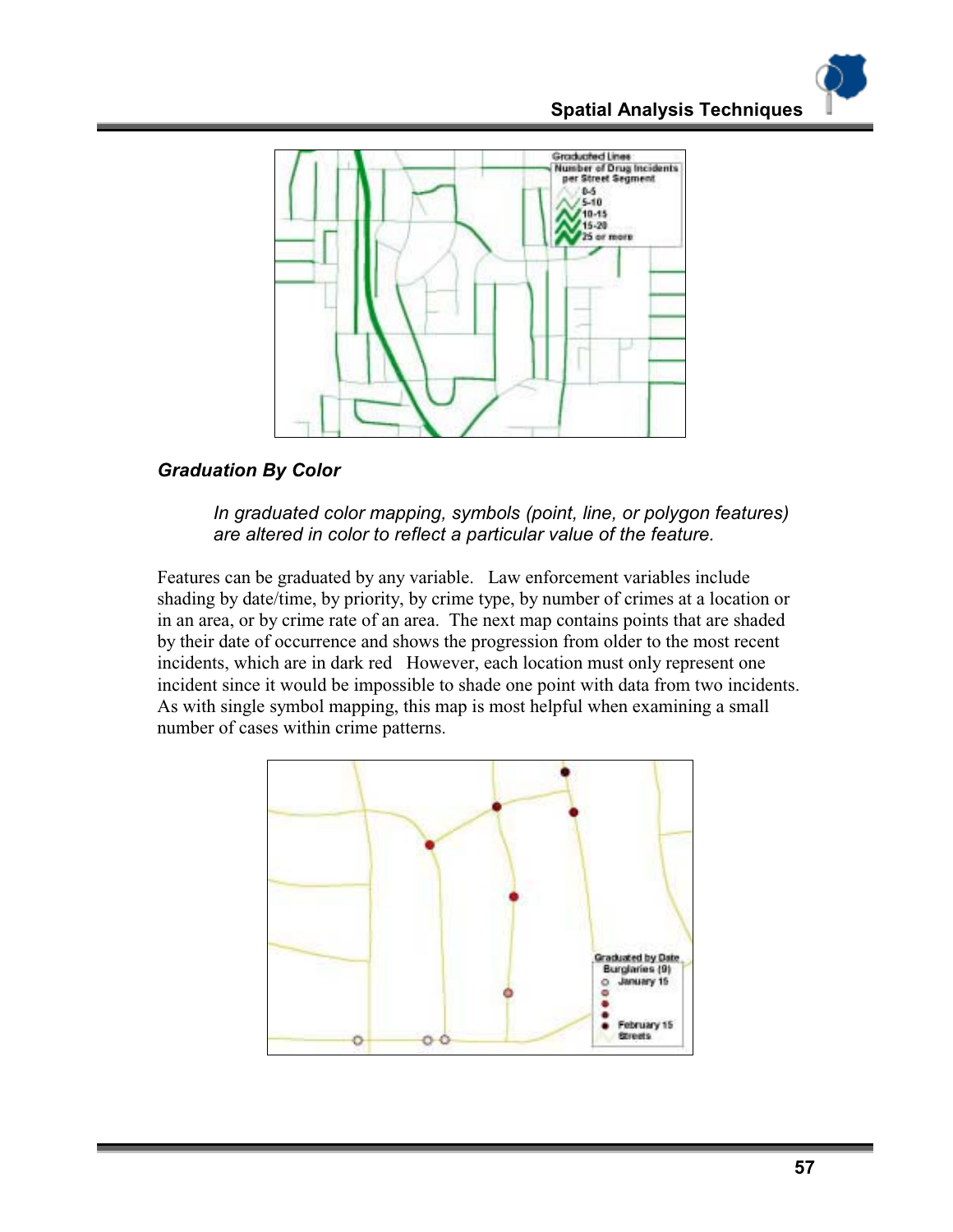Points can also be shaded by a categorical variable. Each category or unique value is a different color. In the example, the priority of each domestic violence call is a different color.



This method can also be used for line and polygon features. The next map is an example of parks shaded by whether or not they contain public bathroom facilities, which could impact the type of criminal activity in that park.

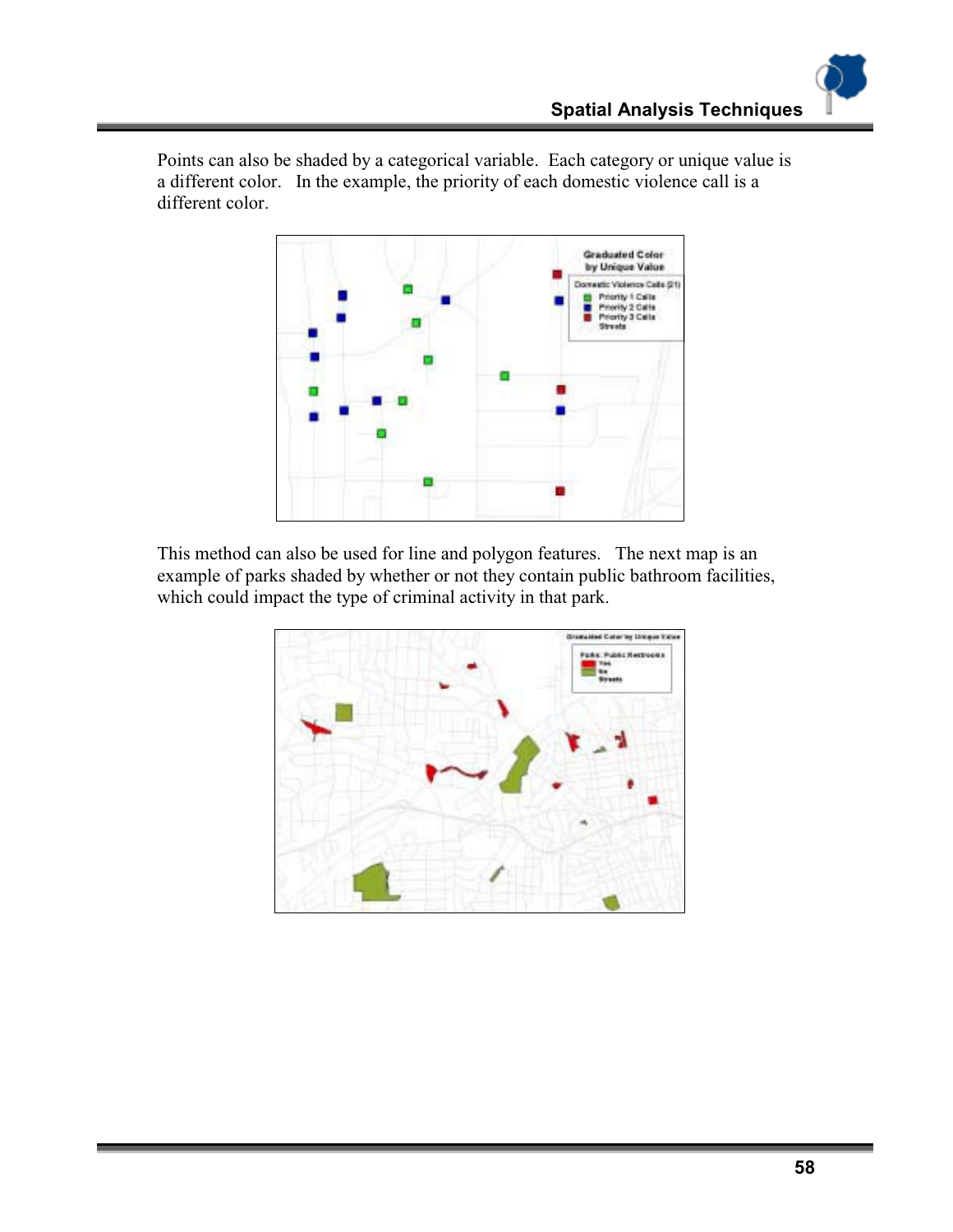# *Classification Methods*

There are several different statistical methods for classifying numeric data in a GIS when creating both graduated size and graduated color maps. The same data are used in the respective point and polygon illustrations to show how different classification methods result in very different maps. Note that in each of the classifications, the user can also change the number of categories, which can also result in different maps of the same data.

#### *Natural breaks*

#### *This is the default classification in most GIS programs and identifies the natural break points within the data using a statistical formula.*

The software program examines the selected data and their distribution, identifies natural break points, and creates the categories based on the best fit to the data. With each data set, the natural breaks classification would result in different ranges of categories; thus, the classification is "data dependent."

The following is an example of points graduated by size. Note in the legend that the categories do not make much sense, in that they are not evenly distributed or have equal number of values in each. This is because the ranges are determined by the GIS and the nature of the data distribution.

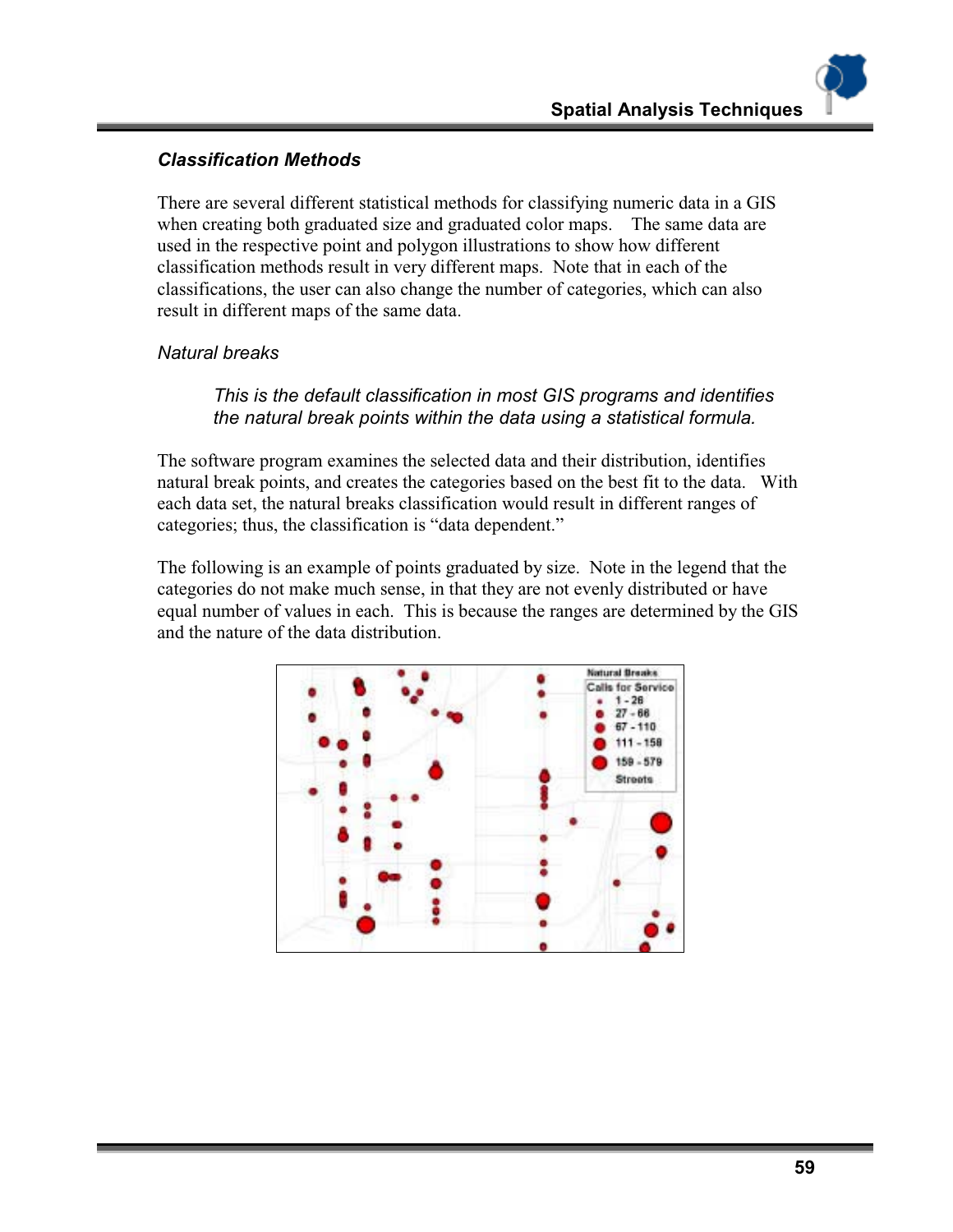

The following is an example of polygons graduated by color.

#### *Quantile*

#### *Each class contains the same number of data points.*

That is, if there are 100 cases in the data, the GIS sorts them by their values and with five categories, includes the value range for the first 20 cases, the second 20, and so on. Similar to the natural breaks classification, the quantile classification is data dependent.

The following is an example of points graduated by size. Again, the categories do not make much sense, but if we were to look at the data we would see that there are the same number of cases in each category.

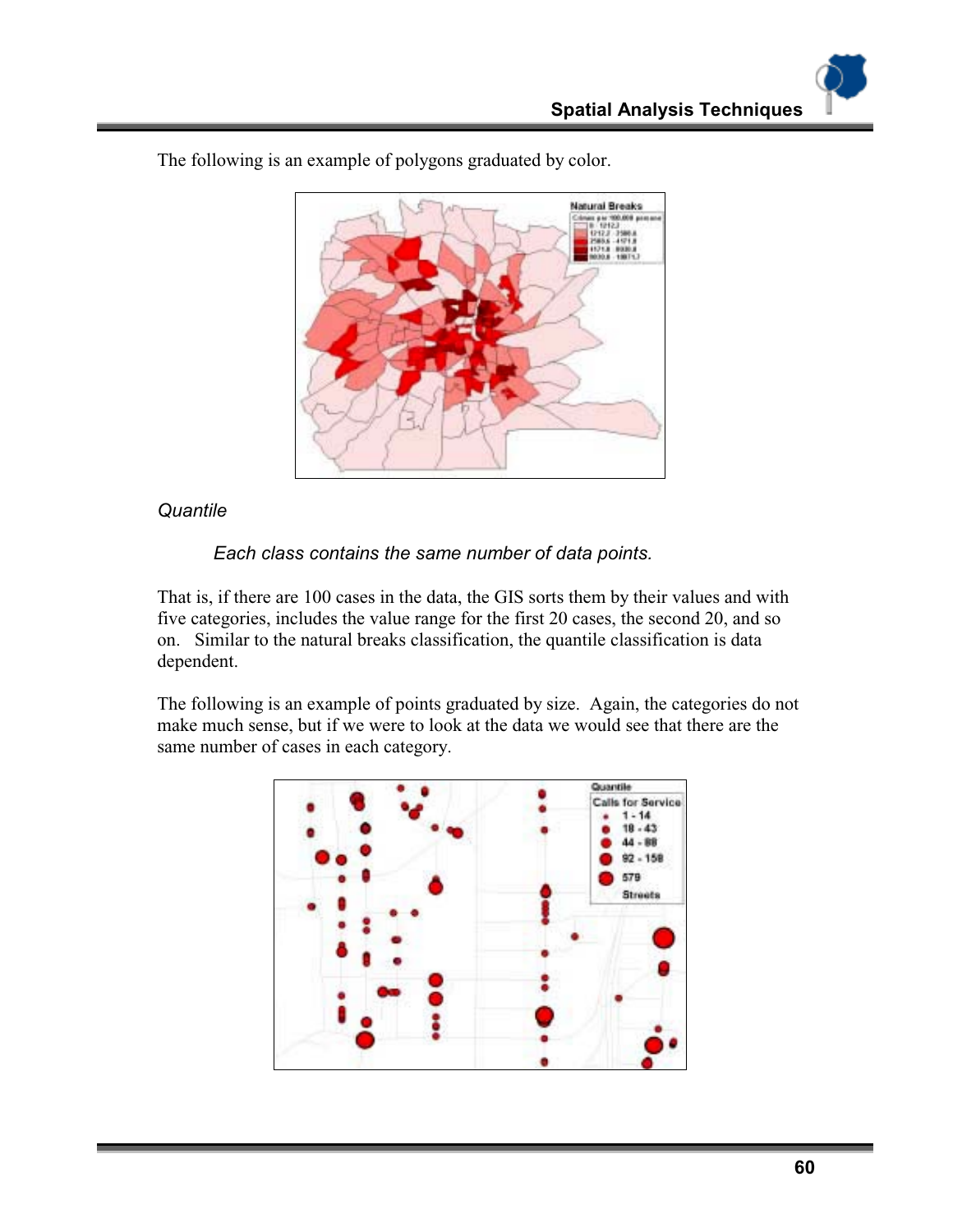

The following is an example of polygons graduated by color.

#### *Equal area*

*This classification applies to polygon features only and determines categories so that the total area of the polygons in each class is approximately the same.* 

This method is similar to the quantile classification; however, it looks to the square mileage or other appropriate units of the geographic areas in each class versus the number of data points. Thus, in a legend with five classifications, each category will contain polygons that make up 20% of the total area of the polygons in the analysis. The following is an example of polygons graduated by color.

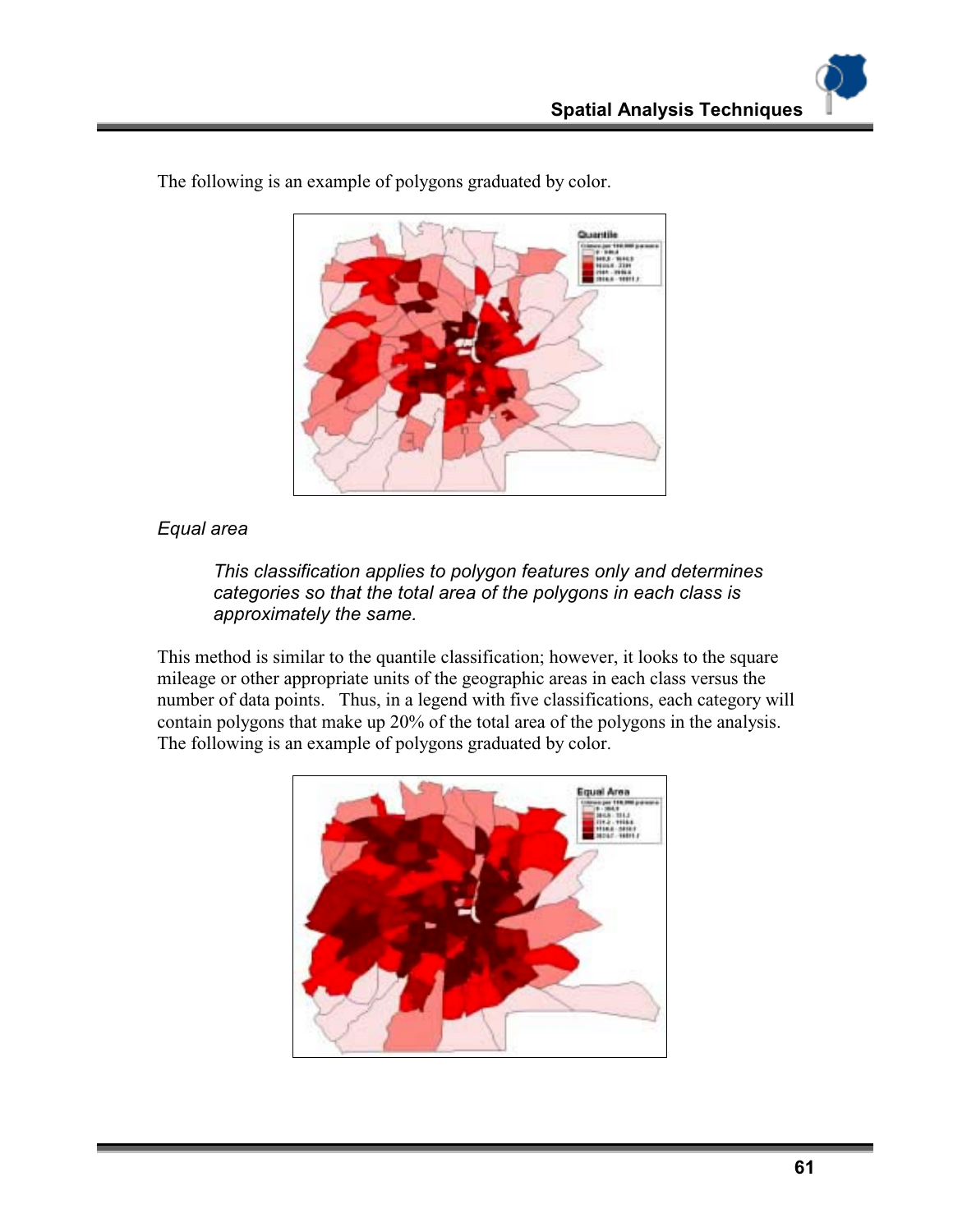# *Equal interval*

*Divides the range of attribute values into equal size sub-ranges.* 

The GIS determines the range of the values of the distribution and divides by the number of categories to determine the range. For example, if the number of assaults in all the beats of a city ranged from 1 assault to 100 assaults, the categories would be 1-20, 20-40, 40-80, etc. Note that even though the categories seem to overlap, they in fact do not. In this case, all beats with 1 to 20 assaults would be in the first category, but beats with 20.00001 to 40 assaults would be in the second. Even if this is not realistically possible, it is mathematically possible, and it is very important to explain the breakdown system to those individuals using the maps.

The following is an example of points graduated by size. In this case, the categories are even. This classification is still dependent on the data distribution, since as the range of the distribution changes so does the categories. For example, in a data distribution ranging from 1 to 200, the categories would be 1-40, 40-80 and so on, which is different than the categories in the example above.

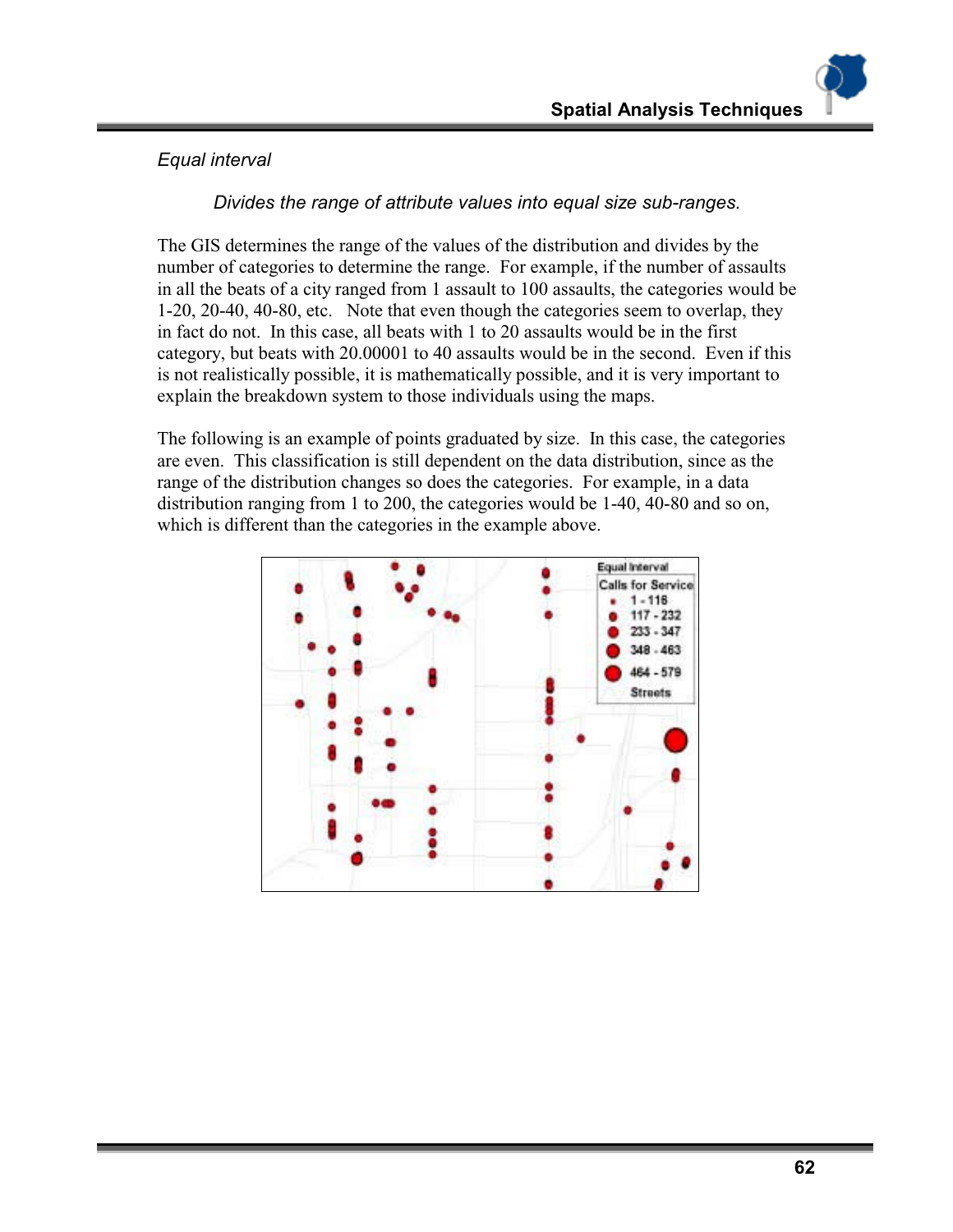

The following is an example of polygons graduated by color.

#### *Standard deviation*

*The mean value and standard deviations of the geographic features are computed, and the features are shaded according to which category they fall within.* 

This classification does not display the actual values of the feature but shows categories of one, two, or three standard deviations above or below the mean. The values behind the classification can be viewed through another function, depending on the GIS software. This classification allows identification of outliers in a distribution and comparison of data with different distributions (would be displayed in two different maps), since the measures of a normal distribution give a common denominator of relative difference.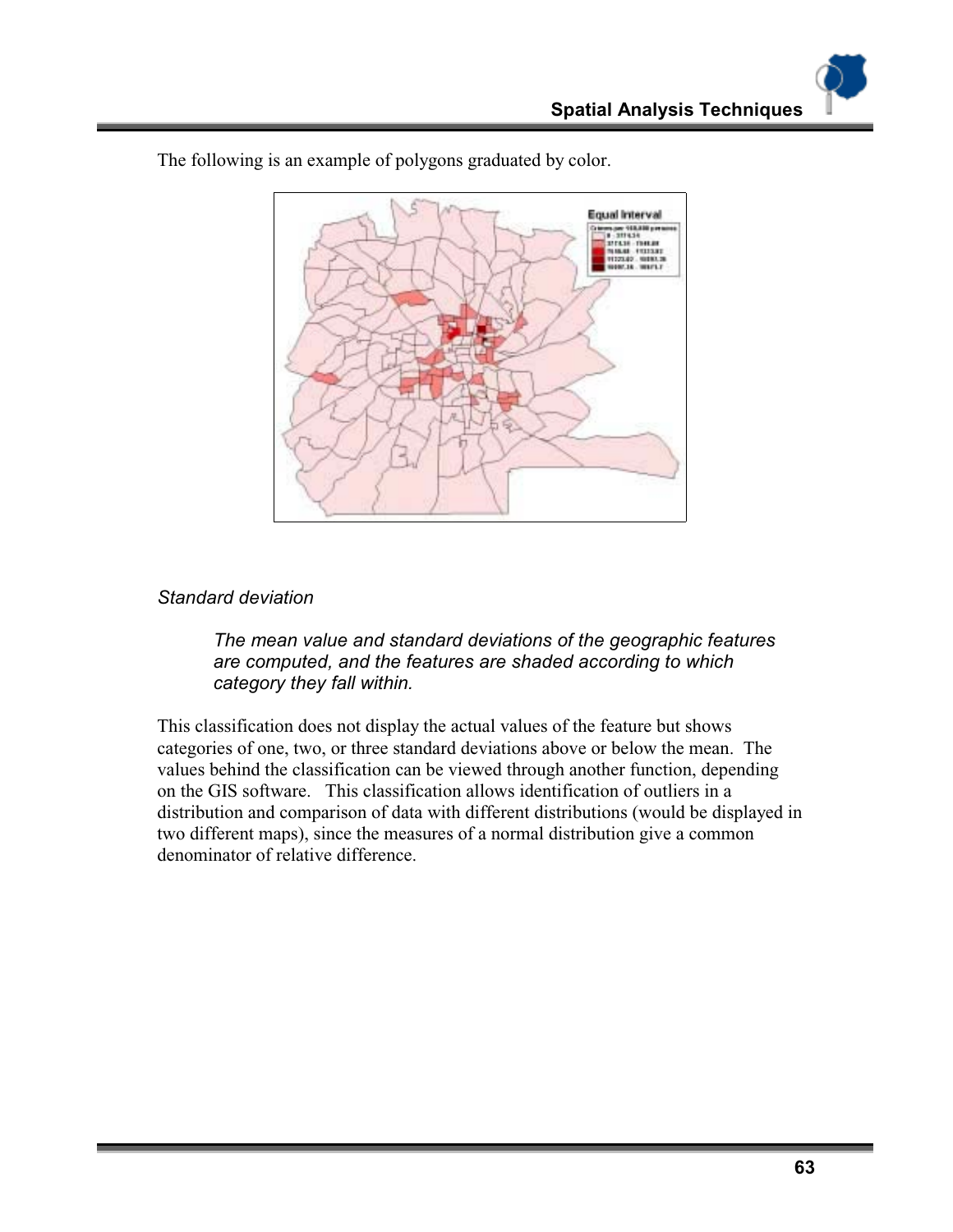The following is an example of points graduated by size. Once again, this classification is dependent on the data distribution. Notice that the mean value is not displayed on either one of these maps. Also, in this map there is only one standard deviation below the mean and two above. This indicates that most of the points fall closely around the mean.



The following is an example of polygons graduated by color.

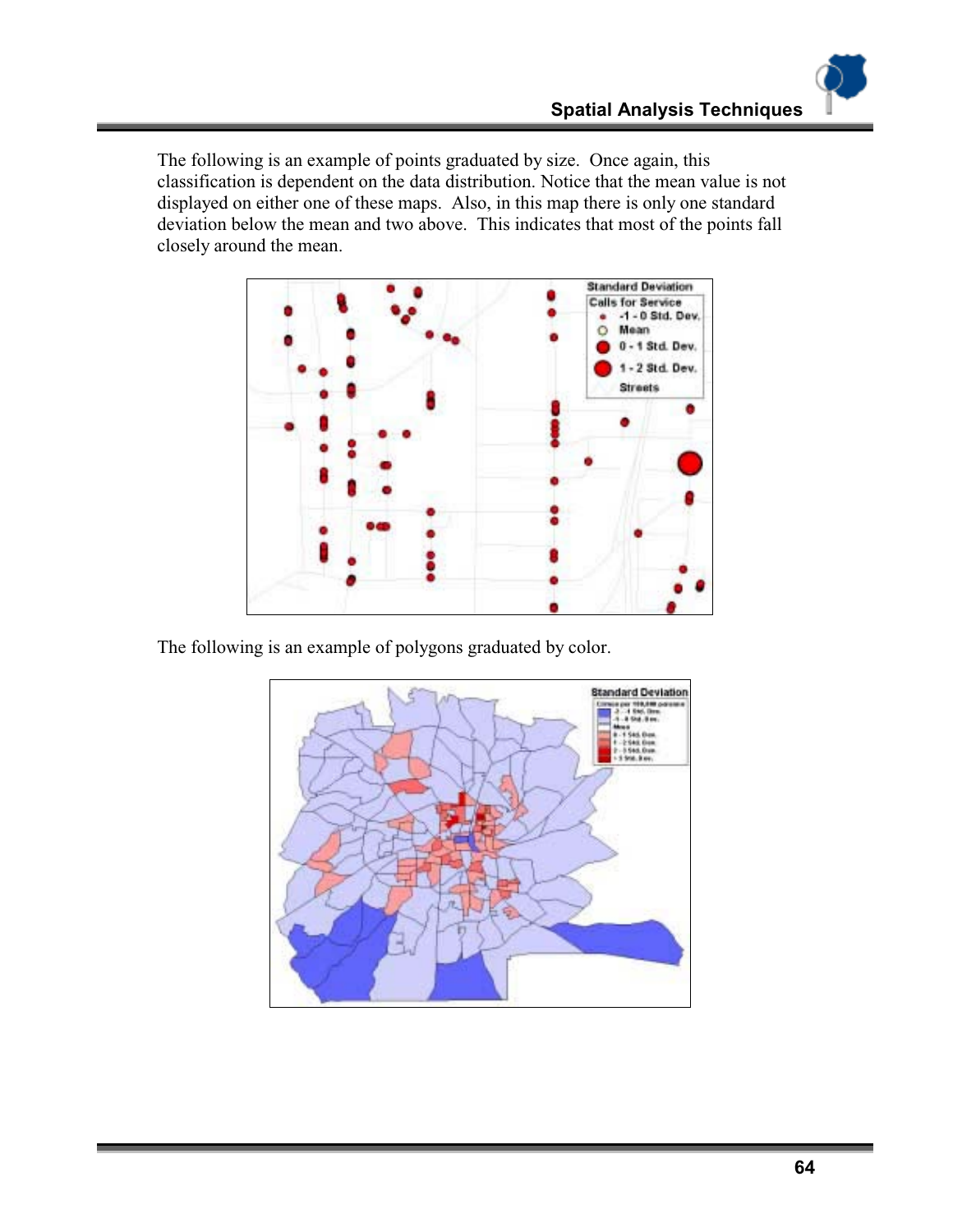#### *Custom*

*User determined ranges.* 

This is the only classification that is not determined by the software and by the characteristics of the data but by the analyst. This method is best for comparing crime or other law enforcement information over time. For instance, calls for service totals and the nature of the distributions tend to be different from month to month. If a classification that is data dependent is used, the colors or size of the symbols will vary in value from map to map. A custom range can be created in which the values for each color or size are the same every month and on every map, which allows comparison.

In order to create custom categories, one might use any of the previous classifications discussed here to get a sense of the data distributions. In addition, it is recommended that when doing a monthly or yearly comparison using custom ranges, that several months or years of data be examined to determine the most appropriate ranges. For this reason, it is best to make the upper limit of the highest range unlimited and use the phrase "or more" as a label (see below) to account for differences. Subjective considerations may also dictate the ranges. For example, in a department that fines properties with more than five false alarm calls for service, the graduation may distinguish between locations with more and less than five calls for service.



The following is an example of points graduated by size.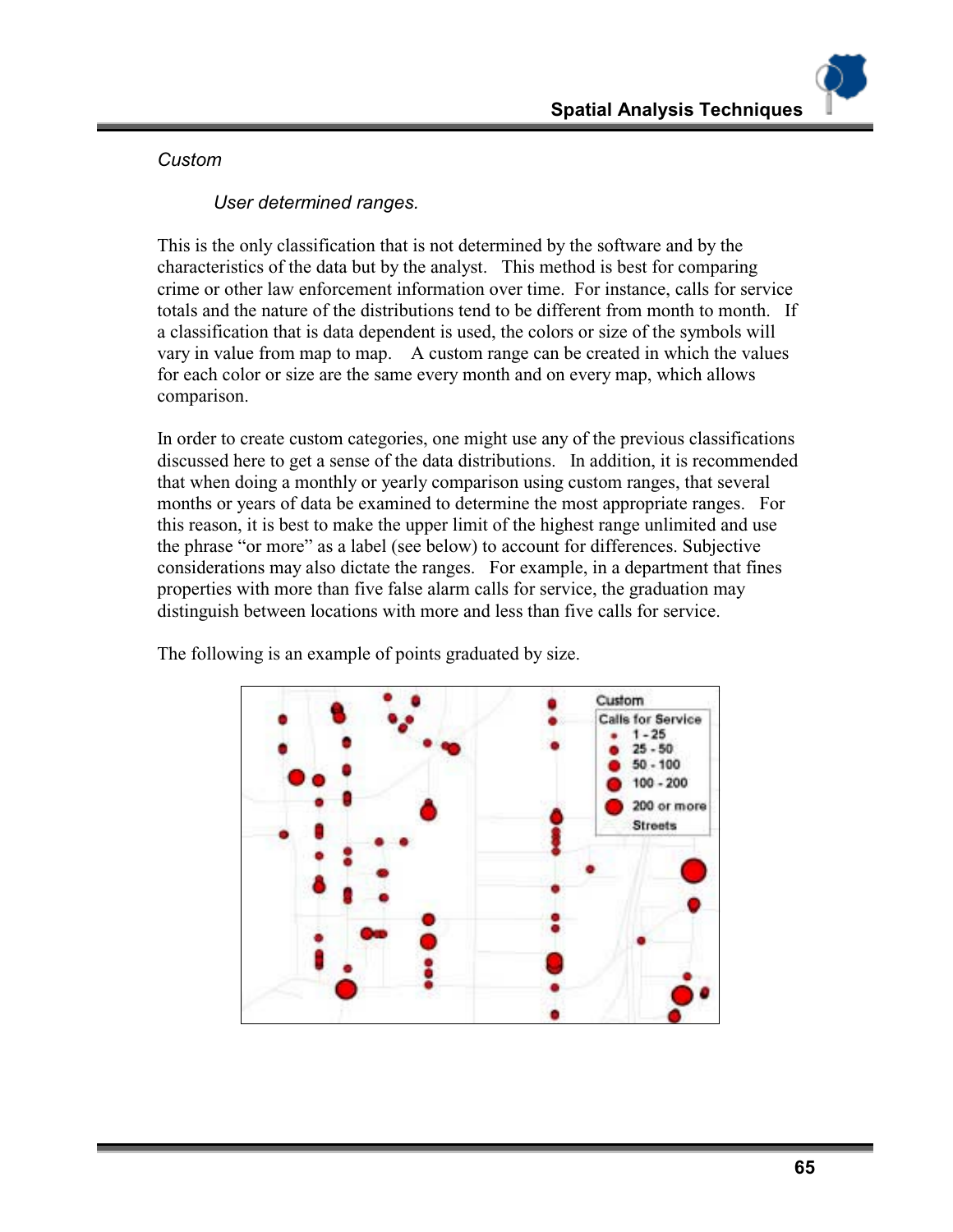

The following is an example of polygons graduated by color.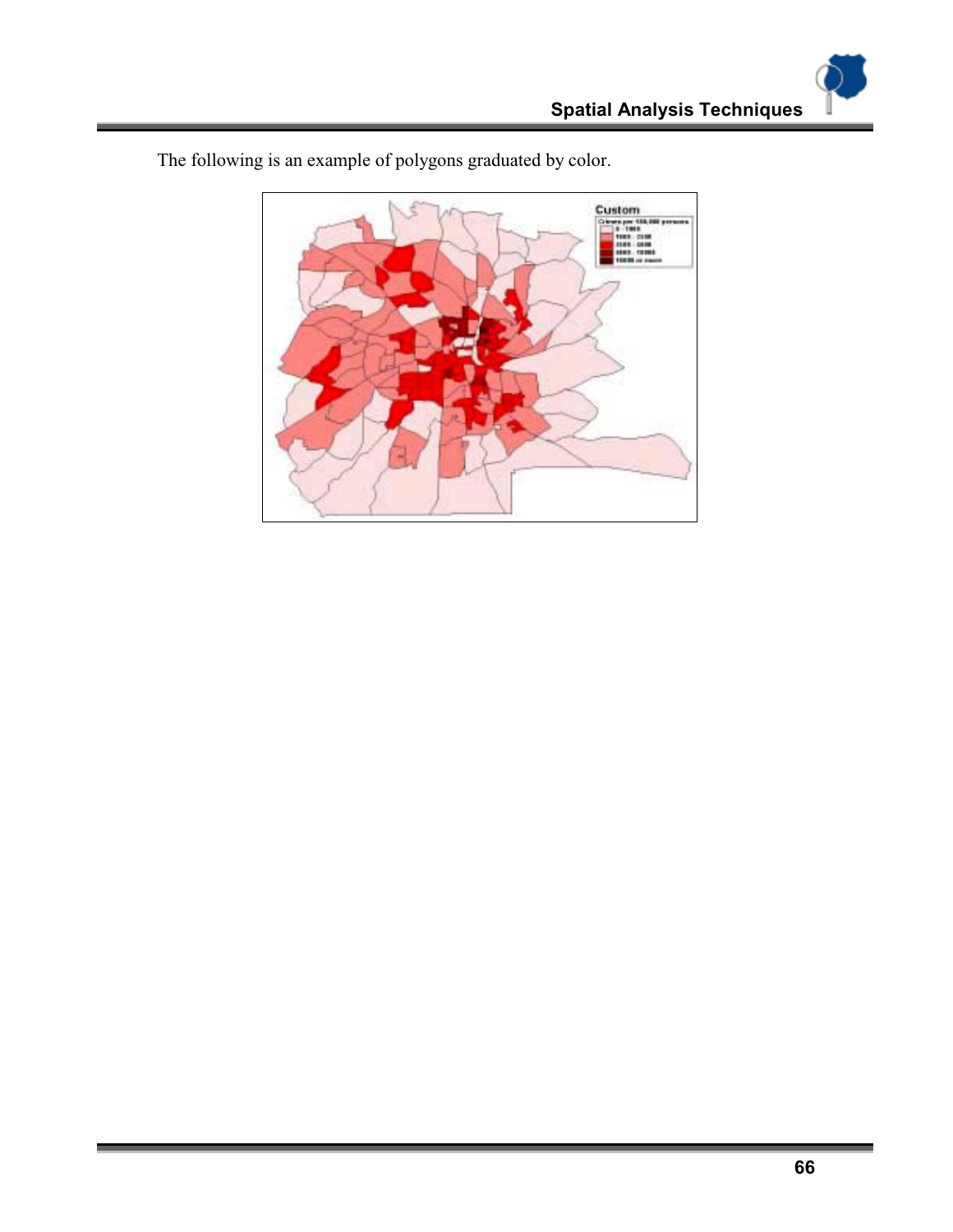# **VII. Crime Analysis Product Format and Dissemination**

The effectiveness of any crime analysis or mapping endeavor has as much to do with the presentation of the results as it does the analysis. If the resulting document of analysis is not legible and understandable to its audience, it is worthless. The following is a discussion of factors to consider when developing a final product, such as methods of dissemination, components of a crime analysis product, and types of crime analysis products. Included also are recommendations for elements of a crime analysis product and elements of a map. These are distinguished from one another since maps include additional elements such as a legend, North arrow, and scale.

# **Factors to Consider**

When developing a crime analysis product, one must consider both the purpose and audience of the product. Crime analysis products can serve many purposes, from informing citizens about recent activity, to assisting the agency in planning, to apprehending a suspected criminal. For example, monthly maps of a town that depict reported crime are useful for providing general information to the public about changes in hotspots of reported crime; however, a detailed map of each hotspot location may be necessary for patrol officers and investigators who need specific information in order to focus their problem solving efforts. In either case, it is important to prepare maps that are appropriate to the purpose.

In addition, there are also many audiences for crime analysis products. They can include police department personnel, the general public, community groups, business groups, school officials, or city council members. By gauging the needs, expectations, and skill level of these individuals, products that are appropriate for each group can be developed. For example, a map of the residences of all known gang members that includes names and case numbers may be useful to gang enforcement officers compiling intelligence information. However, a map with this level of detail would not be disseminated to the public as it may violate an individual's privacy rights or compromise an investigation. It may be appropriate to include a brief notation on the map, such as "law enforcement use only" or "external use" to indicate the intended audience. In general, when producing a crime analysis product, the needs of users of the information need to be balanced with political, legal, and ethical concerns.

#### **Methods of Dissemination**

Methods of dissemination of a product inherently rely on the intended purpose and audience. They also rely on the means available, such as the Internet and Intranet capabilities, reverse 911 technology, or the newspaper. For example, a crime analyst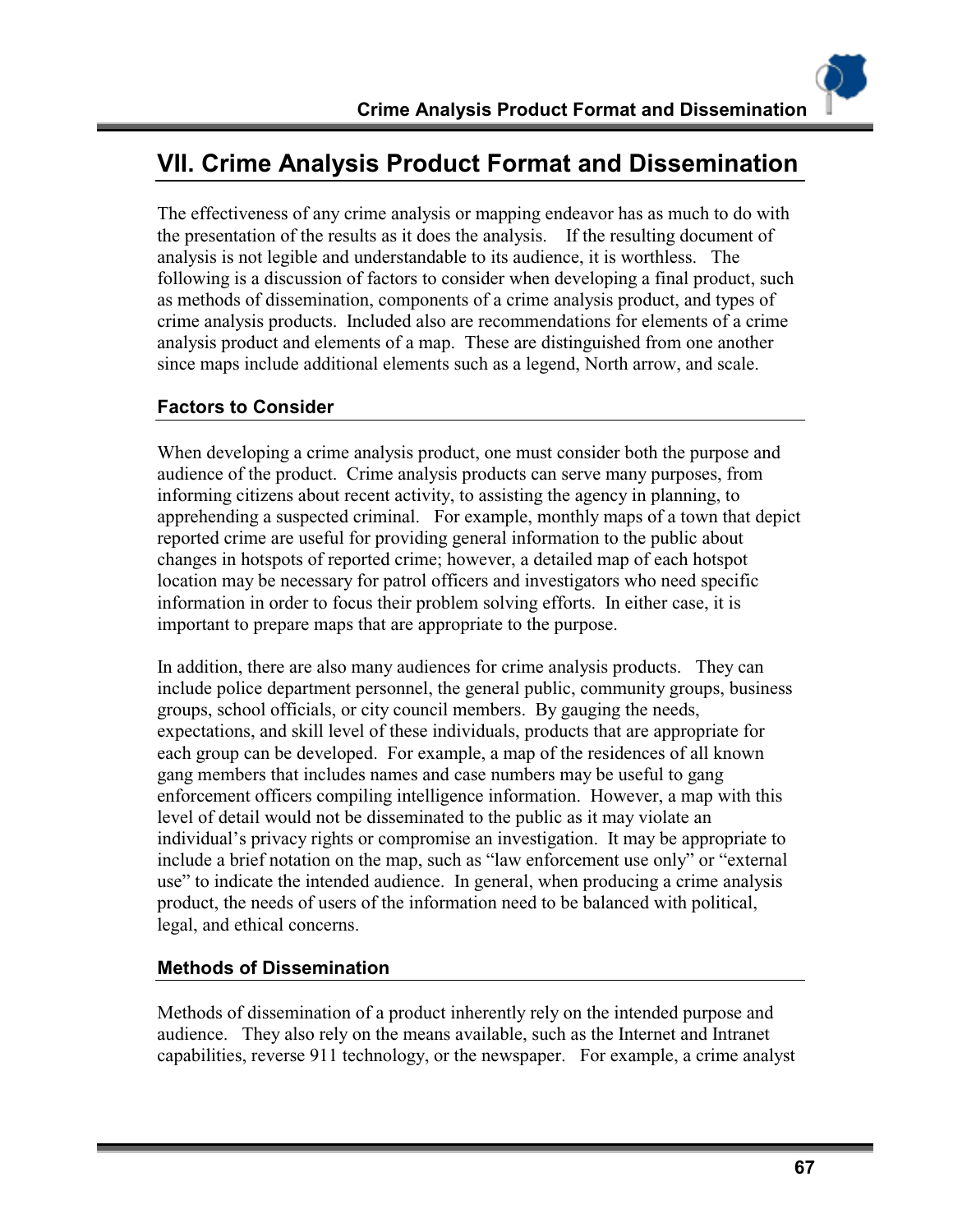may want to let officers know that there is a sexual assault pattern happening in a certain part of the city and provide them with detailed information about the pattern. The analyst, of course, would not provide this information on the Internet for the public to see, but instead may include selected information on fliers to hand out at a briefing, send a department-wide (internal) e-mail, or attend the briefings of the officers in the affected areas. Thus, the purpose, informing the patrol officers in an area, dictates how that information should be disseminated.

The analyst must also consider what is the most efficient and effective method of dissemination, because frequently, the easiest method is not the most effective. For example, it may be simple to publish a crime pattern bulletin and e-mail it to the department or place fliers on a table in the briefing room for officers to read. But if the officers do not regularly check their e-mail or the table is full of other similar fliers, these methods of dissemination may be ineffective and a more time-consuming method, such as attending briefings, may be warranted. The most effective way to disseminate information depends on the current specific circumstances of the department, and the analyst should continually pay attention to what is appropriate and effective.

# **Components of Crime Analysis Products**

A crime analysis product can include one or more of several types of analytical output, which can include tables, charts, graphs, maps, images, and narratives. In a law enforcement setting, a balance of one or more of these components should be used in any one product, and including all or just one component should be avoided. For example, a two-page essay on the recent burglary activity in Beat 33 will not be as effective as a simple description of the pattern, a table of the relevant information, a chart depicting the time of day and day of week of the activity, and a map that indicates where the activity is occurring. Conversely, a crime analysis product should not contain only a map or a chart. Even though a map or chart should be produced to stand on its own, the crime analyst should also include additional information such as interesting findings, interpretation of the results, and recommendations for future analysis.

# **Types of Crime Analysis Products**

The following are some general types of crime analysis products.

*Crime bulletins.* Short one to two-page documents that describe a tactical short-term trend or pattern.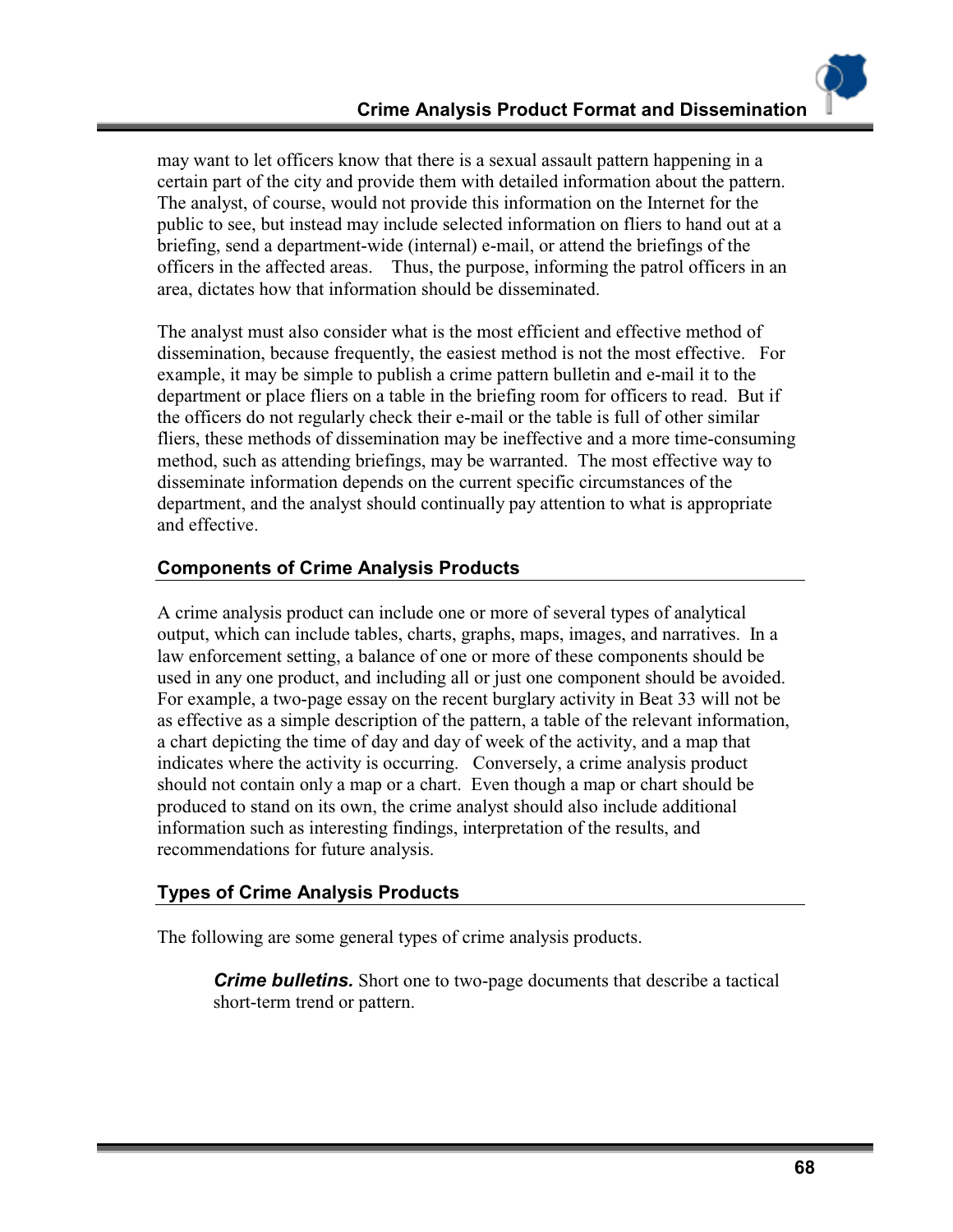*Memos.* A document in letter form that summarizes a request, explains the analysis, highlights the interesting findings, and, in some cases, makes recommendations for response or further analysis. These should be included as cover letters for research and special reports.

*Weekly/monthly/quarterly reports and maps. Documents and maps* that convey the same information in regular intervals to inform about activity and allow for identifying problems. These products should be consistently formatted to ensure recognizability by customers and allow comparison.

**Annual reports.** Reports that provide information aggregated by year and are published on a yearly basis. They would include breakdowns by geography, months, and types of activity (e.g., types of crime, types of calls, and accidents) and comparisons among years. They might also include comparisons to other similar jurisdictions as well as to state and national figures.

*Research reports.* Reports that provide a description of the data, methodology, and analysis of a research project (i.e., problem solving project or evaluation of a program) as well as the results of the analysis, interpretations of the findings, and recommendations for response or future research.

*Special reports.* These are reports that are requested on an ad hoc basis and address a particular issue such as traffic accidents around schools or efficient allocation of a new squad of officers. The analysis that makes up these reports is less rigorous than the research reports and subsequently takes less time. These special reports make up much of the daily work of the crime analyst.

These general categories can include information about crime, calls for service, arrests, and accidents. They also can be specific to a particular area such as street segment, neighborhood, beat, district, and the entire city. Other more specific types may include lists of incidents, "attempt to locate" bulletins, gang information bulletins, missing persons fliers, and FI card summaries. For template of such reports, see the Police Foundation's product, *Crime Analysis and Mapping Templates* (2001) that are documents that provide guidelines and actual templates (computer files in which the analyst insert his/her own agency and analysis information) for producing these types of reports and maps.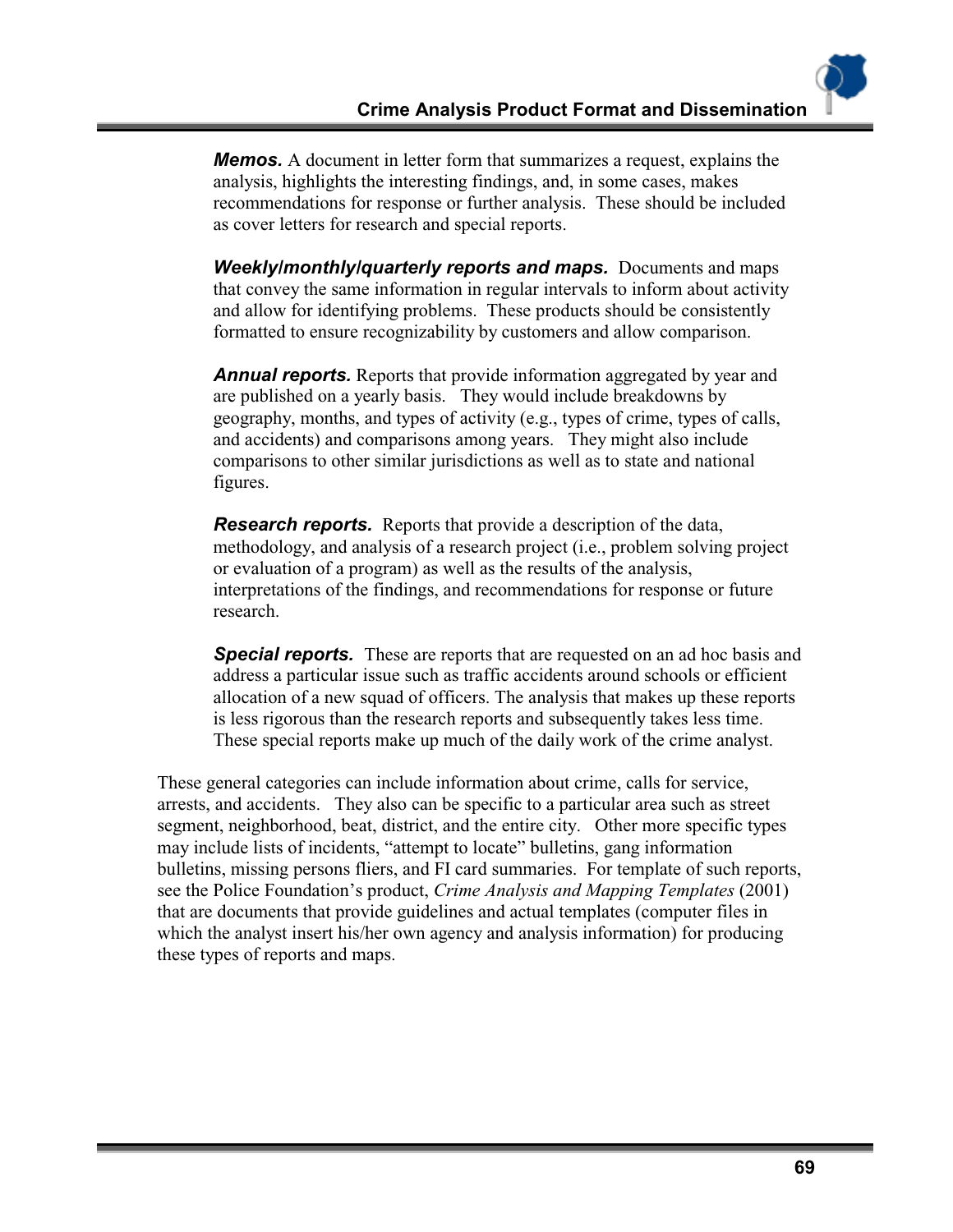#### **General Crime Analysis Product Elements**

The following are the general elements of a crime analysis product.

**Title.** Includes the nature of the data and geography included as well as the time span included. For example, "Citizen Generated Calls for Service in Precinct 9: January 1, 2001 through June 30, 2001."

*File path.* This is where the document is located. This is important, so that future requests for the report, an update, or similar report can be easily filled. This assists the analyst in finding the product versus redoing it. An example: F:\Part I Crime 2001\Auto Theft\JanuaryReport.doc.

*Credits/date.* This includes the name or divisions of the individual(s) who created the report and the date it was created. This allows for the analysts to get credit, for others to direct questions about the product to the appropriate people, and for everyone to know when the product was disseminated. For example, "Prepared by Crime Analysis Unit, December, 2001" or "Prepared by Jane Doe, 01/06/02."

*Text, tables, graphics, and/or maps.* This is the substantive content of the product and what is included varies from product to product.

*Analysis summary.* This is an interpretation of the data and interesting findings and is important to ensure appropriate interpretations of the data and results by others. This section is often omitted from crime analysis products.

**Disclaimers.** This information details what the data and analysis results do not say. For example, conclusions drawn from any report containing crime information can only be made about crimes known to the police, not all crime. Another example is the use of calls for service in lieu of crime data. The difference between the two data sources should be noted as should the limitations of using calls for service (e.g., time and date of call may not be time and date of the criminal incident).

*Recommendations.* This section would contain suggestions for future analysis or actions based on the results. It is considered optional and may not always be included in a crime analysis product.

Because these elements can be included and combined in an infinite number of ways, a specific example of a crime analysis product is not included here. See below for an example of the map design elements.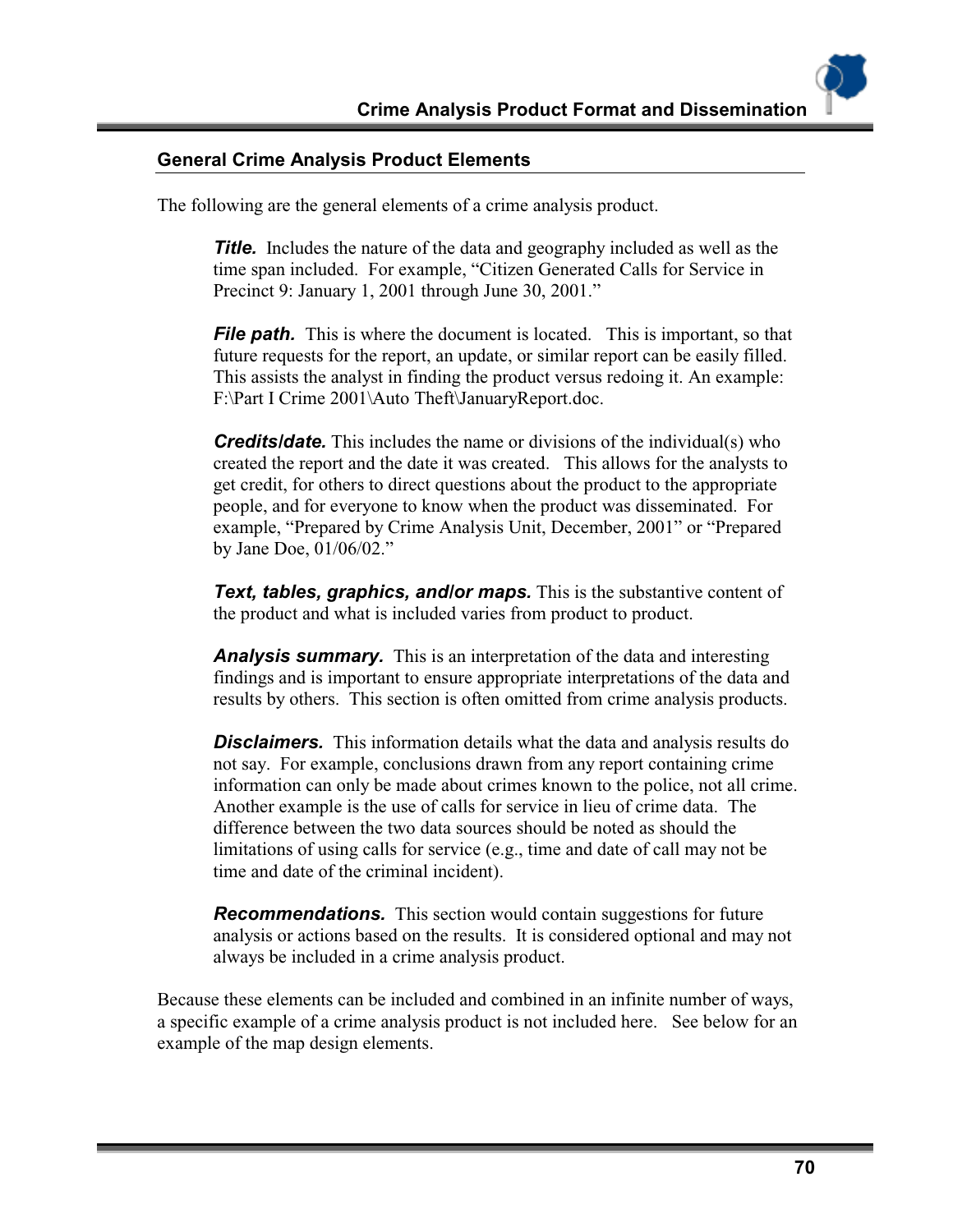#### **Map Design Elements**

Maps differ substantively from other components of a crime analysis product, and they contain specific features unique to maps. The following are guidelines for map design elements.

*Title.* Similar to the title of a general crime analysis product, the title of a map should contain the nature of the data and geography included as well as the time span included.

**Legend.** This element lists the tabular and geographic data sources displayed in the map and indicates the symbols that are used to represent each data source. In addition, in the case of a map that includes graduation by color or size, the classification used should also be listed. This will allow the reader to understand the divisions of the categories and the analysis that has been conducted. For example, "Classification = Natural Breaks" or "Quantile Classification."

*Geocoding rate.* As with statistics and tables that are presented in social science, data that are missing from the map should be noted. In the case of a map, this would be displayed as a percentage of the data that have been successfully geocoded. For example, "Geocoding Rate = 99%."

**Labels.** Should be used in moderation and where appropriate within the map. Labels should orient users to the map as well as highlight analytical results.

**Scale Bar.** Describes the distance units used in the map.

*North Directional.* Indicates the geographic orientation of the map.

**Credits/date.** As in the general crime analysis product, this contains the name or division of the individual who produced the map as well as the date it was created.

Remember, these elements are specific to maps and even though maps should basically stand on their own, supplemental description and interpretation of the analysis should be included. The next page shows an example of a map with all of these elements.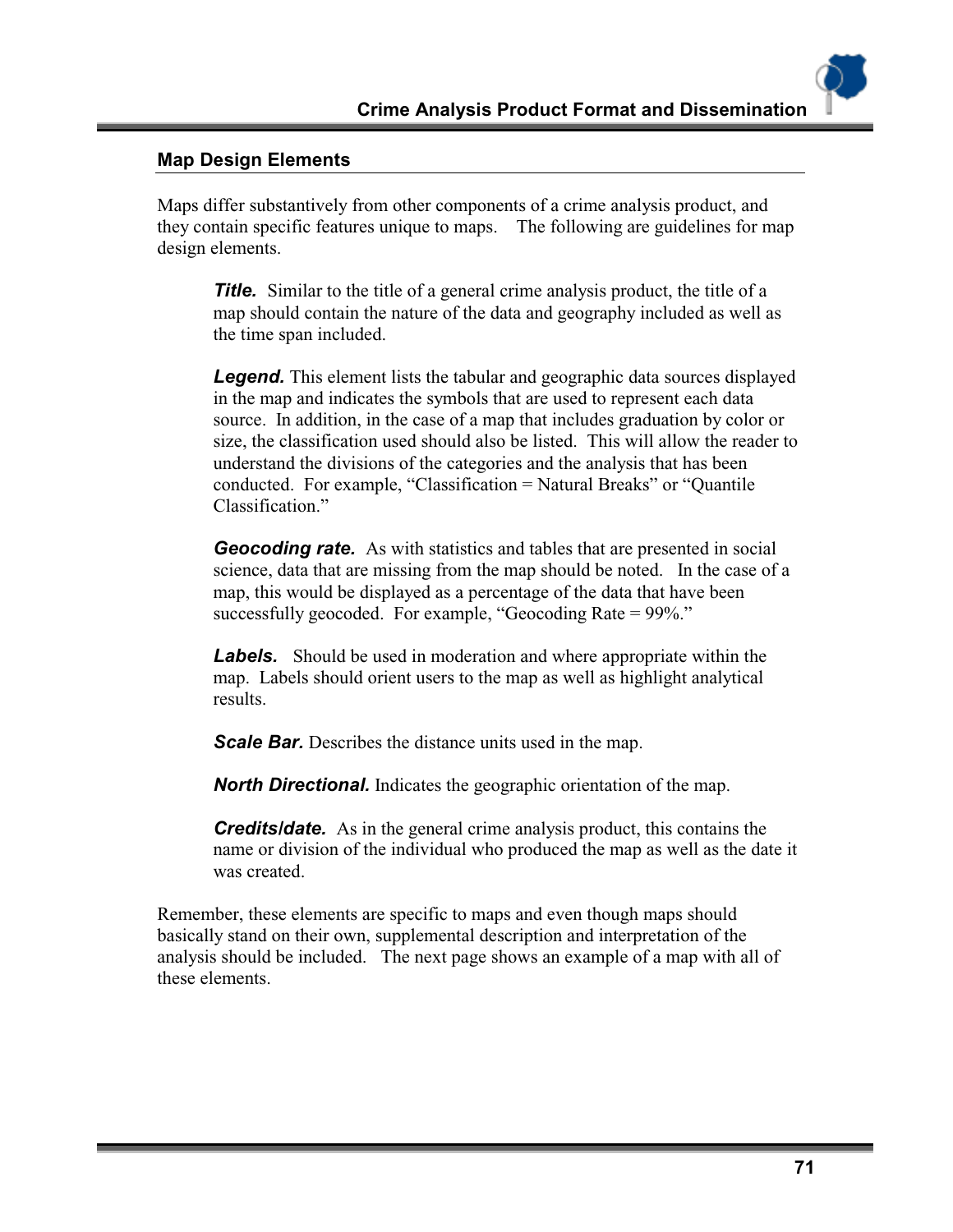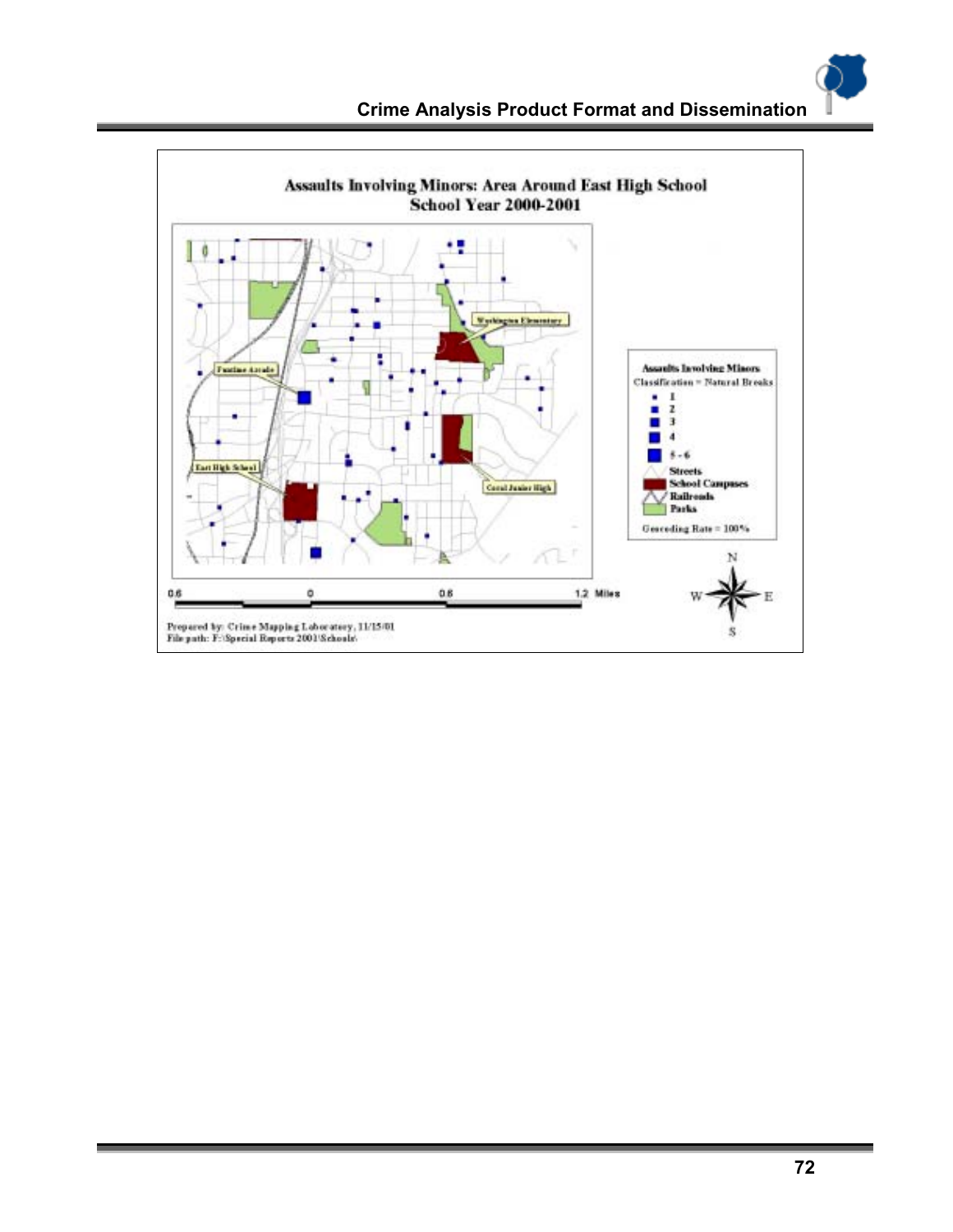## **Evaluating the Utility of Crime Analysis and Mapping Products**

Finally, a feedback mechanism for crime analysis products is important to determine both their relevance and effectiveness. Customer surveys, informal discussions, and/or focus groups can be used to learn whether a product is serving its intended purpose and is useful to its audience. In addition, it is necessary for the analysts themselves to review and reevaluate current crime analysis products. As noted in the following figure, this process is ongoing. Changes in focus of the department, capabilities of customers, the nature of criminal activity, and information technology are only a few of the factors that could influence needs and purposes of crime analysis products.